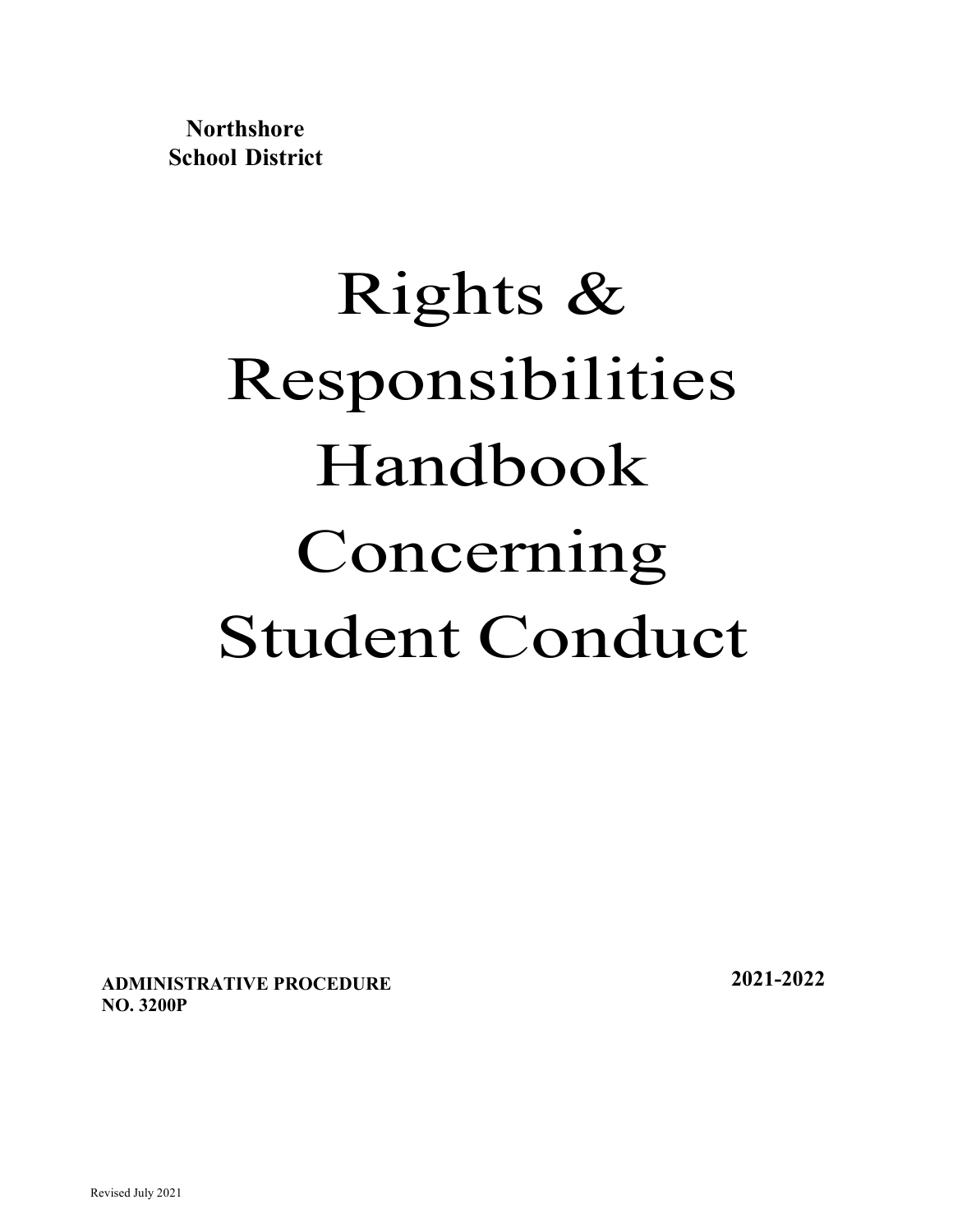

# **Northshore School District**

# **IMPORTANT PARENT AND/OR GUARDIAN SIGNATURE SHEET**

**Please sign and return this form to your child's school by October 15th, 2021.**

By signing and returning this page, you acknowledge that you have received and read the 2021-22 *Rights & Responsibilities Handbook Concerning Student Conduct.* This booklet contains information regarding:

- Student Attendance (page #10)
- School Dress Code (page #10)
- Bus Rules (page #11)
- Technology- Responsible Use Procedures (page #12)
- Procedures for Contesting Discipline (page #26)
- Due Process for Students with a 504 Plan or IEP (page #34)
- Discipline Action Levels (page #35-41)

This form will be kept at your child's school.

The undersigned parent or guardian acknowledges receipt of all items listed above.

Parent or Guardian's Signature  $\overline{Date}$ 

To enable us to properly record that you have returned this sheet, please carefully complete the information below.

Student 's Name Date

Student Signature Student Grade Level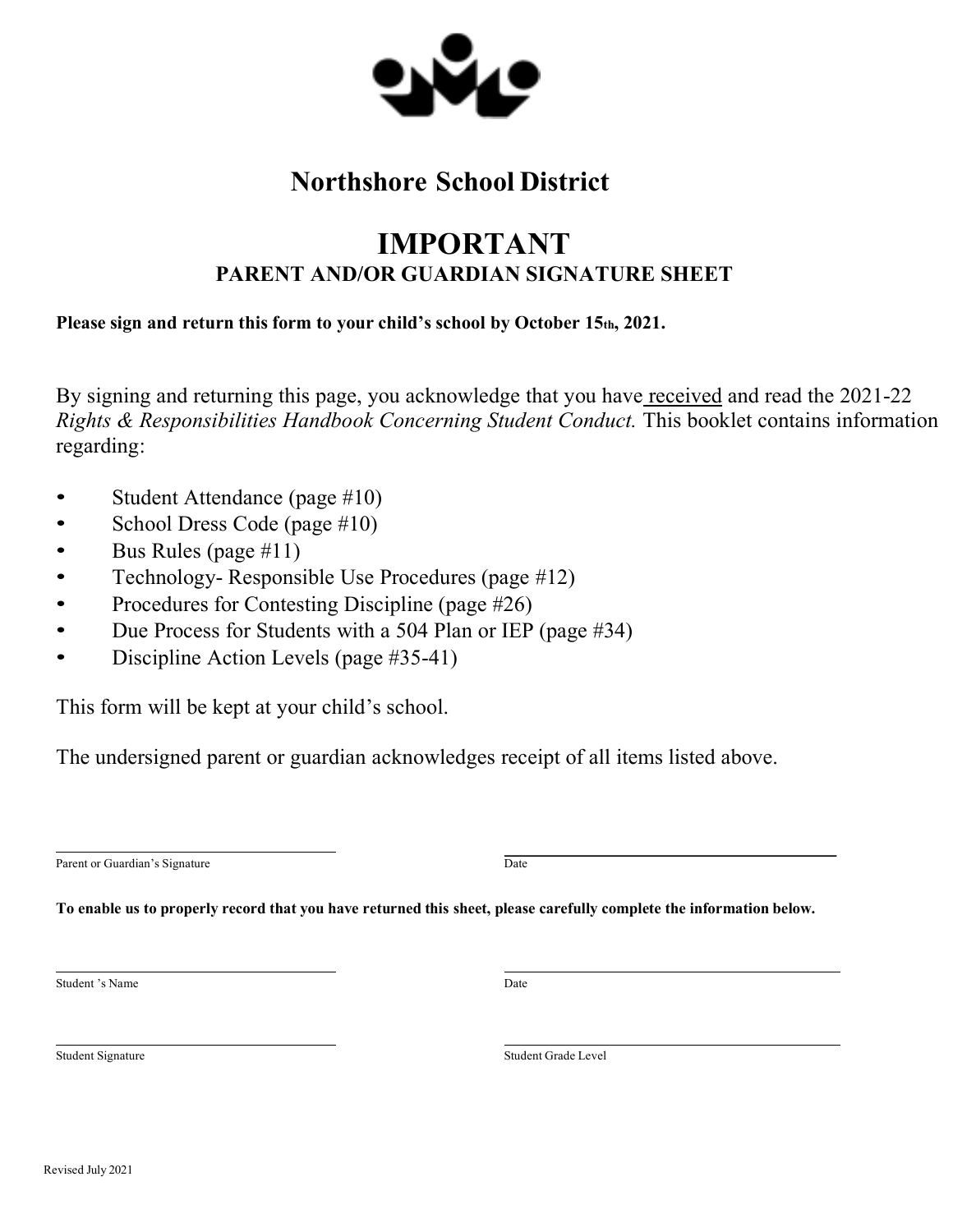

# *2021-2022 STUDENT RIGHTS AND RESPONSIBILITIES HANDBOOK (R&R)*

Together, students, parents<sup>1</sup>, teachers, staff and administrators share the responsibility in creating and sustaining an environment that enhances student achievement and well-being in the Northshore School District. The Student Rights and Responsibilities (R&R) Handbook addresses:

- The rights and responsibilities of students
- Conduct which may require discipline
- Responsibilities of administrators and teachers to implement discipline, such as evidenced-based frameworks like positive behavior interventions and supports that promote safety and support student success
- Administrative responsibilities for due process

Please read these Rights and Responsibilities and develop a thorough understanding of the details. By following the Rights and Responsibilities, you can help our school district become a safer and more supportive environment for the students and staff.

NSD Board Policies are available for review online at esbpublic.nsd.org. Copies of this handbook are available at the Northshore School District Administrative Office, school offices and online at:

https://www.nsd.org/rights-responsibilities.

1

<sup>1</sup> "Parents" as used throughout this document refers to parents and/or legal guardians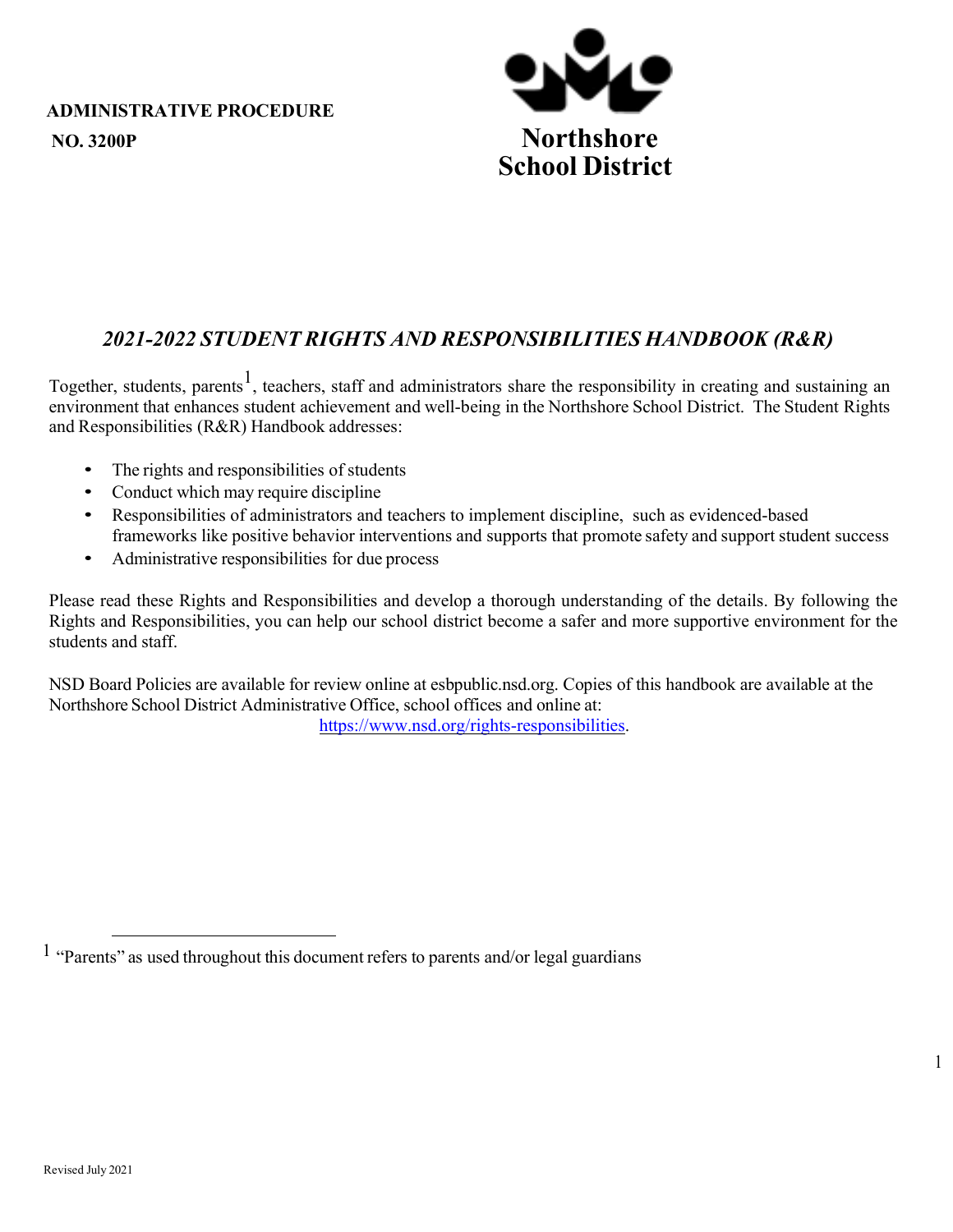## **Table of Contents**

| <b>Section A Purpose</b>                                                       | 3  |
|--------------------------------------------------------------------------------|----|
| 1. What Are the Rights and Responsibilities and Why Are They Needed?           | 3  |
| 2. When Do These Rights and Responsibilities Apply?                            | 3  |
| <b>Section B Student Rights and Responsibilities</b>                           | 4  |
| Students Have a Right to:<br>1.                                                | 4  |
| 2. Students Have a Responsibility to:                                          | 5  |
| 3. Parents and Guardians Have a Right to                                       | 5  |
| 4. Parents and Guardians Have a Responsibility to:                             | 5  |
| 5. Student and Athletic Leadership Code:                                       | 6  |
| <b>Section C General Information</b>                                           | 9  |
| 1. Equal Education Opportunities and Discrimination                            | 9  |
| 2. School Resource Officers and Law Enforcement Personnel                      | 9  |
| 3. Student Attendance                                                          | 10 |
| 4. Harassment, Intimidation and Bullying                                       | 10 |
| 5. School Dress Code                                                           | 10 |
| 6. Bus Rules                                                                   | 11 |
| 7. Student Use of Cell Phones and Electronic Devices                           | 11 |
| 8. Technology                                                                  | 12 |
| 9. Hazing                                                                      | 12 |
| 10. Sexual Harassment                                                          | 12 |
| 11. Violence Free Environment                                                  | 13 |
| 12. Searches (Personal, Property & Canine Assisted Searches)                   | 14 |
| <b>Section D Know the Actions</b>                                              | 16 |
| 1. Definitions                                                                 | 16 |
| 2. Procedures for Imposing Discipline                                          | 17 |
| 3. Procedures for Contesting Discipline                                        | 26 |
| 4. Readmission Procedures                                                      | 30 |
| 5. Behavior Agreements                                                         | 31 |
| <b>Educational Services</b>                                                    | 31 |
| 7. Reengagement                                                                | 32 |
| 8. Firearm Violations                                                          | 33 |
| 9. Detention                                                                   | 33 |
| 10. Victim Protection                                                          | 34 |
| 11. Due Process for Students with a 504 Plan or IEP                            | 34 |
| <b>Section E Action Levels</b>                                                 | 35 |
| <b>Section F</b> Code of Conduct                                               | 36 |
| Use or possession of alcohol, marijuana, illicit drugs or vaping devices<br>1. | 42 |
| <b>Vaping Devices</b><br>2.                                                    | 45 |
| <b>INDEX</b>                                                                   | 46 |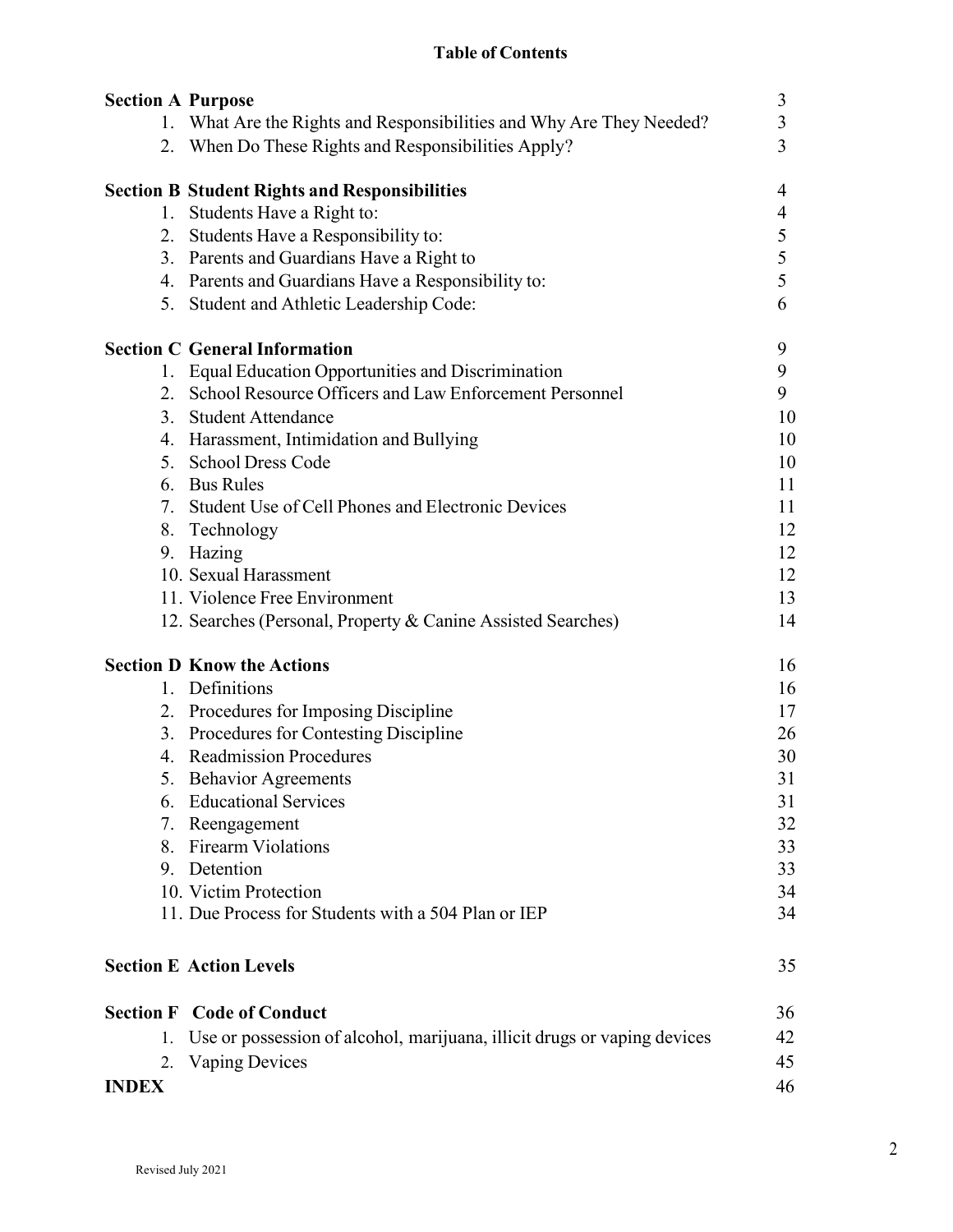#### **SECTION A: PURPOSE**

#### **1. WHAT ARE THE RIGHTS AND RESPONSIBILITIES AND WHY ARE THEY NEEDED?**

Northshore School District is committed to partnering with students to provide an environment that is safe, supportive and conducive to learning. To help promote and maintain that environment, the R&R:

- Specify the rights and responsibilities of students;
- Provide guidance and instruction to help students resolve discipline problems in a manner that supports their development;
- Strive to ensure consistent application of discipline so that students from school to school will receive similar actions for similar behavioral violations;
- Assure the rights of students when discipline is administered;
- Describe conduct, which violates those rights and responsibilities.
- When behavior, in or outside of school, has a direct impact on the educational process.

Discipline must be non-discriminatory, fair, age-appropriate and correspond to the severity of the student's misbehavior and discipline history. When considering responses to behavioral violations, the District strives to keep students in the classroom whenever possible. If discipline is imposed, students will receive due process that includes an opportunity to grieve or appeal the action. Discipline must be paired with meaningful instruction and supportive guidance (e.g. constructive feedback and re-teaching) so students are offered an opportunityto learn from their behavior and, where possible, offered an opportunity to continue to participate in the school community.

#### **2. WHEN DO THESE RIGHTS AND RESPONSIBILITIES APPLY?**

- On all campuses of the district at all times
- While on the school bus or other District-sanctioned transportation
- At times and places where the principal or other school official or employee is supervising students
- During school or District-related events including field trips, athletic functions and other related activities
- When students are going to and from school, including bus stops
- When behavior, in or outside of school, has a direct impact on the education process

Additionally, the administration is authorized to impose discipline when a student's misconduct away from school has a direct effect on the general welfare of the school. This may include, but is not limited to, circumstances where misconduct affects other students or school staff; is directly connected to prior behavioral violations at school; carries over from conduct at school; or threatens to produce further behavioral violations atschool.

*Students who believe they have experienced discrimination, harassment, intimidation, hazing or bullying, may file a complaint directly with any school staff member or through safeschools.net\*. Complaints can be filed anonymously. Complaint forms can be found at every school office or online at https://www.nsd.org/resources/support/harrasment-intimidation-and-bullying \*online - http://1414.alert1.us; email - 1414@alert1.us ; phone or text to 855-521-2665*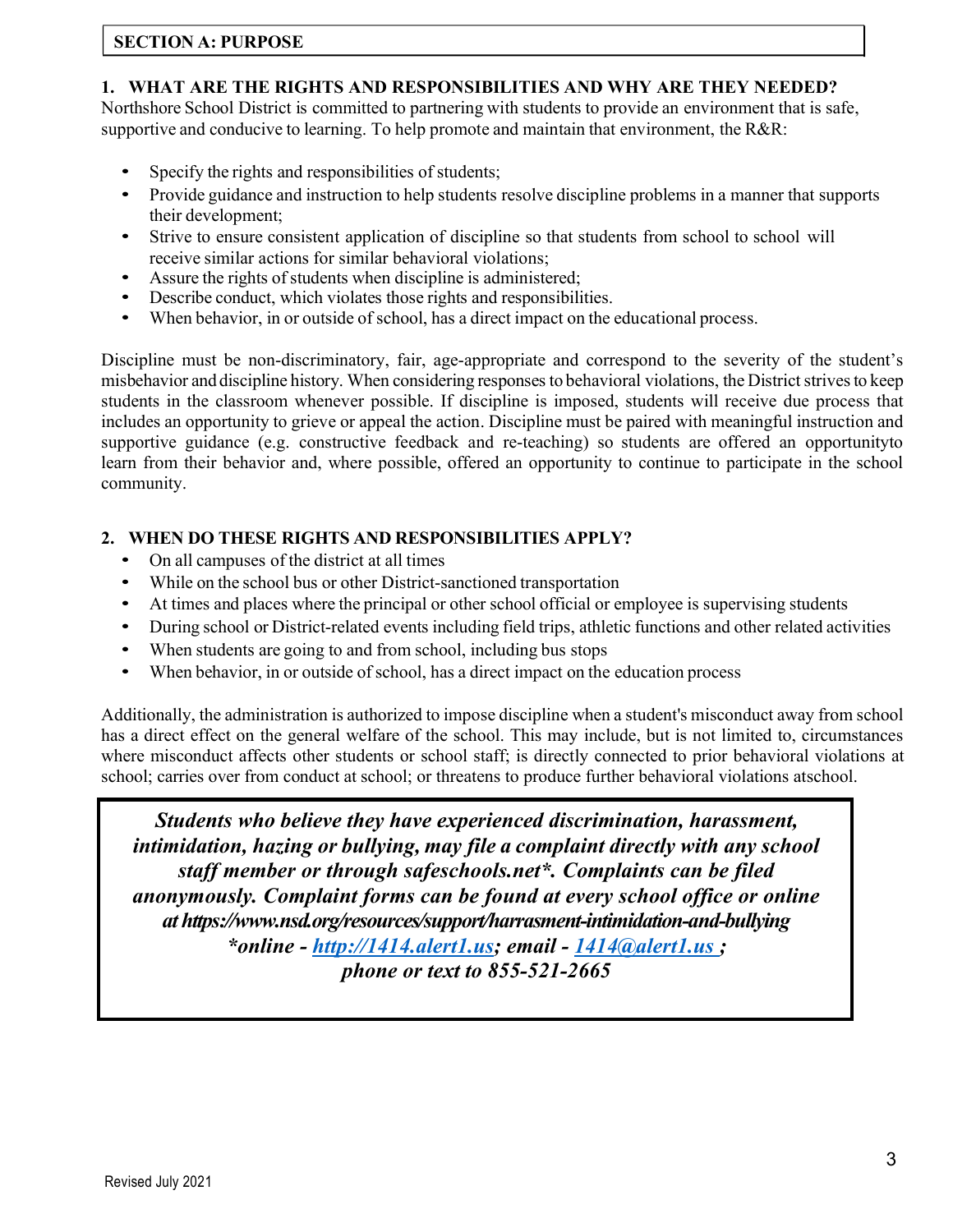#### **SECTION B: STUDENT RIGHTS AND RESPONSIBILITIES**

NSD believes that educating a student is a collaborative effort with the student and parent. To support this collaboration, we recognize that each party has rights and responsibilities. **The following identification of these rights and responsibilities is a general list to provide guidelines and is not intended to be comprehensive or all-inclusive.**

#### **1. STUDENTS HAVE A RIGHT TO:**

- a. Learn in a safe and positive climate that is unbiased, nonjudgmental, and free from prejudice, discrimination and verbal or physical threats and abuse.
- b. Receive high quality instruction that is comprehensible and appropriate to their level of academic development.
- c. Be expected to achieve at high levels.
- d. Be taught in ways that are responsive to students' racial, ethnic, linguistic and cultural backgrounds.
- e. Receive appropriate accommodations to meet individual needs, consistent with state and federal law (see Parent and Student Rights Procedural Safeguards).
- f. Express their ideas and perspectives on issues and topics relevant to their education, including school policies and procedures.
- g. Be treated with respect, as unique individuals with differing needs and learning styles and in a manner, that encourages personal and academic growth.
- h. Be treated in a fair and equitable manner by all staff.
- i. Confidentiality when speaking with adults or staff on school property, within limits of state and federal laws.
- j. Due process of law.
- k. Have school rules that are enforced in a consistent, fair and equitable manner.
- l. Be free to request an interpreter or translator at any step of the disciplinary process.
- m. Be free from harassment, intimidation and bullying, including discriminatory and sexual harassment and violence in the form of hazing and intimidation.
- n. Receive fair, equitable, non-discriminatory discipline that is aligned with the R&R.
- o. Have teachers and administrators who will follow all District policies related to known allegations of discrimination, harassment, hazing, bullying, and incidents that require mandatory reporting. Such known allegations/incidents must be reported to school administration immediately.
- p. Full access to opportunities within the educational environment without experiencing discrimination on the basis of age, sex, marital status, genetic information, sexual orientation including gender expression or identity, race, creed, religion, color, national origin, honorably discharged veteran or military status, or the presence of any sensory, mental, or physical disability or the use of a trained dog guide or service animal by a person with a disability.
- q. Access to non-instructional interpretation services when communicating with the school, and in some cases, to translated copies of certain school forms and documents.
- r. Receive a copy of this handbook (R&R).
- s. Have access to and request correctionsto their education records, consistent with applicable law.
- t. Administrators who will:
	- model appropriate behavior and expect appropriate behavior from students and teachers
	- hold students and teachers accountable for student learning
	- expect parents to be collaborative partners regarding student discipline and achievements
	- make decisions regarding removing students and/or staff for safety reasons
	- discipline students in accordance with fair and equitable practice as outlined in the R&R
	- consistently and accurately report behavioral violations and discipline consequences for students into the student record keeping system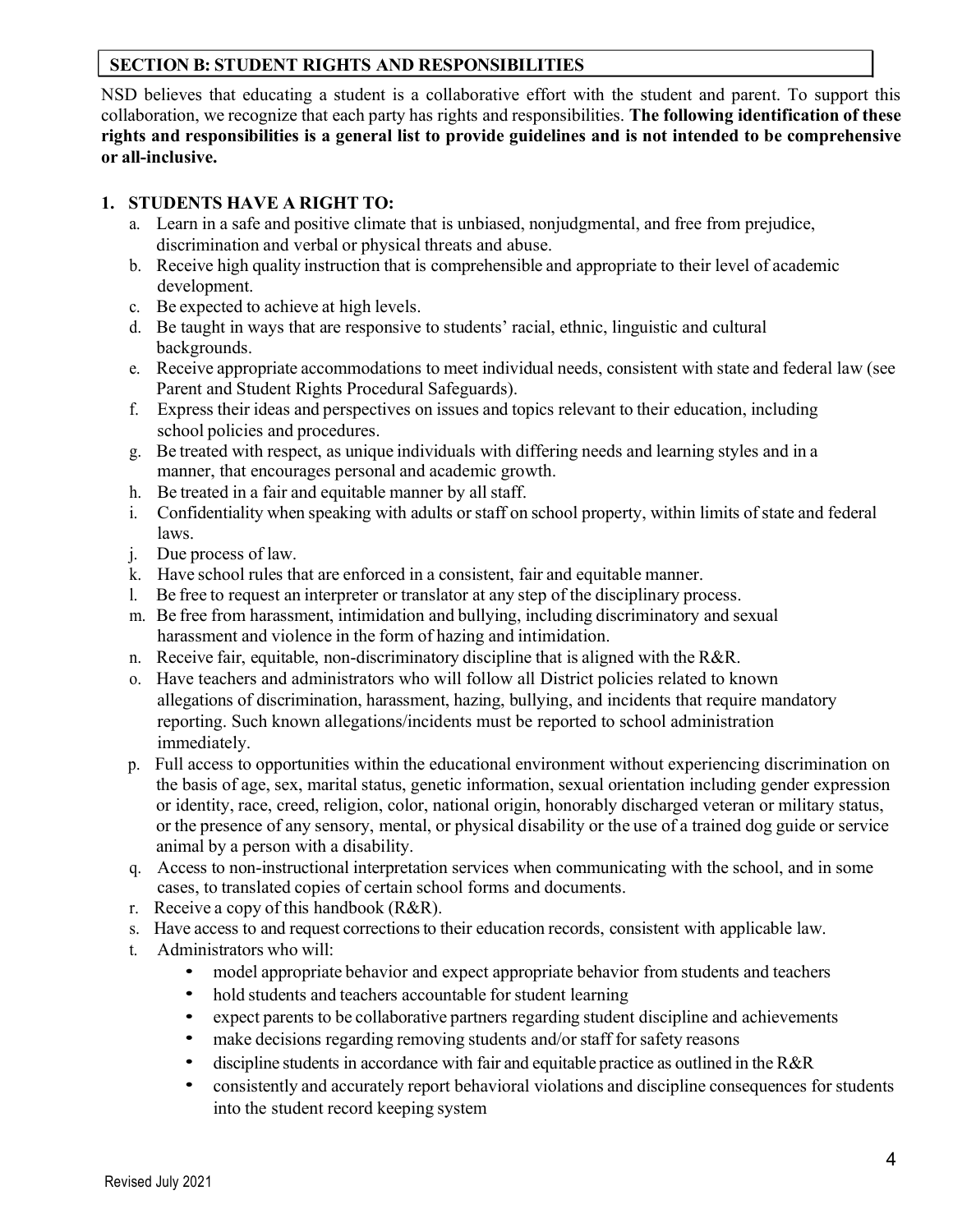#### **2. STUDENTS HAVE A RESPONSIBILITY TO:**

- a. Attend school daily according to the District's adopted calendar, arrive on time, bring appropriate materials, and be prepared to participate in class and complete assignments.
- b. Strive for academic growth and for their personal best.
- c. Participate fully in the classroom, curriculum and learning process during the entire class period.
- d. Make positive contributions to an environment that allows fellow students to have equitable access to educational opportunities.
- e. Make positive contributions to an environment that allows fellow students to be free from discrimination, harassment, intimidation, and bullying.
- f. Make up work resulting from an absence.
- g. Respect the rights, feelings, and property of fellow students, parents, schoolstaff, visitors, guests, and school neighbors.
- h. Conduct themselves in an appropriate and respectful manner while on school grounds, school buses, at bus stops, at any school-related activity, while using online resources and in the classroom, so as not to interfere with the rights of other students to learn.
- i. Contribute to a safe and orderly environment that is conducive to learning.
- j. Display behavior that does not compromise the safety of other students and/or staff.
- k. Follow the expectations outlined in the Rights and Responsibilities and school handbooks adopted by the District and the school.
- l. Protect and take care of the District's property.
- m. Abide by the District's policies and procedures.
- n. Assist the school staff in running a safe school and help maintain the safety and cleanliness of the school environment.
- o. Read and ask questions to understand the information in the Student Rights and Responsibilities Handbook (R&R) and individual school handbooks.

## **3. PARENTS AND GUARDIANS HAVE A RIGHT TO:**

- a. Receive official reports of the student's academic progress, attendance and behavior.
- b. Request and be granted conferences with teachers, counselors and/or the principal.
- c. Receive explanations from school staff about their students' grades and procedures.
- d. Receive explanations from administrative staff regarding discipline.
- e. Access and review school records pertaining to their student.
- f. Have access to a copy of this handbook  $(R\&R)$ .
- g. Receive notification as soon as reasonably possible any time a student receives discipline which excludes the student from the classroom (including suspensions).
- h. Request an interpreter or translator at any step of the disciplinary process.
- i. Grieve or appeal all discipline related to their student.
- j. Non-instructional interpretation services when communicating with the school and translated copies of certain school forms and documents.
- k. Direct their student's education, upbringing and moral or religious training.
- l. Make healthcare decisions for the minor child, consistent with applicable law.
- m. Express appropriately their ideas and perspectives on issues and topics relevant to their students' education, including school policies and procedures.
- n. Be treated in a manner that is respectful of and responsive to their cultural heritage.

#### **4. PARENTS AND GUARDIANS HAVE A RESPONSIBILITY TO:**

- a. Communicate and collaborate with teachers to support student achievement.
- b. Attempt to participate and be active at their student's school.
- c. Be partners with school staff by sharing appropriate ideas for improving student learning and by helping to prevent and/or resolve student conduct problems.
- d. Provide supervision of the student's health and physical and emotional well-being and assume responsibility for the student's timely regular attendance.
- e. Promptly notifythe school within 48 hours when their student's absence or tardiness should be excused.
- f. Ensure student compliance with school and district policies and regulations.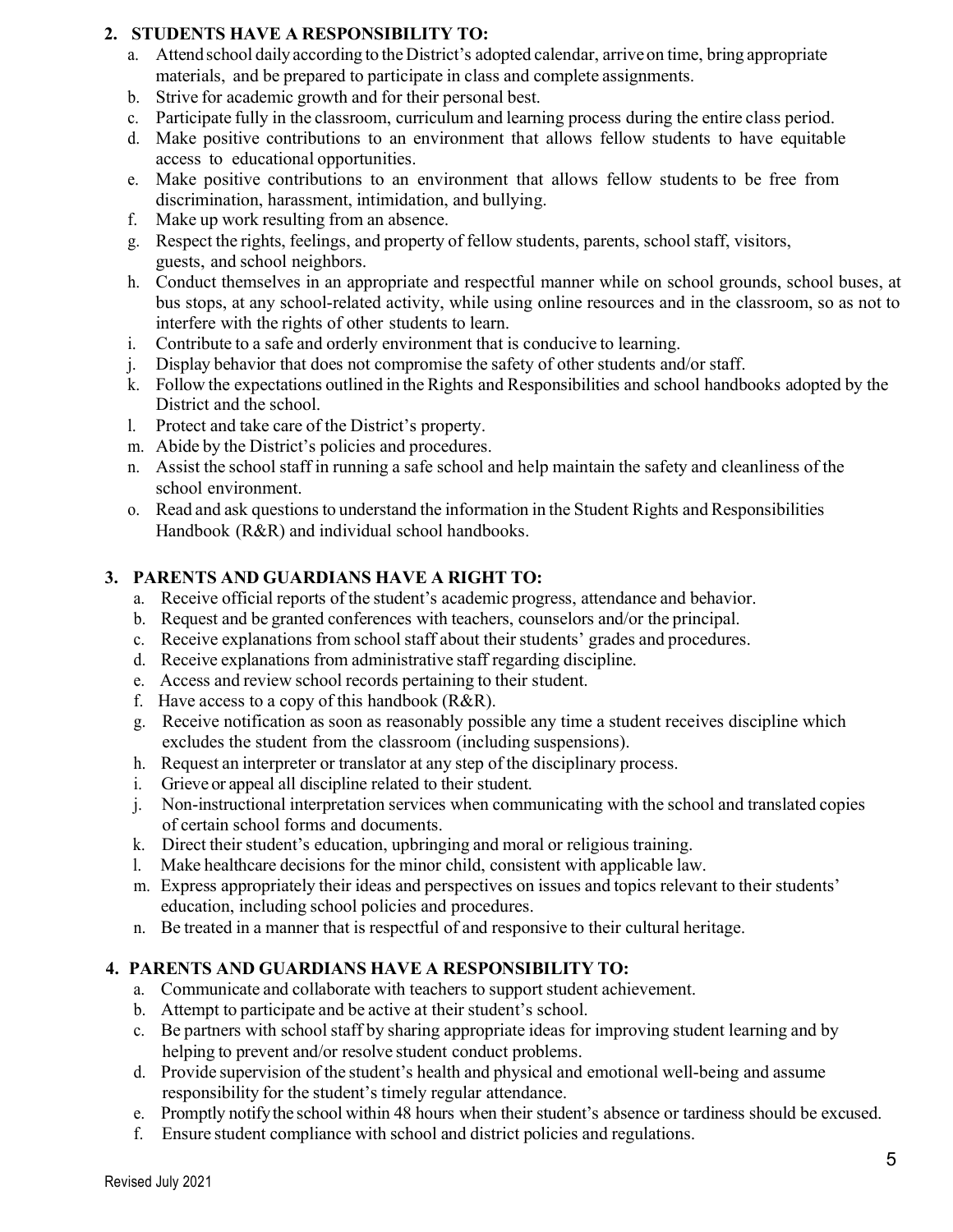- g. Read and ask questions to understand the information in the R&R.
- h. Reinforce the importance of students' adherence to values and behaviors described in the R&R.

#### **5. STUDENT AND ATHLETIC LEADERSHIP CODE:**

#### **(Please note that we are currently updating this section to strengthen and sustain a safer environment for student athletes. Additional information with be forthcoming)**

The opportunity to participate in the athletic program or as an elected or appointed school leader in the Northshore School District is a privilege available to all students. Because of the public nature of athletic and activities programs sponsored by the District, students choosing to participate are expectedto conduct themselves at all times during their season of participation and between consecutive seasonsin a manner that will reflect the high standards and ideals of their school and community. These high personal standards for conduct promote maximum achievement, safe performances, commitment to excellence in health and conditioning, and fulfill responsibilities as student leaders by setting a positive example for other students.

The expectations for being a participant in a school's athletic or activities program, including specific eligibility requirements, training rules, activities expectations and team rules shall be communicated to team/group members at the beginning of the season of participation. All program expectations and team rules shall be in writing.

If students are earning credits from a school that is not one of the District's Secondary Schools or a District alternative program; they are expected to attend all athletic individual and team practices as scheduled by the respective coaching staff. Athletic practices and competitions take precedent over conflicts with non-Northshore credit providers. Sport specific attendance policies will be followed if practices or contests are missed.

On game day, student athletes participating in the competitive sports season must attend, at least, one half of the classes assigned to them, in order to be eligible to compete in the evening's event. An exception can be granted in cases where the student athlete must be absent from school or leave school early in order to participate in the school athletic competition or activity.

It is the highest priority that student athletes meet specific academic benchmarks toward high school graduation in order to continue competing. Student athletes who are credit deficient must confer with their counselor to develop an academic plan to retrieve credits and demonstrate ongoing evidence of meeting the plan. Students must meet the standards for interscholastic eligibility as outlined in Article 18 of the Washington Interscholastic Athletic Association handbook, the KINGCO League and the Northshore School District and specific expectations of their individual school. **Given the unique educational challenges in the 2020-21 school year, the 2.0 GPA minimum previous semester requirements for interscholastic eligibility is waived for the 2021-22 school year. Students must meet all WIAA eligibility requirements.** 

Any student who is involved as an athlete or as an appointed or elected school leader who willfully performs any act that substantially interferes with or is detrimental to the orderly operation of the District's athletic or activities programs shall be subject to discipline.

As participants in athletic or activities programs, students are faced with choices. If a student's choices interfere, impede, hinder their personal or group/team performance or render the individual as unfit to serve as a representative(s) of the District's schools, they forfeit the privilege to participate.

#### a. **Conduct Rules**

1) Athletes and/or student leaders will receive disciplinary consequences for failure to demonstrate courtesy, fairness and respect for other participants, spectators, advisors, coaches, staff members and supervisors; unsportsmanlike conduct; profanity, obscene gestures, hazing, lack of attendance; and/or damage, vandalism to school property, uniform and equipment, another school's and/or district's property. Athletes and/or student leaders are held to all rules of conduct as listed and described in the Rights & Responsibilities Handbook Concerning Student Conduct and will receive disciplinary consequences for failure to follow reasonable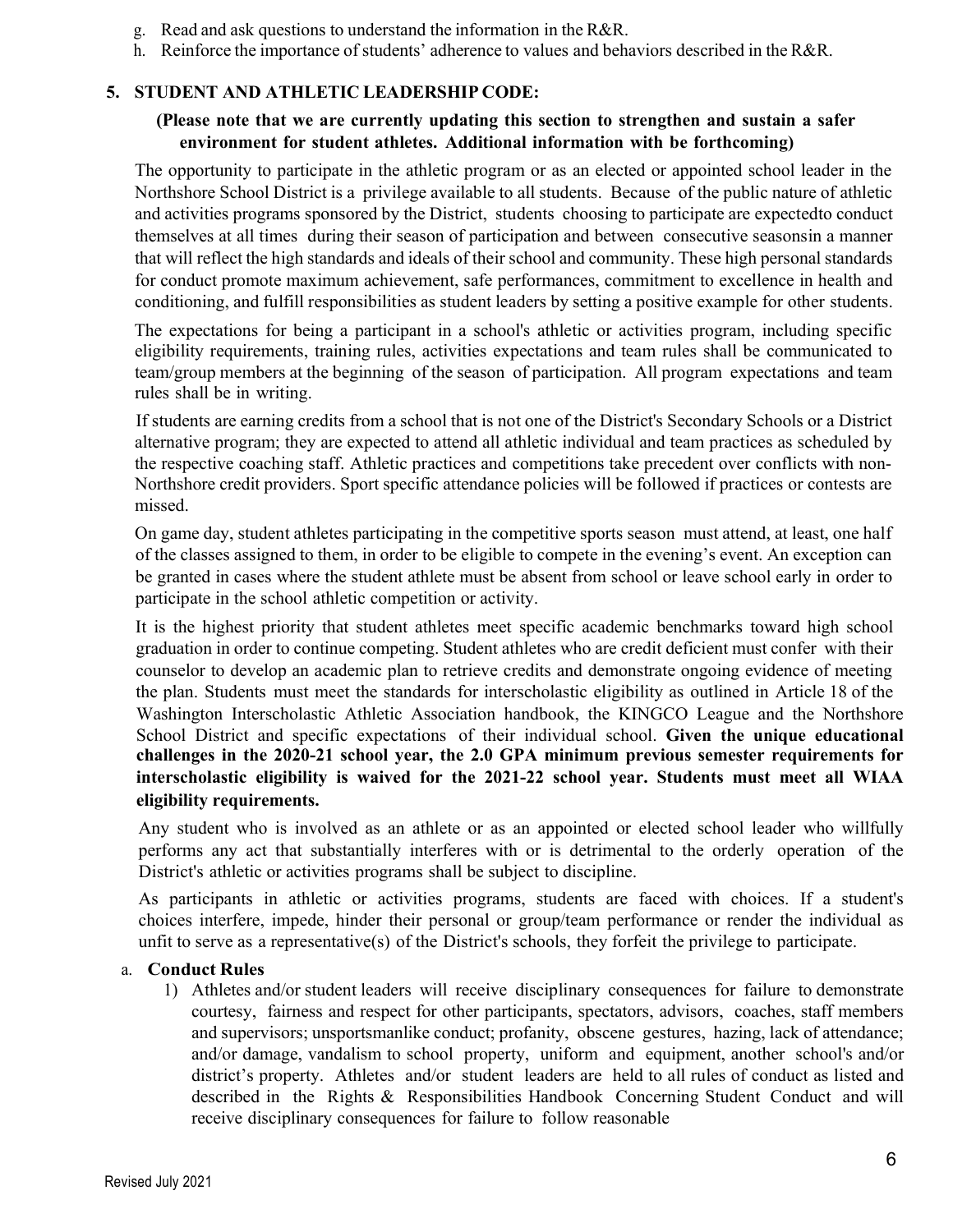requests, academic dishonesty violations, bullying, misuse of technology and/or behaviors deemed unacceptable by Northshore School District and/or the community.

2) Failure to Follow Building and/or Team Rules:

Each sport/leadership/activity position will have individual team/group rules established by the head coach/advisor. The head coach/advisor shall inform the school Athletic Director/Activity Director and the student's parent(s) or guardian(s) of these specific team and/or leadership rules. When students fail to follow these rules, disciplinary consequences for their actions shall be applied.

#### b. **General Rules**

- 1) Misconduct by participants in the athletic/activity program at any time, on or off campus, school related and/or non-school activities during the season of participation and between consecutive seasons of participation constitutes denial of participation. Seasons begin with the first turnout, election or appointment to a position and conclude with the season ending recognition/awards program in the individual sport or activity.
- 2) Student Athletic and Leadership Code violations are accumulative during grades six through eight.

#### c. **Student Agreement**

- 1) Any student who is involved as an athlete or as an elected or appointed school leader must adhere to the rules outlined in this code and sign the agreement pledging to do so.
- 2) Consequences for violations of the Student Athletic & Leadership Code will include any or all of the following:
	- Probation is a period of time in which a student may be given time to correct deficiencies that could result in denial of participation for a given period of time or removal from the activities/group participation.
	- Denial of participation means that the student is allowed to practice but not compete or perform in games or any leadership activities.
	- Loss of eligibility, which may carry over to subsequent sports/activities seasons, means the student will not practice in uniform, or participate in interscholastic competition or leadership activities/groups. Per Northshore School District disciplinary code, a student on suspension from school is not eligible for any form of participation or attendance at any extracurricular school activities or athletic events.
- 3) Student athletes and school leaders are held to all general rules of conduct as stated previously in the Rights & Responsibilities Handbook Concerning Student Conduct.
- d. A student athlete or school leader who forges grade checks to become eligible to participate but is determined ineligible prior to competition in their sport or activity shall be subject to the following penalty:
	- 1)  $1<sup>st</sup>$  Violation A participant shall be immediately ineligible for interscholastic competition for the remainder of the season. Ineligibility shall continue until the next sports season in which the participant wishes to participate. A participant in a leadership/activity role willbe placed on probation or suspended from participation of leadership activities for no less than the remainder of the semester or up to fifty (50) school days, whichever is longer.
	- 2) 2nd Violation A participant, who again violates rule ( d) above, shall be ineligible for interscholastic competition/activity for a period of one (1) calendar year from the date of the second violation.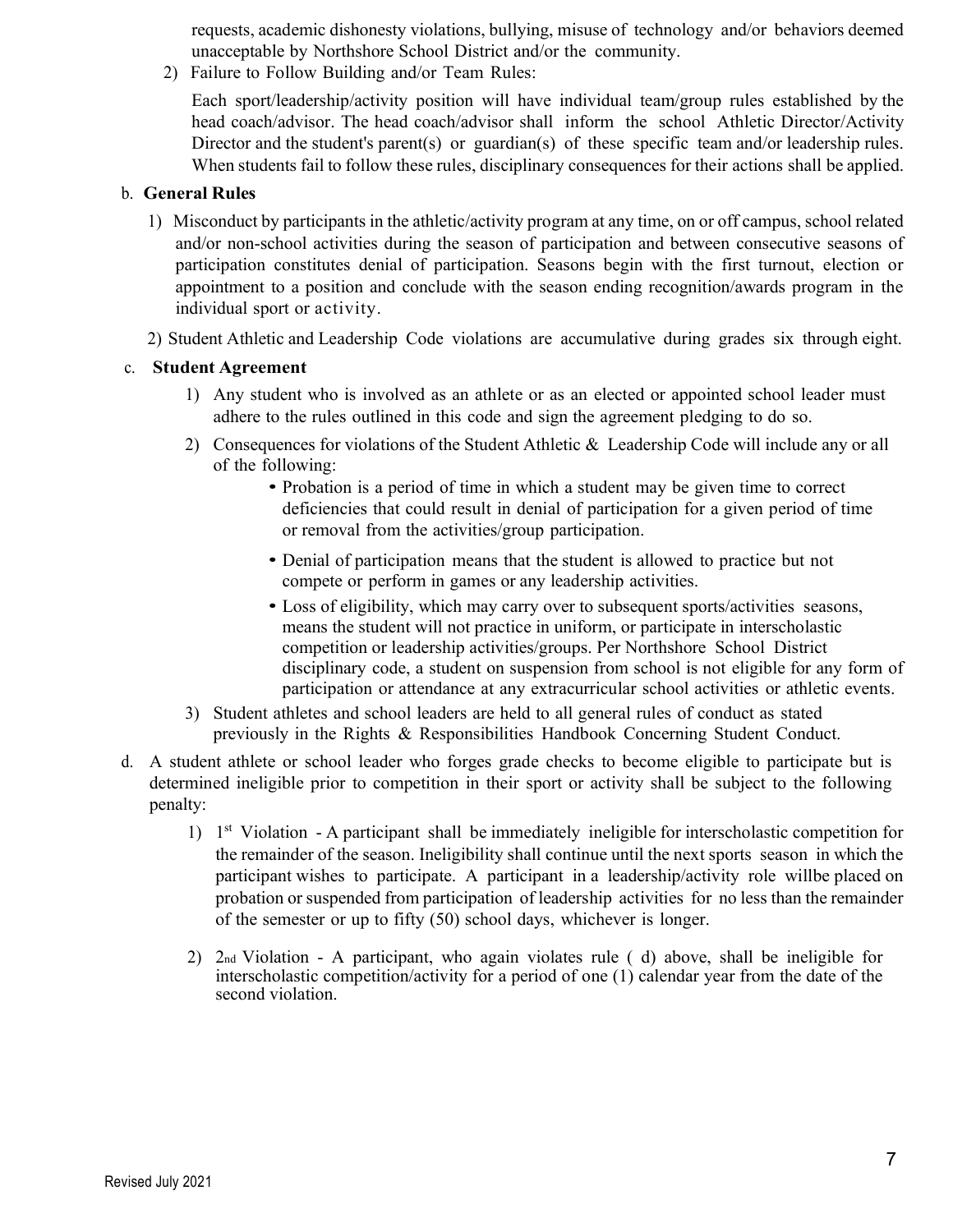3)  $3rd$  Violation – A participant, who violates for a third time rule (d) above, shall be permanently ineligible for interscholastic competition /activity. A student athlete, parent, guardian or school leader who provides false information or documents to become eligible to participate and does participate shall be declared athletically ineligible for a period of one year. The one (1) calendar year penalty begins the day the determination is made that false information was provided subject to penalties outlined in WIAA Regulation 25.4.1.

#### e. **Use and/or Possession of Alcohol, Marijuana and Illegal Controlled Substances**

Possession, use, under the influence, purchase/sale agreement or intent to sell (whether completed or not), transport, distribution and/or delivery of alcohol, marijuana, controlled substances (e.g. narcotics or inhalants) and/or prescription drugs in a manner inconsistent with the prescribing order or look-a-like, drug paraphernalia or substance carrying devices (including but not limited to vapor, hookah and ecigarettes) is prohibited. This rule is applicable 24/7 for in-season athletes and student leaders. If a student athlete or leader finds him or herself in the presence of alcohol, marijuana and/or an illegal controlled substance, the student shall take immediate action to remove him or herself from the situation. Being in the presence of alcohol, marijuana and/or an illegal controlled substance includes being at a party or gathering where alcohol, marijuana and/or an illegal controlled substance is being consumed by individuals under the age of 21. Any student athlete/student leader possessing, selling/distributing, consuming and/or using any legend drugs and controlled substances/alcohol, marijuana or sale of legend drugs (drugs obtained through prescription, RCW 69.41.020-050) and controlled substances/alcohol, marijuana (RCW 69.50) shall be subject to disciplinary actions

f. A participant who seeks and receives treatment or counseling for abuse of or addiction to legend drugs (RCW 69.41.010 identified substances) or controlled substances, alcohol, marijuana and controlled substance analogs (RCW 69.50.101 identified substances), shall be given the opportunity for assistance through the school and/or community agencies. In no instance shall participation in a schooland/or community approved assistance program excuse a student athlete or student leader from subsequent compliance with this regulation. However successful utilization of such an opportunity

or compliance with athletic/leadership code by the student may allow him/her to have eligibility reinstated. Should the student or parent/guardian feel aggrieved by the imposition of discipline through the Athletic/Leadership Code, the student and/or parent(s)/guardian(s) would follow the right of review process (*see* subsection (i) below).

Students who violate the athletic/leadership code shall be subjected to the following disciplinary actions:

- 1)  $1<sup>st</sup> Violation A participant shall be immediately ineligible for interscholastic competition$ in the current interscholastic sports program for the remainder of the season. Ineligibility shall continue until the next sports season in which the participant wishes to participate. A participant in a leadership/activity role will be placed on probation or suspended from participation of leadership activities for no less than the remainder of the semester or up to fifty (50) school days, whichever is greater. Eligibility can only be reinstated through the right of review process (*see* subsection (i) below).
- nd 2) 2 Violation - A participant who again violates any provision of RCW 69.41.020 through 69.41.050 or of RCW 69.50 shall be ineligible for interscholastic competition for a period of one (1) calendar year from the date of the second violation. A participant in a leadership/activity role is ineligible to participate in the current program for a period of one (1) calendar year.
- 3)  $3^{rd}$  Violation A participant who violates for a third-time RCW 69.41.020 69.41.050 or RCW 69.50 shall be permanently ineligible for interscholastic competition. A participant in a leadership/activity role shall be permanently ineligible to participate.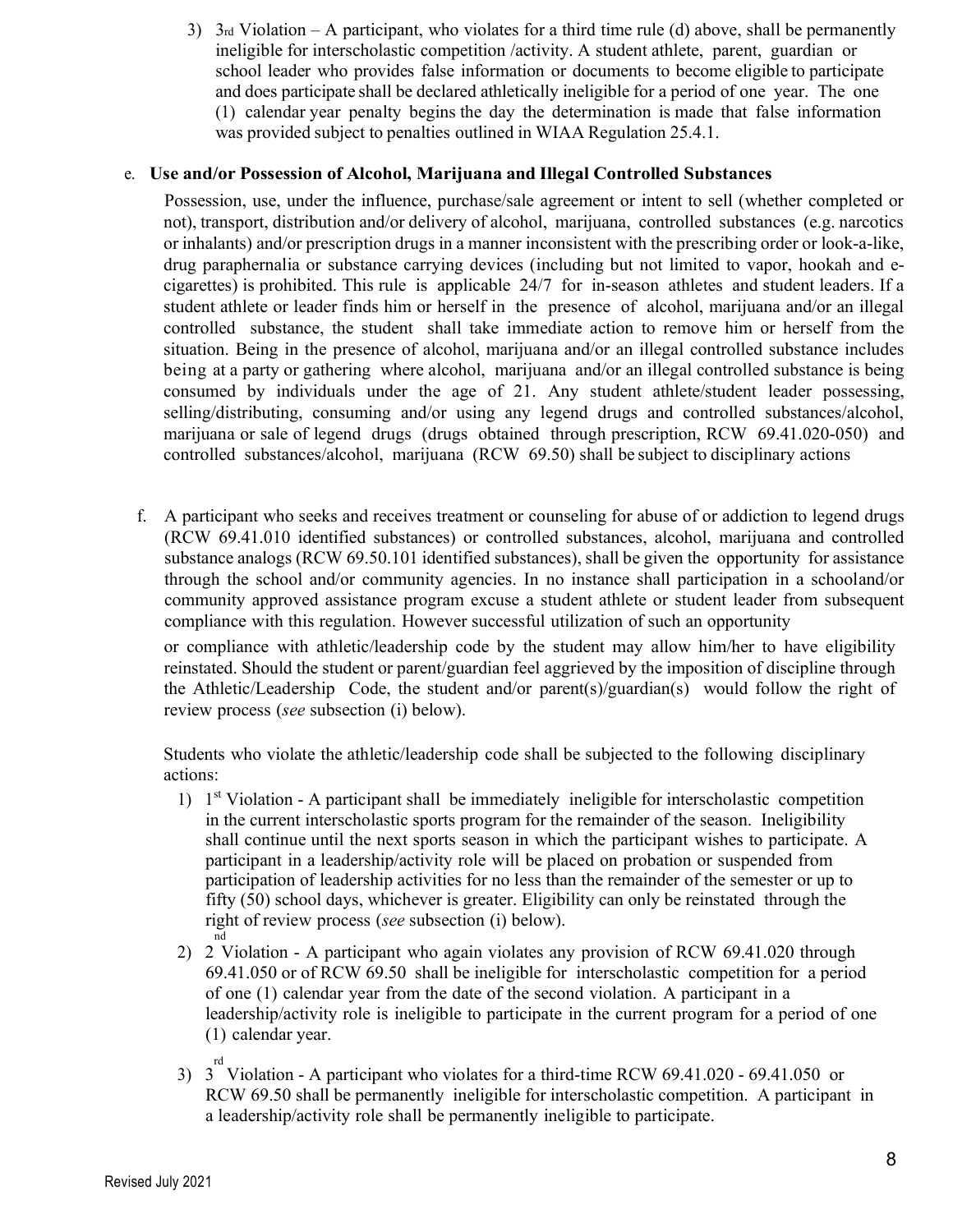#### g. **Use and/or Possession Vapes/Substance Delivering Devices**

1) See page 42 for disciplinary action

## h. **Procedural Due Process for Athletic Leadership Right of Review**

- 1) Consequences assigned from the Student Athletic/Leadership Code are an "other form of discipline". Athletic/Leadership disciplinary actions are subject to review through an informal grievance process. Requests to review consequences specifically impacting eligibility for current and/or future seasons must adhere to the following process:
	- a. Any student, parent(s) or guardian(s) who is aggrieved by the imposition of Athletic/Leadership Code discipline shall have the right to an informal conference with the school principal or his/her designee for the purpose of resolving the grievance.
	- b. A request to review a disciplinary action must be submitted in writing to the school principal or his/her designee within two (2) school business days after notification of the discipline. After that time, the right to any review is waived.
	- c. During such a conference, the student, parent(s) or guardian(s) shall be subject to questioning by the school principal or his/her designee and shall be entitled to question school personnel involved in the matter being grieved. The review of the grievance will be conducted within two (2) school business days of receipt of a written request to have the action reviewed. The application of the assigned discipline shall continue notwithstanding the grievance process; the student cannot participate until the grievance is resolved. The decision of the principal or his/her designee will be conveyed to the student, parent(s) or guardian(s) within two (2) school business days of concluding the conference. The outcome may result in a decision to sustain, modify or rescind the discipline in cases of extenuating or exceptional circumstances.
- 2) Subsequent to the review with the building principal, the student, parent(s) or guardian(s) upon two (2) school business days' prior notice, shall have the right to present a written and/or oral grievance to the District Hearings Officer. During the hearing the student and parent(s)/guardian(s) shall be subject to questioning by the District Hearings Officer. The decision of the District Hearings Officer to sustain, modify or rescind the discipline will be conveyed to the student, parent(s) or guardian(s) within three (3) school business days of concluding the hearing. The District's hearing officer shall have the final authority as to the student's participation in the interscholastic sports program or the student leader's participation.

# **SECTION C: GENERAL INFORMATION**

- **1. EQUAL EDUCATIONAL OPPORTUNITIES AND DISCRIMINATION (POLICY 3210)** Northshore School District prohibits discrimination on the basis of age, sex, marital status, genetic information, sexual orientation including gender expression or identity, race, creed, religion, color, national origin, honorably discharged veteran or military status, or the presence of any sensory, mental, or physical disability or the use of a trained dog guide or service animal by a person with a disability, unless based upon a bona fide occupational qualification, in all its employment procedures, training, programs and activities and provides equal access to the Boy Scouts and other designated youth groups*.* The following employee(s) have been designated to handle questions and complaints of alleged unlawful discrimination: Director of Human Resources, Abel Ghirmai, (Title IX, ADA, and Civil Rights Compliance), Director of Student Services, Rick Ferrell, (Section 504), 3330 Monte Villa Parkway, Bothell, WA 98021, (425) 408-6000.
- **2. SCHOOL RESOURCE OFFICERS AND OTHER LAW ENFORCEMENT PERSONNEL (under review)** School Resource Officers and other law enforcement personnel may be involved during or immediately after an incident to protect students, staff or visitor safety. They may not be required for all level 1 student disciplinary decisions.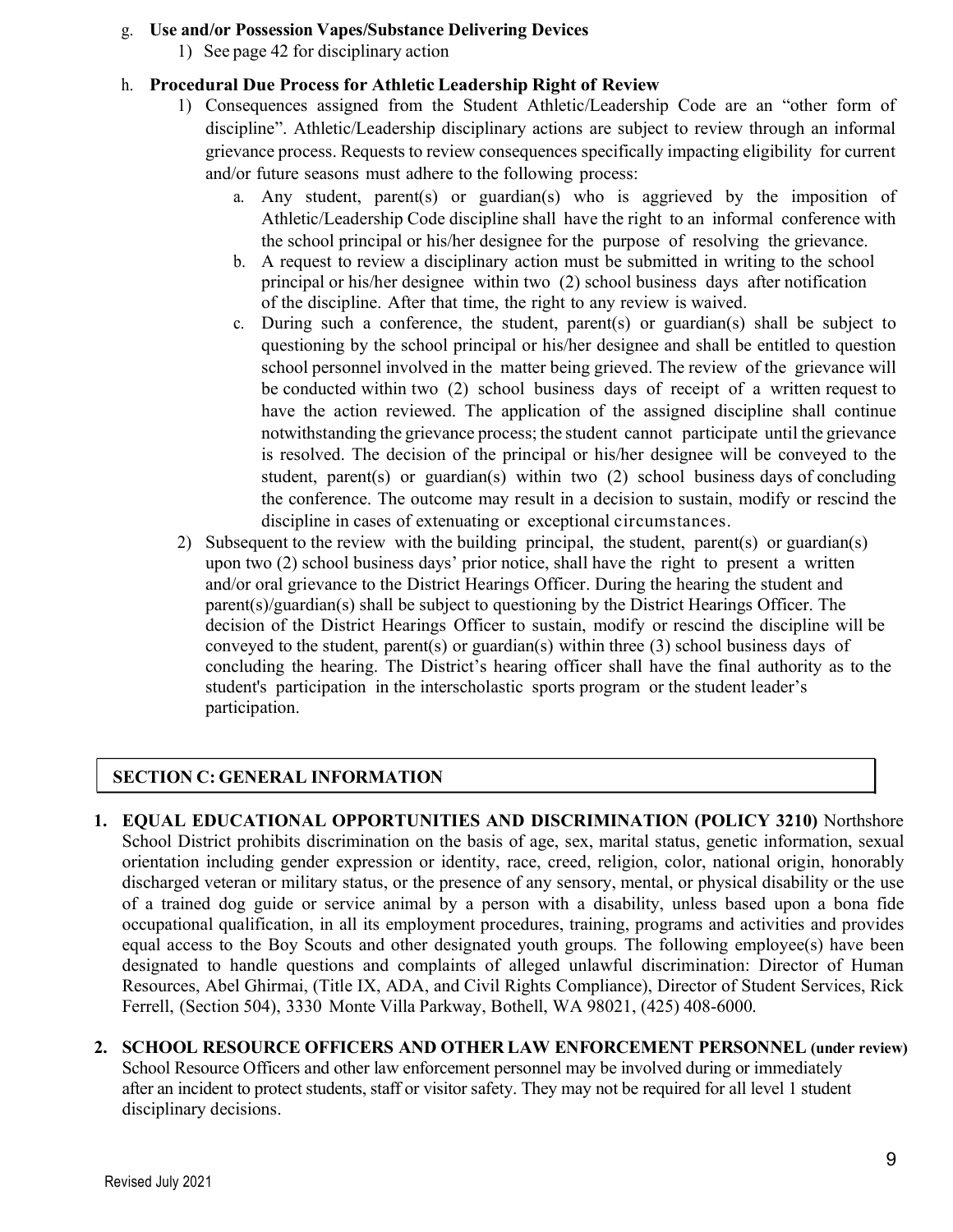#### **3. STUDENT ATTENDANCE (POLICY 3122)**

Regular attendance is essential for success in school; therefore, absences shall be excused only for necessary and important reasons. Valid excuses for absences are outlined in Policy 3122. A Parent/Guardian should notify the school prior to the absence/tardy with a call, note or email that his/her child is unable to attend or will be late to school. The call, note, or email must address the date/time and reason for the absence. Excused absences shall not be permitted if deemed to cause a serious adverse effect upon the student's educational progress, unless the student is physically or mentally unable to attend school and the parent has provided documentation of the student's inability to attend. WAC 392-401-020. A student may not be suspended or expelled for absences or tardiness.

#### **4. HARASSMENT, INTIMIDATION, AND BULLYING (POLICY 3207)**

The Northshore School District strives to provide students with optimal conditions for learning by maintaining a school environment where everyone is treated with respect and no one is physically or emotionally harmed. In order to ensure respect and prevent harm, it is a violation of district policy for a student to be harassed, intimidated, or bullied by others in the school community, at school sponsored events, or when such actions create a substantial disruption to the educational process. The school community includes all students, school employees, school board members, contractors, unpaid volunteers, families, patrons, and other visitors. Harassment because of a student's race, color, religion, ancestry, national origin, gender, sexual orientation, including gender expression or identity, mental or physical disability, or other distinguishing characteristics is prohibited Incidents of bullying, intimidation, or harassment may be reported orally or in writing to any staff member. Any staff member will be able to provide a copy of the district policy, procedure, reporting form and contact information for the district's compliance officer. This information can also be located on the district's web page at: https://www.nsd.org/resources/support/harassment-intimidation-and-bullying

Harassment, intimidation, and bullying means any intentionally written message or image - including those that are electronically transmitted - verbal, or physical act, including but not limited to one shown to be motivated by race, color, religion, ancestry, national origin, gender, sexual orientation, including gender expression or identity, mental or physical disability or other distinguishing characteristics, when an act:

- Physically harms a student or damages the student's property.
- Has the effect of substantially interfering with a student's education.
- Is so severe, persistent or pervasive that it creates an intimidating or threatening educational environment.
- Has the effect of substantially disrupting the orderly operation of the school.

#### **5. SCHOOL DRESS CODE**

The student's attire is primarily the responsibility of the parents or legal guardians. The Northshore School District is responsible for assuring that student attire does not disrupt or interfere with the educational process which includes the health, safety, and emotional well-being of all students. Student attire should not contribute to any hostile or intimidating atmosphere for students.

#### **Students May Wear:**

- Religious headwear
	- o Other headwear\* must allow the face to be fully visible to school staff
- Fitted\*\* pants, including leggings, yoga pants and "skinny jeans."
- Pajamas
- Ripped or distressed jeans/shorts that do not expose underwear
- Tank tops, halter tops, one shouldered shirts, and crop tops (including those with spaghetti straps)
- Sunglasses (can be worn outside). Special approval is needed to wear sunglasses in the classroom setting for medical purposes.
	- \*Headwear is approved to be worn on campus during the school day, unless it is a safety issue. Headwear includes, but is not limited to, hats, visors, bonnets, hoodies, etc. In all circumstances, teachers should attempt to accommodate students who choose to put on headwear.

\*\*The term "fitted" can best be described as form fitting garments that contour the body while providing coverage at the same time.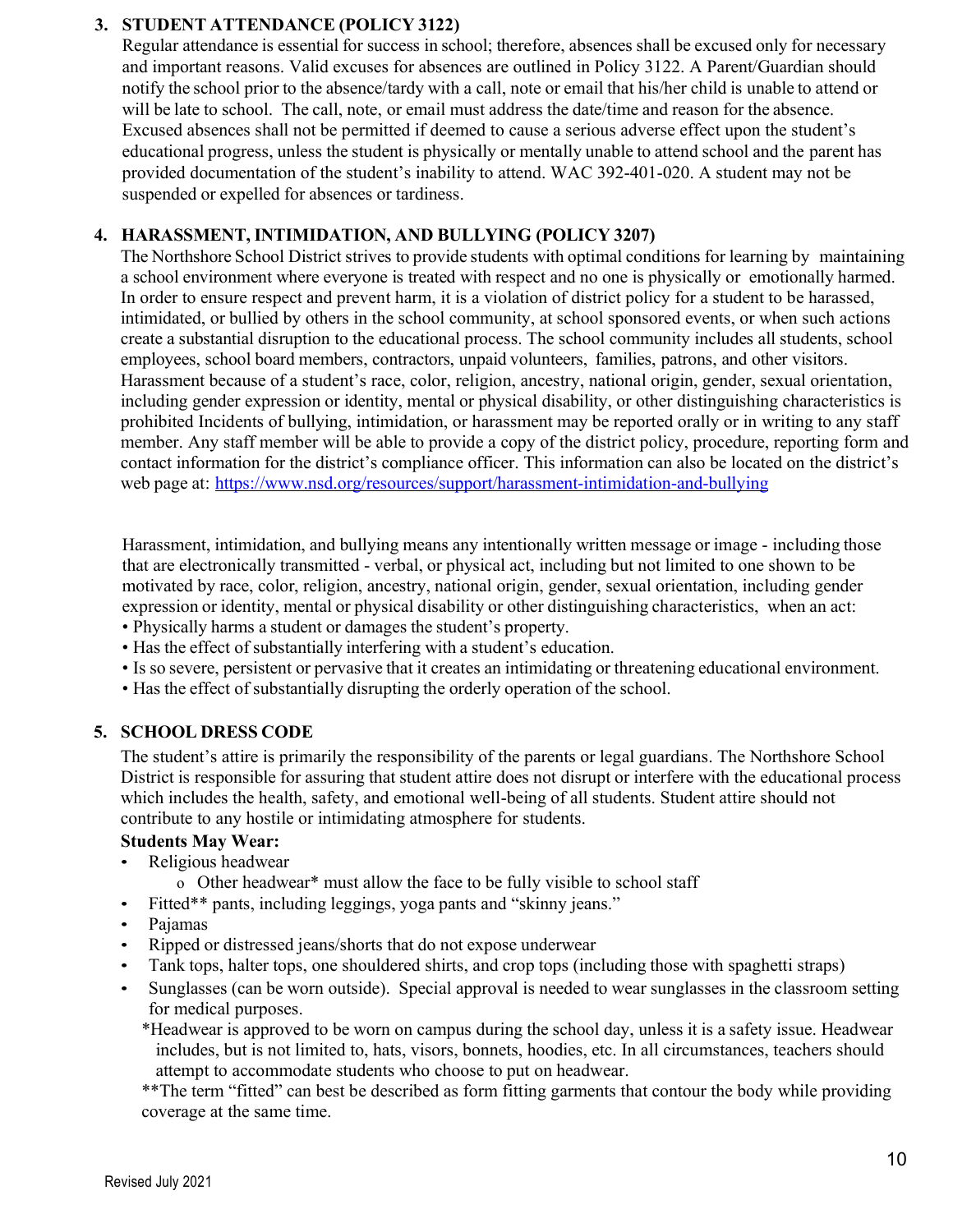#### **Students May Not Wear Clothing With:**

- Violent language or images
- Images or language that encourages the use of alcohol, tobacco, vaping, or the use of any other drugs.
- Images or language that depicts illegal activity or that creates a hostile environment, such as images or language that are reasonably expected to intimidate others on the basis of protected categories including, but not limited to age, sex, marital status, sexual orientation including gender expression or identity, race, creed, religion, color, national origin, honorably discharged veteran or military status, or the presence of any sensory, mental, or physical disability or the use of a trained dog guide or service animal by a person with a disability (e.g. swastikas, the Confederate flag).
- Hate speech, gang/hate group affiliation, profanity, or pornography
- Bathing suit tops, tube tops, no straps, or sports bras (unless worn underneath another approved article of clothing)
- Visible underwear or boxers
- Masks and headwear that conceal the face (except for religious, medical, and/or health related purposes, or when directed by state, county, or district officials)
- Dangerous or sharp objects that could be used as a weapon, spikes, etc.

#### **6. BUS RULES**

Bus rules shall be posted at the front of each school bus and be distributed and reviewed by students at least annually at the beginning of the school year (Policy 8123P). Students will be respectful, responsible and inclusive by following directions of adults, taking their turn to get on/off the bus, being polite, walking and moving carefully, using the sidewalks, waiting behind the yellow safety line on the curb and being aware of other's needs, space and belongings. Remember: if you see something, say something. Cell phones may be used to listen to audio content as long as ear buds are used, and the phone is securely put away. Violations on the bus will be addressed by transportation and communicated to school administration when needed. In the event of a manifestation determination hearing involving a student with a 504 Plan or an IEP, the bus operator involved will make necessary arrangements to attend this meeting.

#### **7. STUDENT USE OF CELL PHONES AND ELECTRONIC DEVICES**

Students using cell phones and other electronic devices during the school day may have the electronic device confiscated and be subject to disciplinary action.

If the student is involved in an administration interview or investigation, to maintain integrity throughout the process, a student may be asked to provide their cell phone to an office staff member or the investigating administrator. It will be returned to the student or parent at the conclusion of the interview/investigation.

**Reasonable efforts will be taken to secure property that has been confiscated** (i.e. lock the item in a drawer, take the item to the office to be secured in a locked area, etc.)**; in order to prevent the loss, damage, or theft of any electronic device as a result of being confiscated.**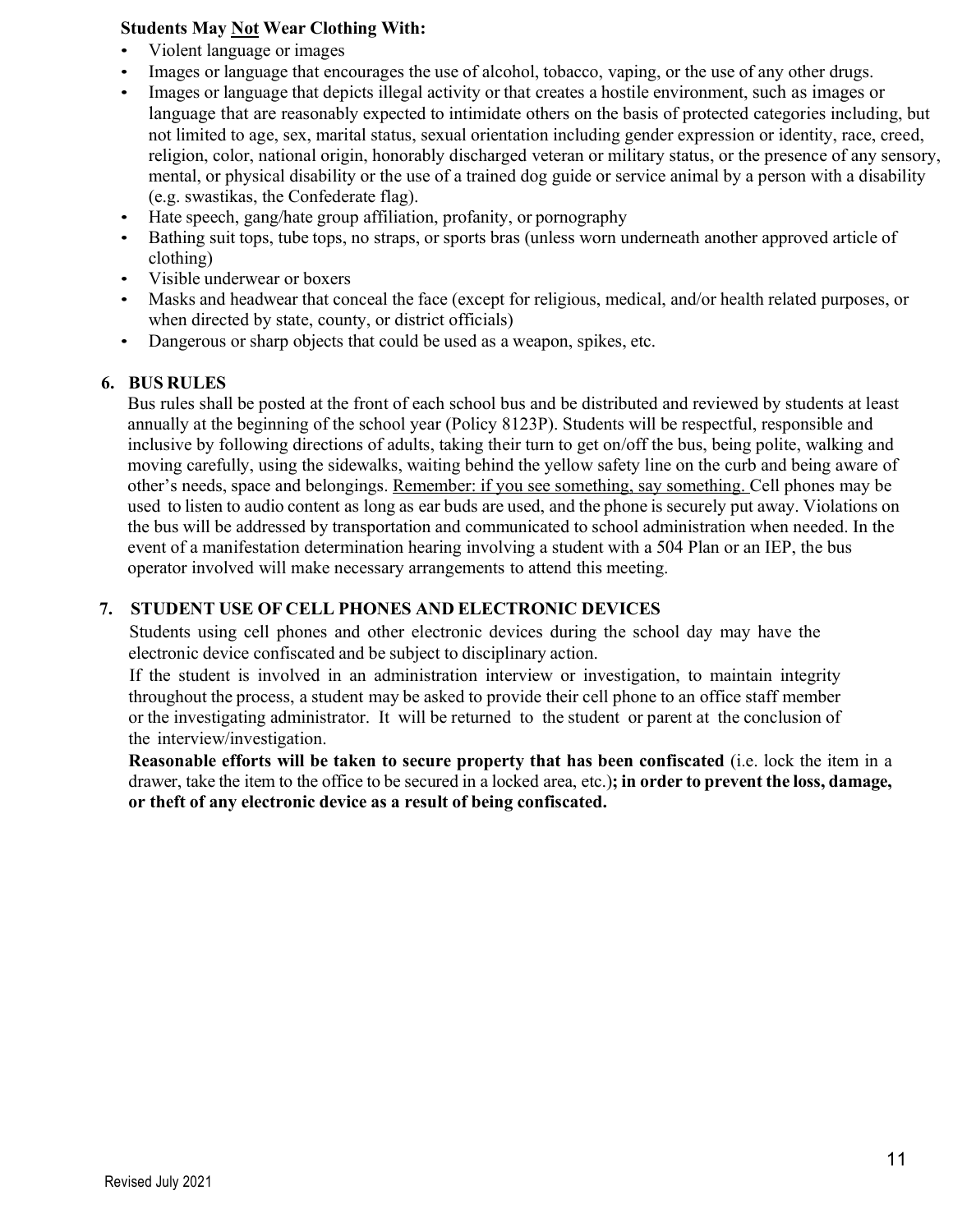#### **8. TECHNOLOGY (POLICY 2022 AND PROCEDURE 2022P)**

The purpose of the Northshore School District Responsible Use Procedures is to provide the rules, guidelines, personal safety recommendations and the code of conduct in the Northshore School District for the use of technology, the district network and other connected networks including the internet. The Rights

& Responsibilities Handbook Concerning Student Conduct prohibits the misuse or inappropriate use of technology (including Web sites and e-mail) that interferes with or disrupts the educational process. The inappropriate use of electronic communication, whether initiated at school or not, that violates district policies against harassment, discrimination, intimidation and bullying is not permitted. It is a violation of student codes of conduct to invade the privacy of or to misrepresent someone through electronic communications. The Northshore School District takes these violations seriously and those who are found to have committed such violations will face disciplinary actions. This Responsible Use Procedure (RUP) applies to staff, students and guests who utilize:

- District-owned technology on the NSD network, on non-school network and offline.
- Non-district technology, including privately owned technology that is connected to the NSD network or using non-district networks while on school property.
- Refer to Policy 2022P for detailed information.

#### **9. HAZING**

- a. Hazing is any intentional, knowing or reckless act when: (1) the act was committed in connection with an initiation into, an affiliation with, or a maintenance of membership in any organization that is affiliated with the school and (2) the act involves a substantial risk of potential physical injury, mental harm, or personal degradation.
- b. Hazing activities include but are not limited to the following:
	- Use of alcohol/drugs during new member activities;
	- Striking another person whether by use of any object or one's body;
	- Creation of excessive fatigue;
	- Physical and/or psychological shock;
	- Activities that adversely affect another student's long-term mental and physical health;
	- Morally degrading or humiliating games or activities that create a risk of bodily, emotional or mental harm.
- c. Any hazing activity will be determined as Harassment, Intimidation and Bullying and appropriate discipline will be administered.

#### **10. SEXUAL HARASSMENT (POLICY 3205)**

The Northshore School District is committed to providing students with a positive and productive education free from discrimination, including sexual harassment. This commitment extends to all students involved in academic, educational, extracurricular, athletic, and other programs or activities of the district, whether that program or activity is in a school facility, on school transportation or at a class or school training held elsewhere.

The district prohibits sexual harassment of students by other students, employees, and third parties involved in District programs or activities. Complaints of sexual harassment of students will be investigated by the district even if the alleged harasser is not a district employee or student.

#### **Definitions**

The following definitions apply to this policy and the accompanying procedure:

**"Sexual harassment**" means unwelcome conduct or communication of a sexual nature. Sexual harassment can occur adult to student, student to student or can be carried out by a group of students or adults. Under federal and state law, the term "sexual harassment" includes, but is not limited to: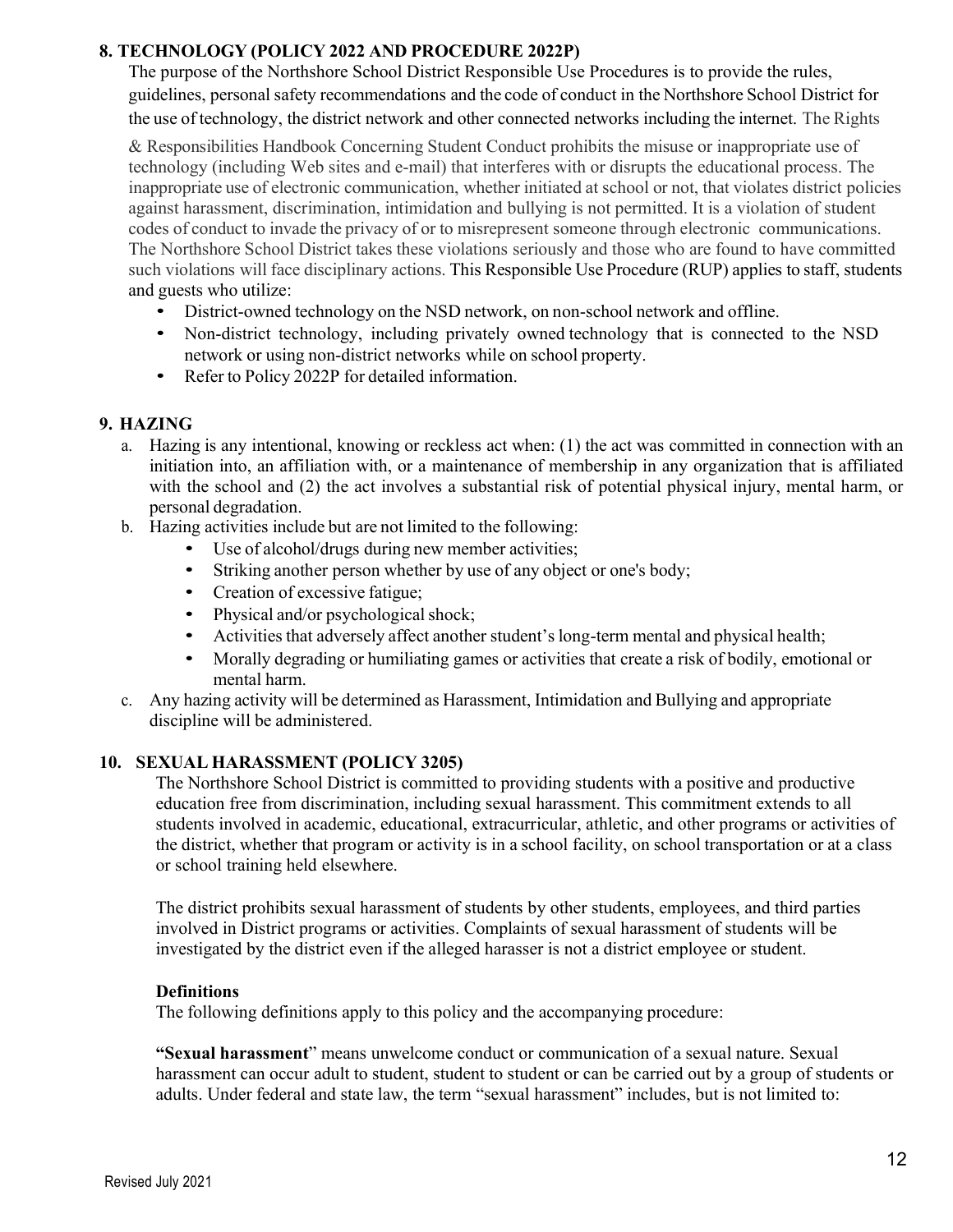- acts of sexual violence;
- unwelcome sexual or gender-directed conduct or communication that substantially interferes with a student's educational performance or creates an intimidating, hostile, or offensive environment;
- unwelcome sexual advances;
- unwelcome requests for sexual favors;
- unwelcome sexually motivated physical contact;
- sexual demands when submission is a stated or implied condition of obtaining an educational benefit;
- sexual demands where submission or rejection is a factor in an academic, or other school-related decision affecting a student.

A **"hostile environment**" means the environment created for a student when sexual harassment is sufficiently serious to interfere with or limit the student's ability to participate in or benefit from the school's program. The more severe the conduct, the less need there is to demonstrate a repetitive series of incidents. In fact, a single or isolated incident of sexual harassment may create a hostile environment if the incident is sufficiently severe, violent, or egregious.

Informal complaints of sexual harassment may be made to any staff member and formal complaints may be made to the Title IX Coordinator, Abel Ghirmai, 3330 Monte Villa Parkway, Bothell, WA 98021, (425) 408-7622.

*A list of resources for victims of sexual abuse and/or sexual harassment can be found at:* https://www.nsd.org/resources/support/harassment-intimidation-and-bullying

#### **11. VIOLENCE FREE ENVIRONMENT (POLICY 4316)**

The Northshore School District is committed to maintaining a school and work environment that is free from acts and/or threats of violence. In order to fully realize the benefit from the education and related services provided at school, every student, staff member, parent/guardian, and patron needs to feel safe and secure; feeling safe is an essential necessity for each individual to be fully productive as they conduct district related business. Any form of violence (including domestic violence) and/or threat of violence at school, or at a school or district activity, or related to district business, erodes the atmosphere of safety.

Any conduct, regardless of the source, that threatens a person's security and safety will not be tolerated. Abusive orsuggestive language will not be tolerated even if it does not create a threatening atmosphere or lead to a threat. The board, administration, and building staff are committed to supporting employees and students confronted with threatening behavior or actual violence, whether the threatening behavior or violence is coming from staff or student or from patrons, a parent or guardian, another adult, or a student-aged individual who is a non-student.

Students and staff are required to treat all individuals with whom they come in contact in a respectful manner and expect to be treated the same in return.

For clarification purposes, a "threat" is any statement (oral or written) that can be reasonably interpreted as being intimidating in tone, content, or language or which places a person or a person's personal property in reasonable apprehension of harm. "School violence" is any threat of or actual physical assault on district property or directly related thereto and includes bullying, hazing, intimidation, fighting, and harassment as well as the destruction or abuse of property through vandalism, arson, bombing, sabotage, or other destructive means. Individuals who violate this policy shall be dealt with firmly. Legal redress will be sought when the facts warrant such, including notification to law enforcement for possible criminal investigation.

Students and employees are strongly encouraged to report to their teacher or supervisor any threat or act of violence made against them or against others. Anyone who is victimized by any conduct that reasonably infringes upon the individual's sense of safety and security must bring this to the attention of appropriate school officials so appropriate action can be taken.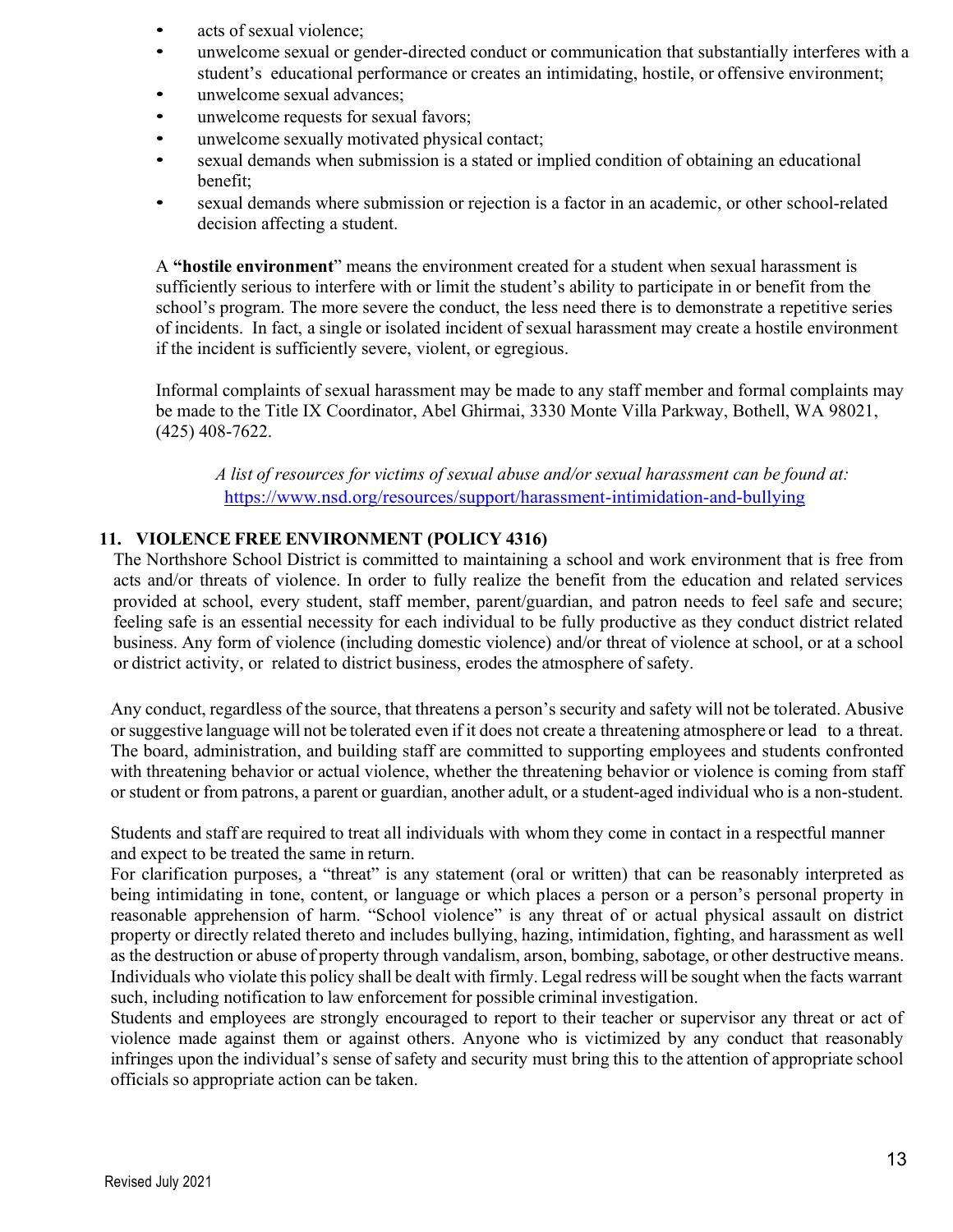#### **12. PERSONAL, PROPERTY & CANINE ASSISTED SEARCHES (Policy 3230, 3231 and 3232)**

Law enforcement and/or school officials may perform searches. Searches shall utilize appropriate information collection processes. Such processes would include but not be limited to canine assisted searches, video surveillance cameras, breath analyzers, any drug/alcohol, marijuana detection devices, personal, and property searches.

Contraband or illegal items such as explosives, weapons or any object that can be reasonably considered a firearm or dangerous weapon, controlled substances, or other possessions reasonably considered to be a threat to the safety, health, or security of others will be confiscated and turned over to law enforcement.

#### **a. Personal Searches of Students**

All students shall be free from unreasonable searches of their persons. However, a student is subject to a search of their person by school officials, consistent with the limitations described below.

- 1) Any search of a student must be reasonably related to the discovery of contraband items or other evidence of a student's violation of the law or rules governing student conduct.
- 2) Staff shall conduct searches in a manner, which is not excessively intrusive in light of the age and sex of the student and the nature of the suspected infraction. No student shall be subject to a strip search or body cavity search by school staff.
- 3) Once reasonable grounds for a search of a student's person has been established:
	- a. The principal or designee shall have an additional administrator orstaff member present as a witness during the search.
	- b. Prior to the search of the student's person by the administrators, students will be asked to remove items from pockets.
	- c. If evidence of a violation ofschool or district rules is suspected and reasonable cause has been established, the administration may conduct searches of students without consent. Reasonable effort will be made to notify parents of the search.
	- d. If evidence of criminal activity is suspected to be present and, if confirmed by the search, law enforcement officials shall be contacted for assistance.

#### **b. Searches of Student's Property**

All students shall be free from unreasonable searches of their personal property. However, a student is subject to a search by school officials, consistent with the limitations described below.

- 1) Any search of a student's property must be reasonably related to the discovery of contraband items or other evidence of a student's violation of the law or rules governing student conduct.
- 2) Staff shall conduct searches of the student's property in a manner, which is not excessively intrusive.
- 3) Once reasonable grounds for a search of a student's personal effects or automobile have been established:
	- a. The principal or designee shall have an additional administrator or staff member present as a witness during the search.
	- b. Search of a student's possessions shall be reasonably related to the discovery of a contraband substance or object which is prohibited by law or by the rules of conduct which pose a threat to the health and safety or welfare of the occupants of the school or the building itself.
	- c. The search shall be conducted in the presence of the student, if possible.
	- d. If evidence of criminal activity is suspected to be present and, if confirmed by the search, law enforcement officials shall be contacted for assistance.

#### **c. School Property Searches**

General search of school property may be conducted at any time without prior notice and without reasonable suspicion that the search will yield evidence of any particular student's violation of law or rules of student conduct.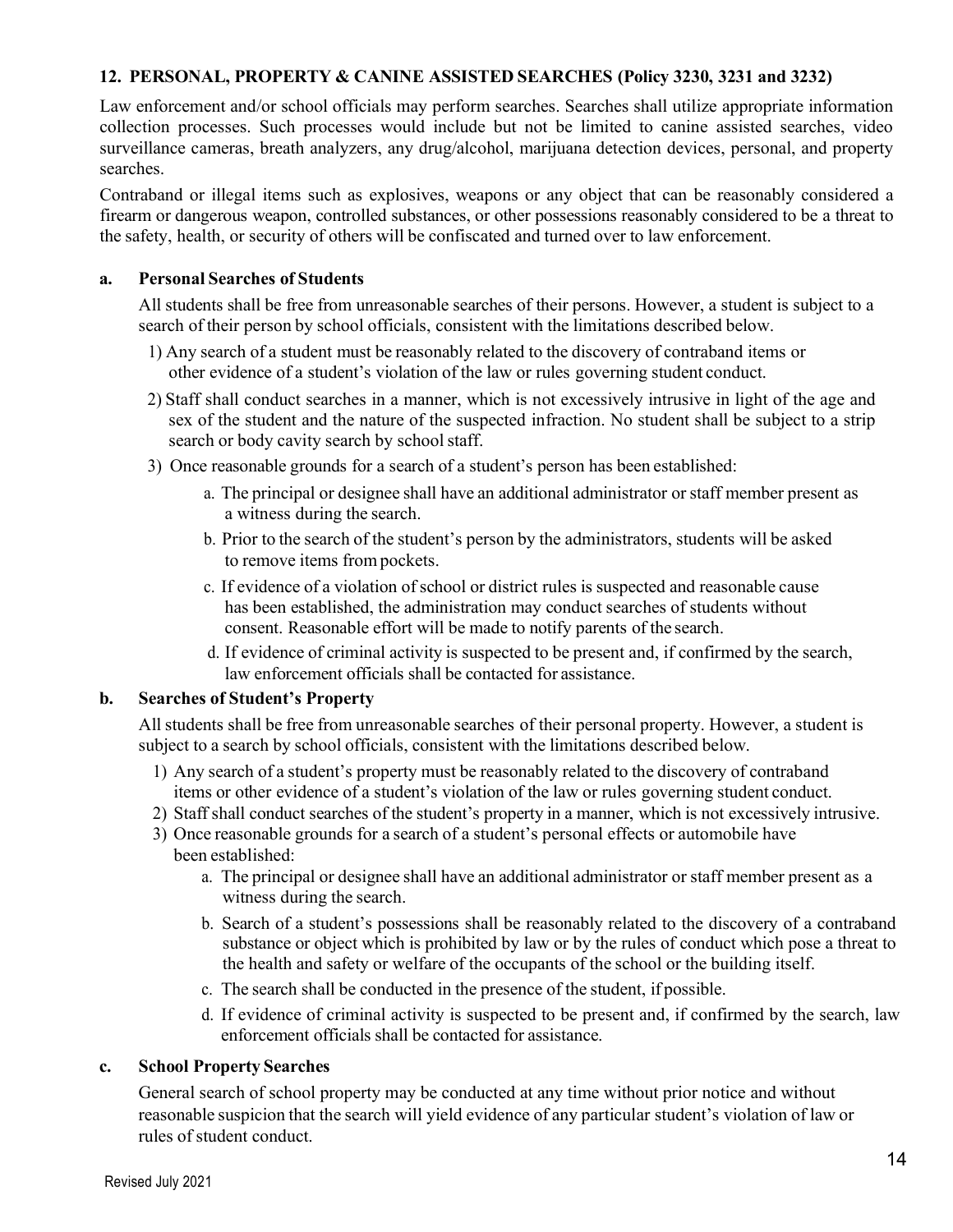- 1) No student may use a locker, desk or storage area as a depository for any contraband substance or object which is prohibited by law or by rules of student conduct which pose a threat to the health, safety or welfare of the occupants of the school building or the building itself. Contraband means items, materials or substances, the possession of which is prohibited by law or rules governing student conduct, including but not limited to controlled substances, alcohol, marijuana beverages, tobacco products or any object that can reasonably be considered a firearm or dangerous weapon.
- 2) If a school official conducting a search of a locker, desk or storage area develops a reasonable suspicion that any container, including but not limited to a purse, backpack, gym bag, or an article of clothing, contains evidence of a student's violation of the law or rules of conduct, the container may be searched.
- 3) Search of a student's possessions shall be reasonably related to the discovery of a contraband substance or object which is prohibited by law or by the rules of conduct which pose a threat to the health and safety or welfare of the occupants of the school or the building itself.
- 4) The search shall be conducted in the presence of the student, if possible.
- 5) If evidence of criminal activity is suspected to be present and, if confirmed by the search, law enforcement officials shall be contacted for assistance.

#### **d. Canine Assisted Searches**

Canine-assisted searches may be utilized to maintain an effective learning environment that is drugfree. Searches conducted with the assistance of police narcotics canines shall be conducted in a manner that is consistent with constitutional and statutory requirements.

The principal or his/her designee will initiate a written request to the police department to utilize a police narcotics canine unit. Before the first canine-assisted search at the school for the current school year, the principal or his/her designee will schedule a demonstration of the canine-assisted search for theschool body.

Prior to a random police narcotics canine-assisted search, students and parents will be advised in writing that classrooms, hallways, lockers, all other public spaces and parking lots on school premises are subject to random searches. As a condition of being granted a permit to park vehicles on school premises, students consent to the search of their vehicles by school officials anytime school officials have reasonable suspicion that the vehicle contains contraband items.

Once approved, random police narcotics canine-assisted searches ofschool property may be conducted at any time without prior notice to students or parents as to the specific date and time of the search. They may occur without reasonable suspicion that a canine-assisted search will yield evidence of any particular student's violation of law or rules of conduct. Students determined to be in possession of contraband items are subject to administrative disciplinary procedures and possible criminal prosecution at the discretion of police and prosecutorial authorities. Minor drug law infractions and violations detected through random police narcotics canine-assisted searches should, in the exercise of discretion, normally be dealt with administratively as a disciplinary matter by school officials.

Police narcotics canine applications of individual students or groups of students shall not occur.

Police narcotics canine applications of purses, bags, and backpacks shall only occur if the items have been separated from the students' immediate physical custody.

Staff shall be allowed to maintain control of their personal belongings during a police narcotics canineassisted search. Items controlled by students are the primary object of the canine-assisted search. The canine should not be applied to staff-controlled areas such as teacher desks.

Physical searches of the interior of purses, bags, backpacks, lockers and cars shall only be done by school officials if a positive police narcotics canine application indicator has occurred, leading to reasonable suspicion that the search will yield evidence of a violation of the law or school rules.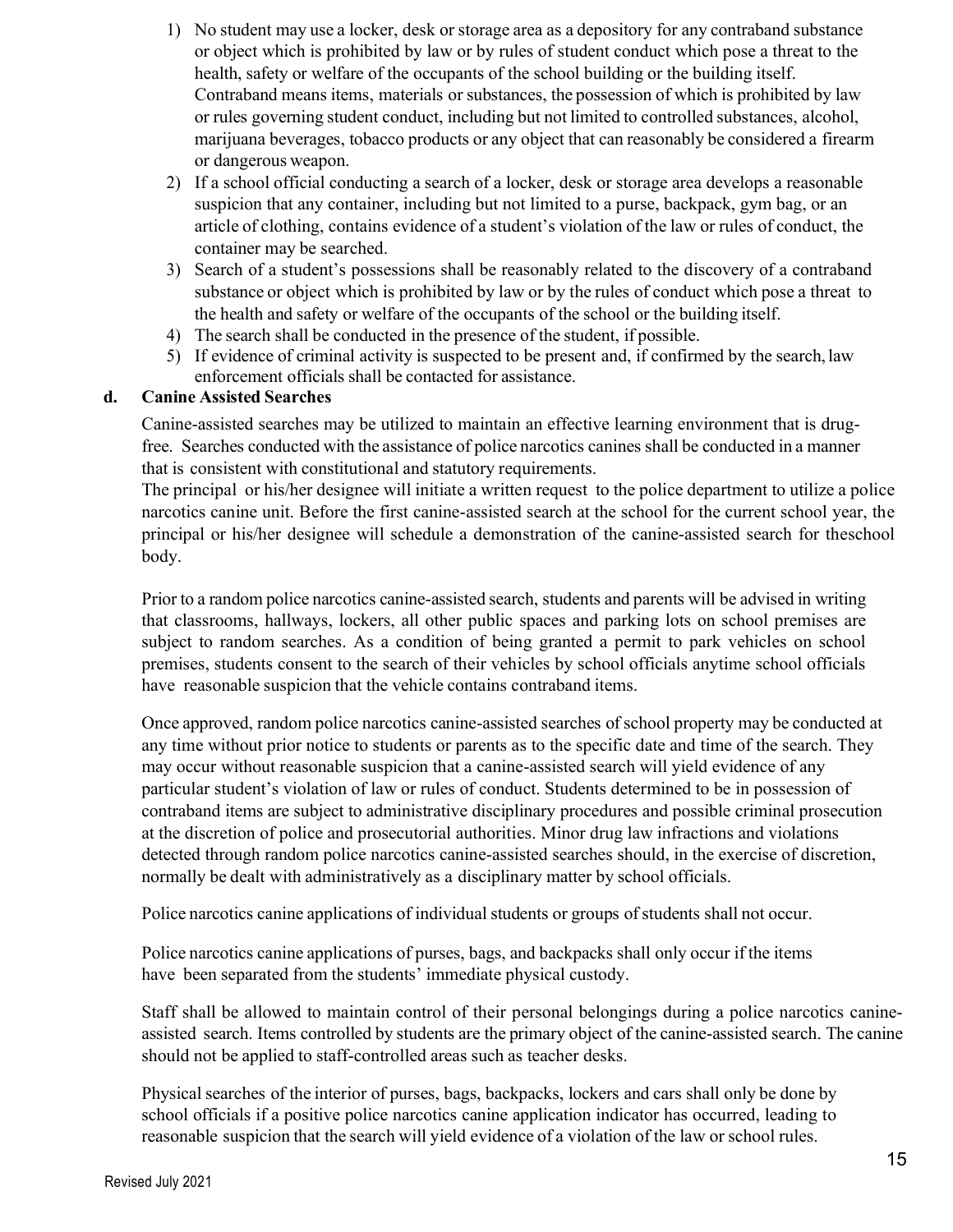#### **SECTION D: KNOW THE ACTIONS**

#### **1. DEFINITIONS**

**Academic Term –** One semester, which numbers approximately 90 school days.

**Behavioral Violation** — A student's behavior that violates the District's rules for student conduct stated in Procedure 3240P.

**Classroom Exclusion** — Exclusion of a student from a classroom or instructional or activity area for behavioral violations for all or any portion of the balance of the school day, provided that the student remains at school. Classroom exclusion does not include actions that result in missed instruction for a brief duration when: (1) teacher or other school personnel attempts other forms of discipline to support the student in meeting behavioral expectations; and (2) the student remains under the supervision of the teacher or other school personnel during such brief duration.

**Discipline** — Any action taken by the District in response to behavioral violations.

**Disruption of the Educational Process** — The interruption of classwork, the creation of disorder, or the invasion of the rights of a student or group of students.

**Emergency Expulsion** — Immediate removal from school for up to 10 consecutive school days because the student's presence poses an immediate and continuing danger to other students or school personnel, or an immediate and continuing threat of material and substantial disruption of the educational process.

**Expulsion** — A denial of admission to the student's current school placement in response to a behavioral violation for no longer than the length of one semester.

**In-School Suspension** — A short-term suspension for up to 10 consecutive school days in which a student is excluded from his or her regular educational setting but remains in his or her current school placement.

**Long-Term Suspension** — A suspension in which a student is excluded from school for more than 10 consecutive school days but for no longer than the length of one semester.

**Other Forms of Discipline** — Actions used in response to behavioral violations, other than classroom exclusion, suspension, expulsion, or emergency expulsion, including exclusion from transportation or extracurricular activities.

**Parent** — In accordance with WAC 392-172A-01125, a biological or adoptive parent of a child; a foster parent; a guardian generally authorized to act as the child's parent, or authorized to make educational decisions for the student, but not the state, if the student is a ward of the state; an individual acting in the place of a biological or adoptive parent including a grandparent, stepparent, or other relative with whom the student lives, or an individual who is legally responsible for the student's welfare; a surrogate parent appointed per state regulations; or an adult student whose rights have transferred to him or her pursuant to state regulations.

**School Business Day** — Any calendar day except Saturdays, Sundays, and federal and state school holidays, upon which the office of the superintendent of the District is open to the public. School business days will be concluded upon the closure of the superintendent's office for the calendar day.

**School Day** — Any day or partial day that students are in attendance at school for instructional purposes.

**Short-Term Suspension** — A suspension in which a student is excluded from school for up to 10 consecutive school days.

**Suspension** — Denial of attendance in response to a behavioral violation from any subject or class, or from any full schedule of subjects or classes, but not including classroom exclusions, expulsions, or emergency expulsions.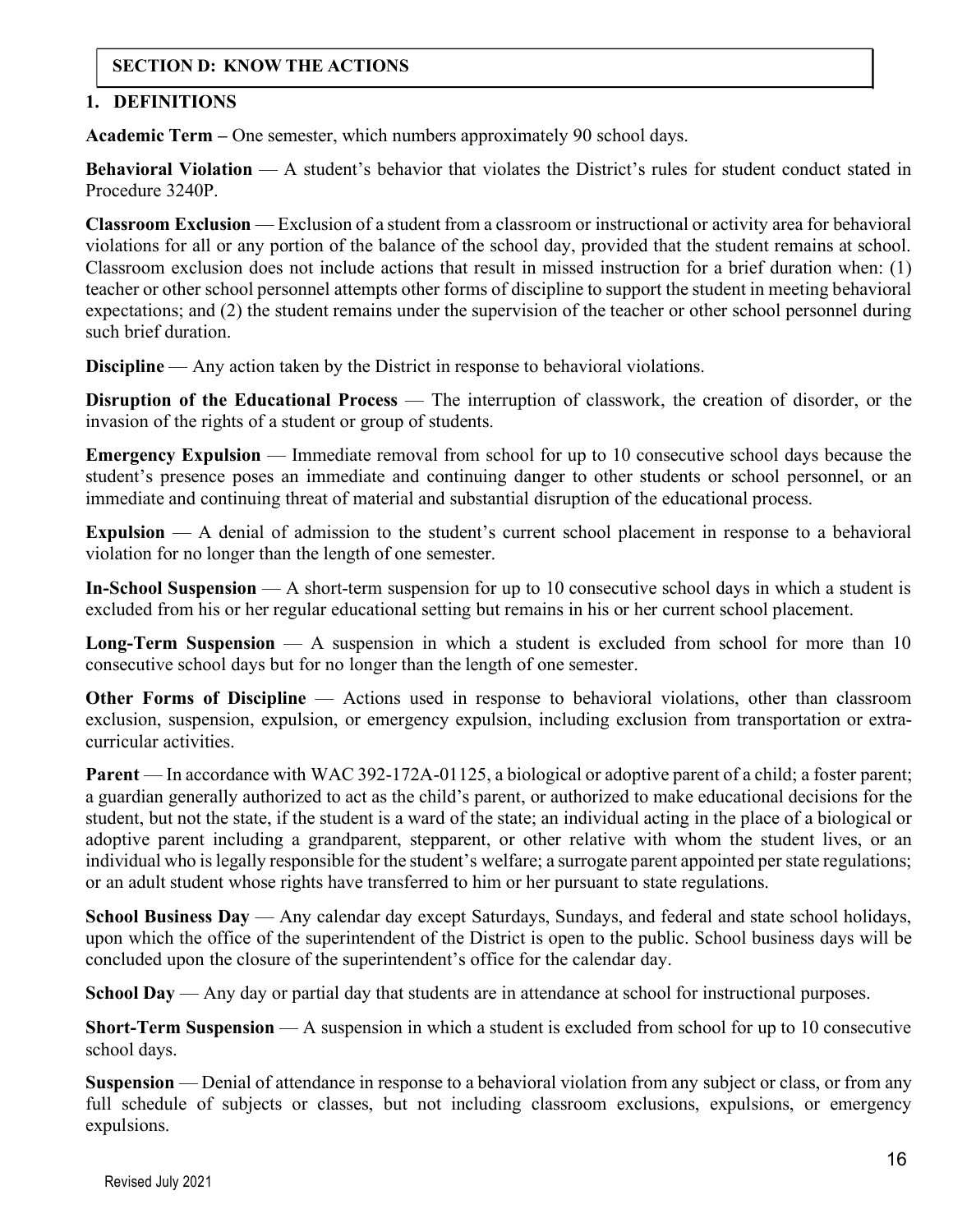#### **2. PROCEDURES FOR IMPOSING DISCIPLINE**

#### **a) Provisions Applicable in General**

- i) Each certificated teacher, school administrator, school bus driver, and any other school employee designated by the Board of Directors has the authority to: (a) impose other forms of discipline upon a student for misconduct that violates rules of the District established in Procedure 3240P and provided to students and parents in the annual Rights and Responsibilities Handbook; and (b) impose classroom exclusion as described in this procedure.
- ii) The Board has delegated to the superintendent and/or his or her designee(s) the authority to impose suspensions and expulsions upon students for misconduct that violates rules of the District. Each building administrator has the authority to recommend suspensions and expulsions for such misconduct.
- iii) Each classroom teacher may exclude any student who creates a disruption of the educational process in violation of the building disciplinary standards while under the teacher's immediate supervision from his or her individual classroom or instructional or activity area for all or any portion of the balance of the school day or until the principal or designee and teacher have conferred, whichever occursfirst, in accordance with RCW 28A.600.020. Except in emergency circumstances as provided for in the section on "Classroom Exclusion," below, the teacher will have first attempted one or more alternative forms of discipline. If a student is excluded from the classroom or instructional or activity area for more than the balance of the school day, the District will follow the procedures for a suspension, expulsion, or emergency expulsion as described below.
- iv) The District will not administer corporal punishment, including any act that willfully inflicts or willfully causes the infliction of physical pain on a student. Exceptions are defined in Chapter 392- 400-825 WAC.
- v) All students will remain free from unreasonable restraint, restraint devices, isolation, and other uses of physical force, as provided in Policy 3246 and Procedure 3246P.
- vi) In addition to the foregoing, all certificated staff members have the authority to:
	- (1) Expect students to comply with student conduct rules.
	- (2) Impose other forms of discipline for violations of school rules in accordance with any established building procedures consistent with District policy/procedure.
	- (3) Preserve the degree of order necessary for an optimum learning environment.
	- (4) Detain a student after school in accordance with the conditions described in Section 9, below.
	- (5) Use such reasonable action as is necessary to protect himself or herself, a student, or others from physical abuse or injury, consistent with the District's Policy 3246 and Procedure 3246P governing restraint, isolation, and other uses of reasonable force.
- vii) All certificated staff members will have the responsibility to:
	- (1) Observe the rights of students.
	- (2) Enforce the rules of student conduct fairly, consistently, and without discrimination.
	- (3) Document significant or repetitive infractions and/or subsequent interventions when requested by the principal or other administrator.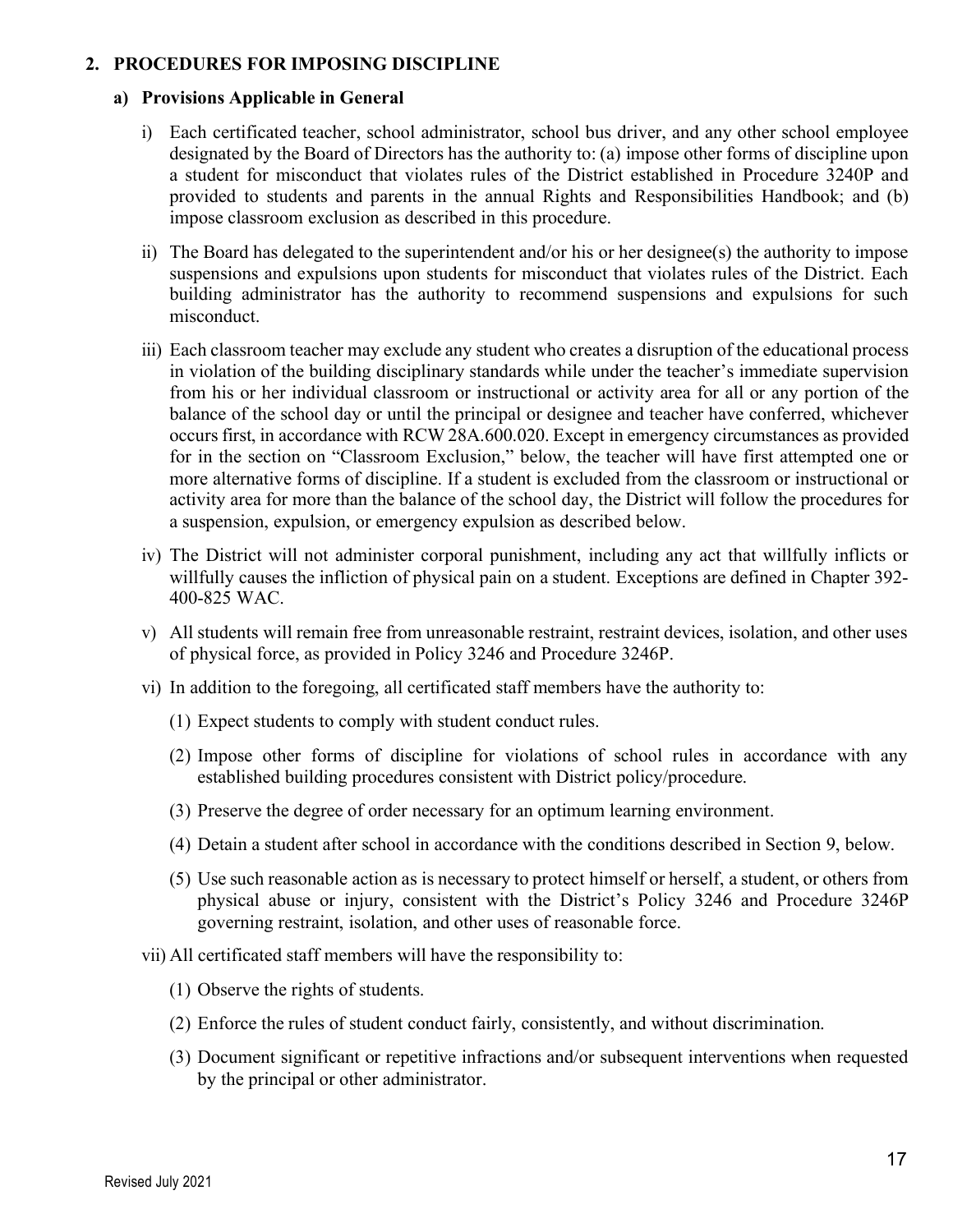- (4) Maintain good order in the classroom, in the hallways, and on the playgrounds or other common areas of the school, or while riding on school buses or other forms of transportation (including field trips).
- (5) Maintain accurate attendance records and report all cases of truancy.
- (6) Set an appropriate example of personal conduct and avoid statements that may be demeaning or personally offensive to any student or group of students.

#### **b) Provisions Applicable to Other Forms of Discipline**

Other forms of discipline, as defined above, may be imposed for behavioral violations (i.e., failure to follow the conduct rules in Procedure 3240P). No form of discipline will be administered in a manner that would prevent a student from completing subject, grade-level, or graduation requirements. The District will not suspend the provision of educational services to a student as a form of other disciplinary action. Other forms of discipline included but may not be limited to the following:

| <b>Community Service</b><br>Confiscation of<br>Inappropriate Items<br>Contract (Academic,<br>$\bullet$<br>Attendance,<br>Behavior)<br>Detention<br><b>Intervention Group</b><br>Meeting with<br>٠<br><b>School Counselor</b><br>Mentoring<br>٠<br><b>Parent Notification</b><br>٠<br>and Conference | Peer Mediation<br>Personal Reflection<br>Positive Behavioral<br>٠<br>Support Plan<br>Privileges Suspended<br>$\bullet$<br>Reassignment to Different<br>Class/Programs<br><b>Request Student</b><br>$\bullet$<br>Conference<br>Restitution<br><b>Restorative Circles</b> | <b>Restorative Conferences</b><br>Saturday School<br><b>Student Verbal Apology</b><br>٠<br><b>Student Written Apology</b><br><b>Threat Assessment</b><br>Warning<br>Other Action<br>٠<br>(consistent with other<br>Level 1 interventions). |
|-----------------------------------------------------------------------------------------------------------------------------------------------------------------------------------------------------------------------------------------------------------------------------------------------------|-------------------------------------------------------------------------------------------------------------------------------------------------------------------------------------------------------------------------------------------------------------------------|--------------------------------------------------------------------------------------------------------------------------------------------------------------------------------------------------------------------------------------------|
|-----------------------------------------------------------------------------------------------------------------------------------------------------------------------------------------------------------------------------------------------------------------------------------------------------|-------------------------------------------------------------------------------------------------------------------------------------------------------------------------------------------------------------------------------------------------------------------------|--------------------------------------------------------------------------------------------------------------------------------------------------------------------------------------------------------------------------------------------|

#### **c) Classroom Exclusions**

- i) Authority to Administer: A teacher may exclude a student from the teacher's classroom or instructional or activity area for behavioral violations that disrupt the educational process while the student is under the teacher's immediate supervision, subject to the requirements of this procedure. The District may also authorize other school personnel to exclude a student from a classroom or instructional or activity area for behavioral violations of the District's rules for student conduct stated in Procedure 3240P, subject to the requirements of this procedure.
- ii) Other Forms of Discipline: Before using a classroom exclusion, the teacher or other school personnel will first attempt one or more other forms of discipline to support the student in meeting behavioral expectations, unless the student's presence poses an immediate and continuing danger to other students or school personnel, or an immediate and continuing threat of material and substantial disruption of the educational process.
- iii) Limitations on Classroom Exclusion:
	- (1) Duration: A classroom exclusion may be administered for all or any portion of the balance of the school day in which the student was excluded from the student's classroom or instructional or activity area. When a student is excluded from the student's classroom or instructional or activity area for longer than the balance of the school day, the District will provide notice and due process for a suspension, expulsion, or emergency expulsion.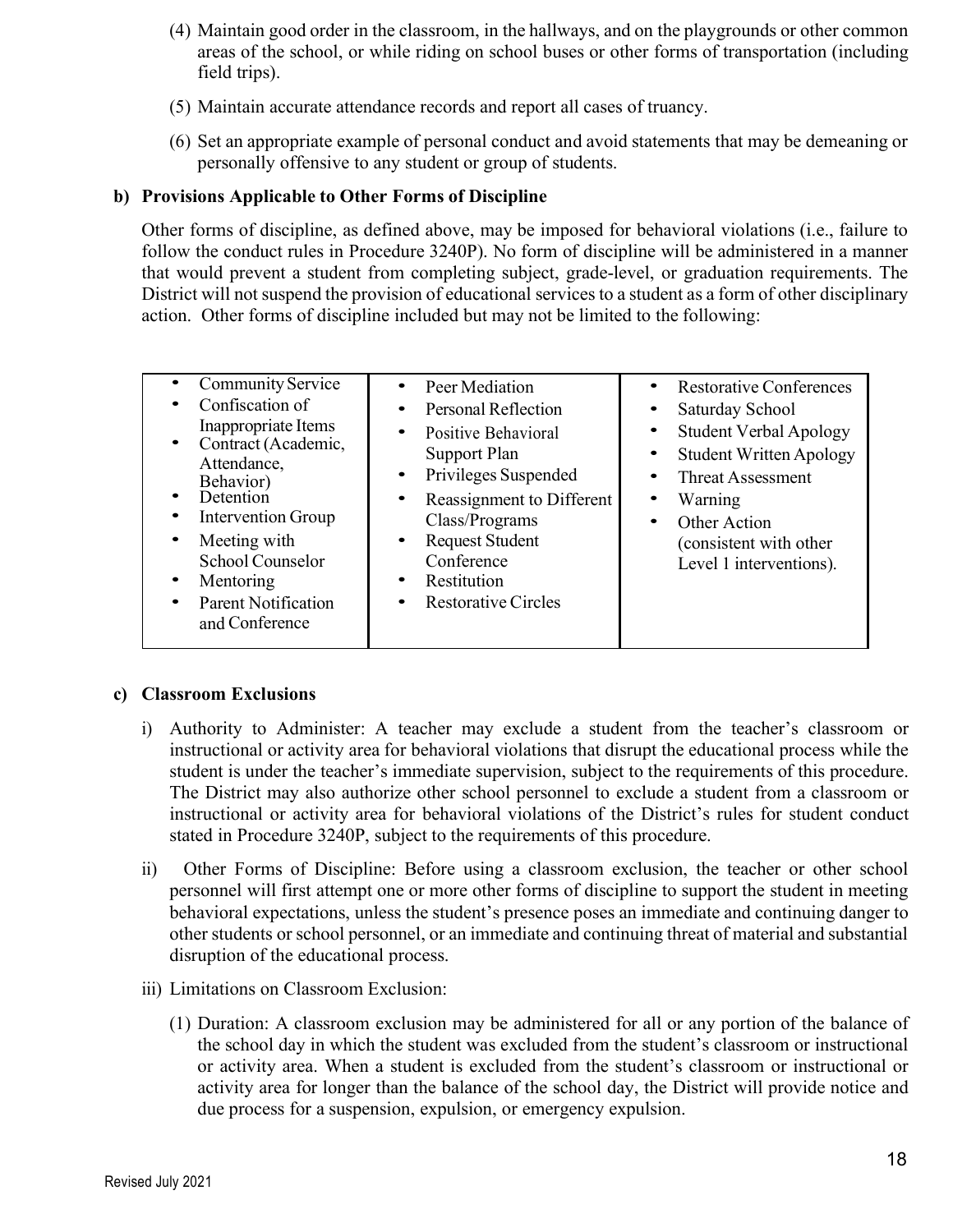- (2) Removal from School: A student may not be removed from school during a classroom exclusion unless the District provides notice and due process for a suspension, expulsion, or emergency expulsion.
- (3) Assignments and Tests: The District will provide the student an opportunity to make up any assignments and tests missed during the classroom exclusion.
- iv) Notice: Following a classroom exclusion, the District will provide the following notice:
	- (1) To Principal: The teacher or other school personnel will report the classroom exclusion, including the behavioral violation that led to the classroom exclusion, to the principal or designee as soon as reasonably possible.
	- (2) To Parents: The teacher, principal, or designee will notify the student's parents regarding the classroom exclusion assoon asreasonably possible. The District will ensure that this notification is in a language the parents understand.
- v) Emergency Circumstances: When a teacher or school personnel administers a classroom exclusion on the grounds that the student's presence poses an immediate and continuing danger to other students or school personnel, or an immediate and continuing threat of material and substantial disruption of the educational process: (a) the teacher or other school personnel will immediately notify the principal or designee; and (b) the principal or designee will meet with the student as soon as reasonably possible and administer appropriate discipline.

#### **d) Provisions Applicable to All Suspensions and Expulsions**

- i) General Requirements
	- (1) Students may be suspended or expelled for behavioral violations, subject to the following requirements.
	- (2) Parent Involvement: The District will provide for early involvement of parents in efforts to support students in meeting behavioral expectations. The District will make every reasonable attempt to involve the students and parents in the resolution of behavioral violations.
	- (3) Considerations: Before administering any suspension or expulsion, the District will consider the student's individual circumstances and the nature and circumstances of the behavioral violation to determine whether the suspension or expulsion, and the length of the exclusion, is warranted.
	- (4) Access to District Property: Suspensions and expulsions may include a denial of admission to or entry upon real and personal property that is owned, leased, rented, or controlled by the District. A student may also be excluded from a particular classroom or instructional or activity area for the period of suspension or expulsion.

(5) Educational Services: The District will not suspend the provision of educational services to a student in response to behavioral violations or administer discipline in a manner that would prevent a student from completing subject, grade-level, or graduation requirements. Students will be provided with an opportunity to receive educational services during a period of suspension or expulsion.

(6) Reporting: The principal or designee will report all suspensions and expulsions, and the behavioral violation that led to each suspension or expulsion, to the District superintendent or designee within twenty-four (24) hours after the administration of the suspension or expulsion.

(7) Reentry: After suspending or expelling a student, the District will make reasonable efforts to return the student to the student's regular educational setting as soon as possible. The District will also allow the student to petition for readmission at any time, as described in Section 4, below.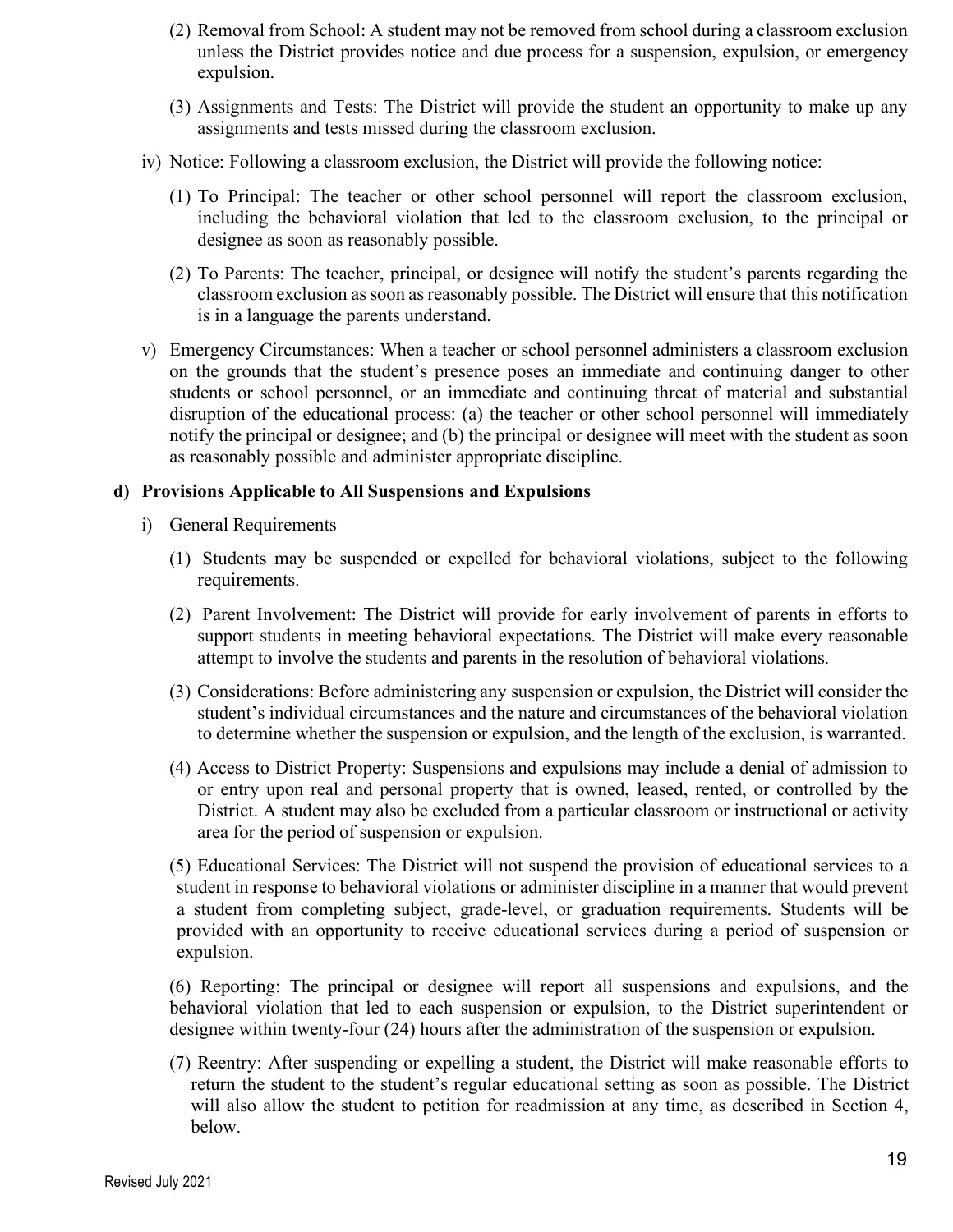- (8)Educational Setting: If the District enrolls a student in another program or course of study during suspension or expulsion, the District will not preclude the student from returning to his or her regular educational setting following the end date of the suspension or expulsion unless: (i) the superintendent or designee grants a petition to extend the student's expulsion, as described below; (ii) the student is excluded from his or her regular educational setting under Section 10, below; or (iii) state law otherwise prohibits the student from returning to his or her regular educational setting.
- 2. Initial Hearing with Student
	- a. Before administering any suspension or expulsion, the principal or designee will conduct an informal initial hearing with the student for the purpose of hearing the student's perspective.
	- b. Scope of Initial Hearing: At the initial hearing, the principal or designee will provide the student with: (i) notice of the student's violation of the rules for student conduct in Procedure 3240P; (ii) an explanation of the evidence regarding the behavioral violation; (iii) an explanation of the discipline that may be administered; and (iv) an opportunity for the student to share his or her perspective and provide explanation regarding the behavioral violation.
	- c. Parent Participation:
		- i. When the principal or designee is considering administering a short-term or in-school suspension, the student will have an opportunity to contact his or her parents at the initial hearing.
		- ii. When the principal or designee is considering administering a long-term suspension or expulsion, the principal or designee will make a reasonable attempt to contact the student's parents to provide an opportunity for the parents to participate in the initial hearing in person or by telephone.
	- d. Decision: Following the initial hearing, the principal or designee will inform the student of the decision regarding the discipline to be imposed for the behavioral violation, if any, including the date on which any suspension or expulsion will begin and end.
	- e. Language Assistance: The District will ensure that the initial hearing is held in a language the student and parents understand, which may require language assistance for students and parents with limited-English proficiency.
- 3. Notice to Student and Parents
	- a. Pre-Discipline Notice: Before administering any suspension or expulsion, the District will attempt to notify the student's parents as soon as reasonably possible regarding the behavioral violation.
	- b. Post-Discipline Notice: No later than one (1) school business day following the initial hearing with the student, the District will provide written notice of the suspension or expulsion to the student and parents in person, by mail, or by email. The written notice will include:
		- i. A description of the student's behavior and how it violated the rules for student conduct in Procedure 3240P.
		- ii. The duration and conditions of the suspension or expulsion, including the dates on which the suspension or expulsion will begin and end;
		- iii. The other forms of discipline that the District considered or attempted, and an explanation of the decision to administer the suspension or expulsion;
		- iv. The opportunity to receive educational services during the suspension or expulsion;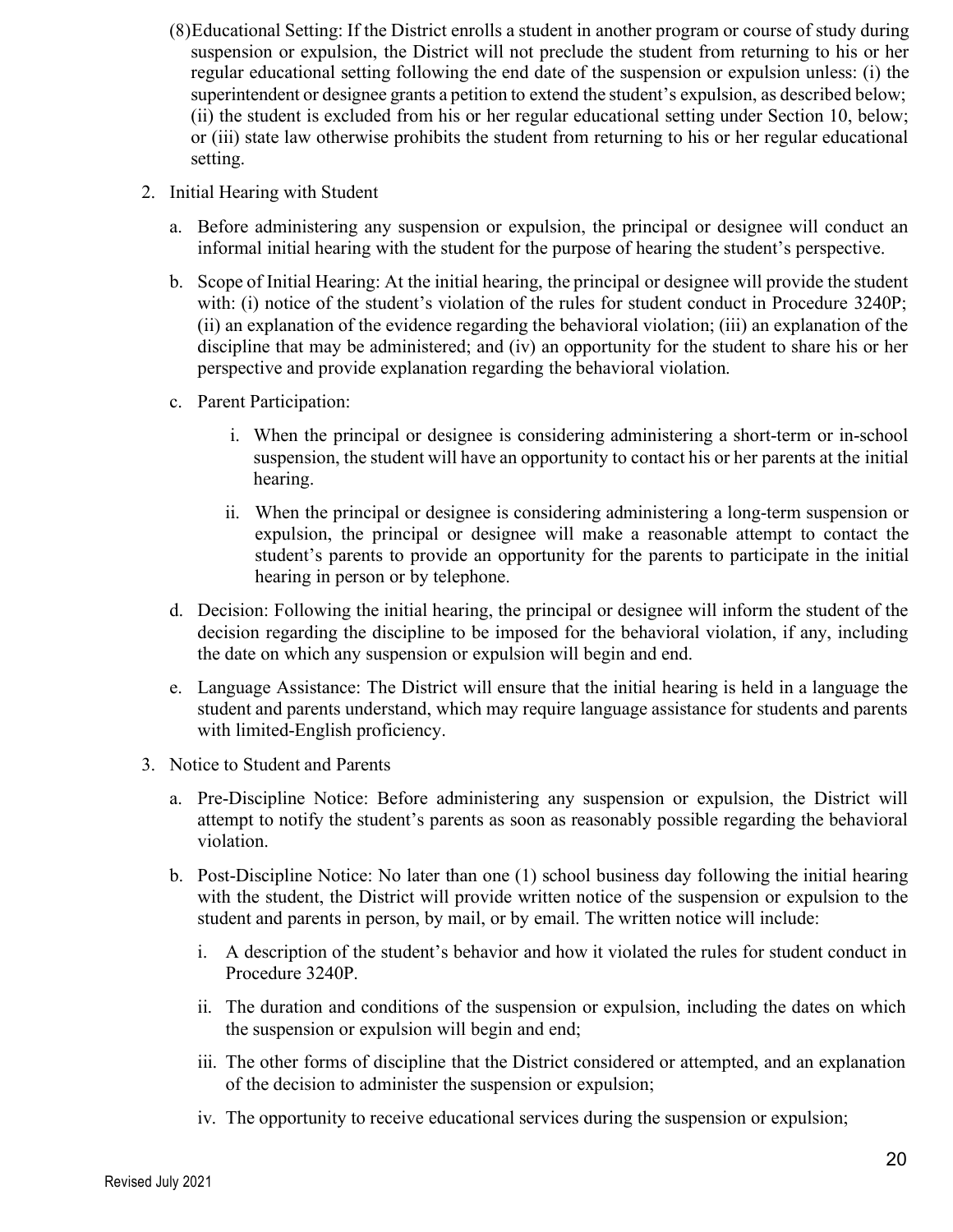- v. The student's and parents' right to an informal conference with the principal or designee;
- vi. The student's and parents' right to appeal the suspension or expulsion, including where and to whom the appeal must be requested; and
- vii. For a long-term suspension or expulsion only, the opportunity for the student and parents to participate in a reengagement meeting.
- c. Language Assistance: The District will ensure that the initial and written notices required under this section are provided in a language the student and parents understand, which may require language assistance for students and parents with limited-English proficiency.
- 4. Optional Conference with Principal
	- a. Requesting a Conference: If the student or parents disagree with the District's decision to suspend or expel the student, the student or parents may request an informal conference with the principal or designee to resolve the disagreement. The request for an informal conference may be made orally or in writing.
	- b. Time Limit: The principal or designee will hold the conference within three (3) school business days after receiving the request, unless otherwise agreed to by the student and parents.
	- c. Conference: During the informal conference, the principal or designee will provide the student and parents the opportunity to: (i) share the student's perspective and explanation regarding the behavioral violation; (ii) confer with the principal or designee and school personnel involved in the incident that led to the suspension or expulsion; and (iii) discuss other forms of discipline that may be administered.
	- d. Language Assistance: The District will ensure that the conference is held in a language the student and parents understand, which may require language assistance for students and parents with limited-English proficiency.
	- e. Right to Appeal: An informal conference will not limit a student's or parents' right to appeal the suspension or expulsion, participate in a reengagement meeting, or petition for readmission.

#### **e) Provisions Applicable to Short-Term Suspensions Only (Including In-School Suspensions)**

- i) Other Forms of Discipline: Before administering a short-term or in-school suspension, the District will first attempt one or more other forms of discipline to support the student in meeting behavioral expectations.
- ii) Length of Exclusion: A short-term or in-school suspension will be for no more than ten (10) consecutive school days. The District will not administer a short-term or in-school suspension beyond the school year in which the behavioral violation occurred.
- iii) Grade-Level Limitations: The District will not administer a short-term or in-school suspension that exceeds the following limits:
	- (1) For students in kindergarten through fourth grade, ten (10) cumulative school days during any academic term.
	- (2) For students in grades five through twelve, fifteen  $(15)$  cumulative school days during any single semester or ten (10) cumulative school days during any single trimester.
- iv) In-School Suspension: If a school chooses to offer in-school suspension, the principal will establish guidelines for the operation of the in-school suspension program, consistent with District policies and procedures. In addition, when administering an in-school suspension, the District will ensure school personnel are: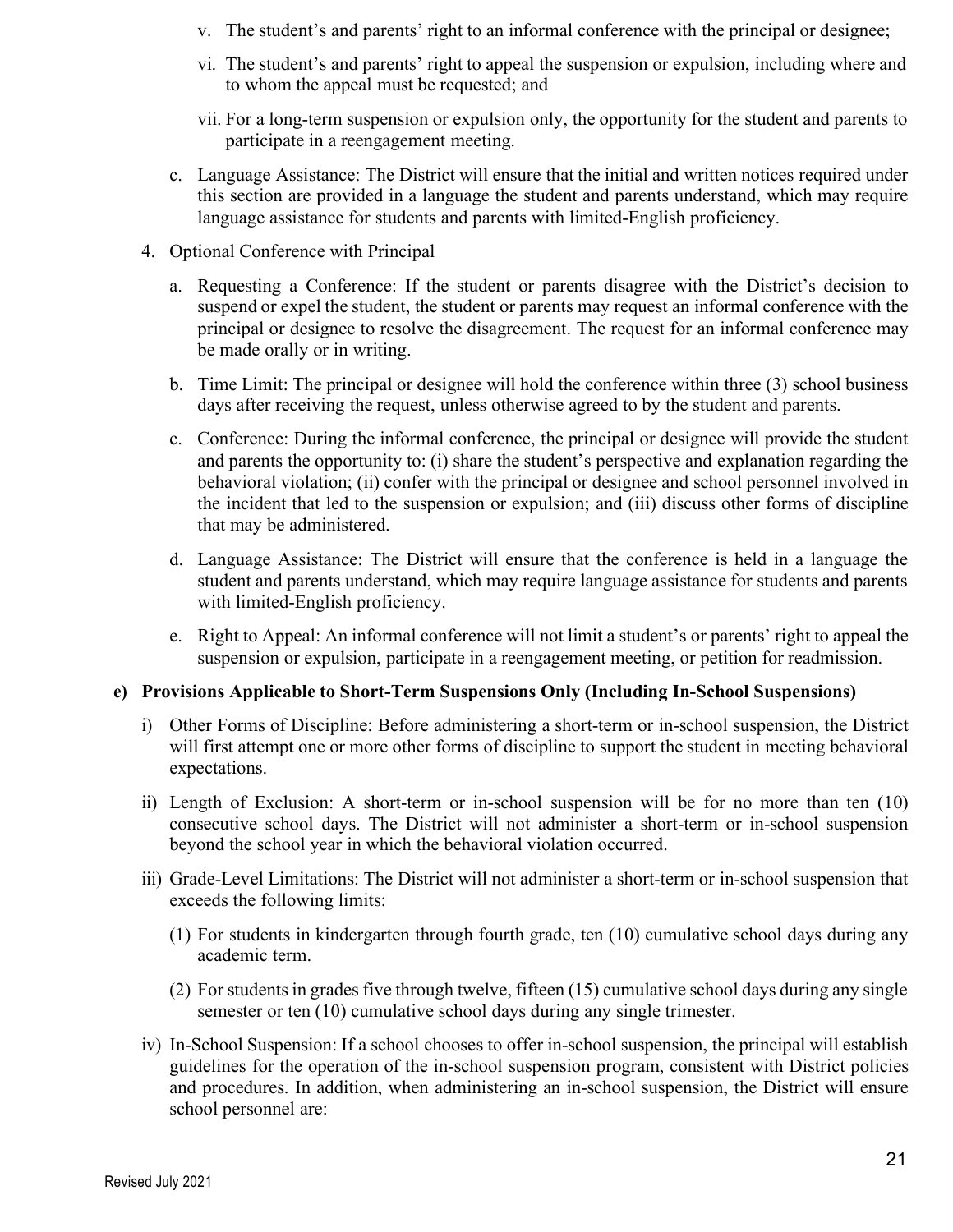- (1) Physically in the same location as the student to provide direct supervision during the duration of the in-school suspension; and
- (2) Accessible to offer support to keep the student current with assignments and coursework for all of the student's regular subjects or classes.

#### **f) Provisions Applicable to Long-Term Suspensions Only**

- i) Other Forms of Discipline: Before administering a long-term suspension, the District will consider other forms of discipline to support the student in meeting behavioral expectations.
- ii) Behavior Warranting Long-Term Suspension: The District will only administer a long-term suspension when the following criteria are met:
	- (1) The long-term suspension is "non-discretionary discipline," meaning it is in response to behavioral violations that meet one or more of the descriptions in RCW 28A.600.015(6)(a)-(d), which are summarized below:
		- (a) The student carried a firearm onto, possessed a firearm on, and/or acted with malice and displayed an instrument that appears to be a firearm on public school premises, public school-provided transportation, or areas of facilities while being used exclusively by public schools, as prohibited by RCW 28A.600.420.
		- (b) The student's conduct would constitute a violent offense, sex offense, inhaling toxic fumes, controlled substances violation, liquor violation, or certain other crimes listed in RCW 13.04.155.
		- (c) Within a three-year period, the student has committed two or more violations of RCW 9A.46.120 (criminal gang intimidation), RCW 9.41.280 (possessing dangerous weapons on school facilities), RCW 28A.600.455 (gang activity), RCW 28A.635.020 (willfully disobeying school administrative personnel or refusing to leave public property), or RCW 28A.635.060 (defacing or injuring school property).
		- (d) The student's behavior adversely impacts the health or safety of other students or educational staff.
	- (2) The District has determined that, if the student returned to school before completing a long-term suspension, the student would pose an imminent danger to students or school personnel or an imminent threat of material and substantial disruption of the educational process.
- iii) Length of Exclusion: A long-term suspension may not exceed the length of one (1) academic term. The District will not administer a long-term suspension beyond the school year in which the behavioral violation occurred.
- iv) Grade-Level Limitations: The District will not administer a long-term suspension for any student in kindergarten through fourth grade, unless the student has committed a Firearm Violation, discussed in Section 8, below.
- v) Reengagement: When a student islong-term suspended, the District will timely hold a reengagement meeting and create a reengagement plan, as described in Section 7, below.

#### **g) Provisions Applicable to Expulsions Only**

- i) Other forms of Discipline: Before administering an expulsion, the District will consider other forms of discipline to support the student in meeting behavioral expectations.
- ii) Behavior Warranting Expulsion: The District will only administer an expulsion when the following criteria are met: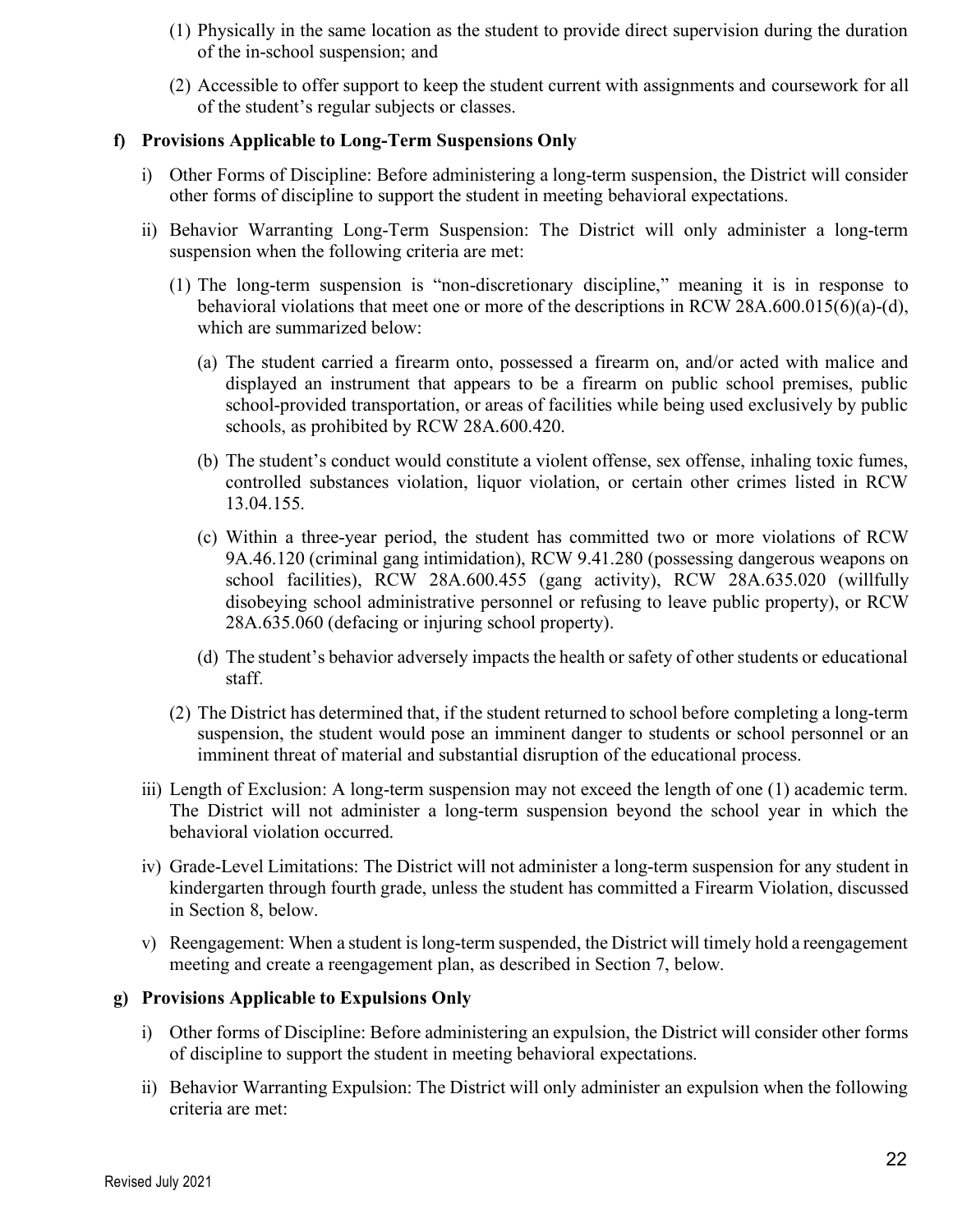- (1) The expulsion is "non-discretionary discipline," meaning it is in response to behavioral violations that meet one or more of the descriptions in RCW 28A.600.015(6)(a)-(d), which are summarized below:
	- (a) The student carried a firearm onto, possessed a firearm on, and/or acted with malice and displayed an instrument that appears to be a firearm on public school premises, public school-provided transportation, or areas of facilities while being used exclusively by public schools, as prohibited by RCW 28A.600.420.
	- (b) The student's conduct would constitute a violent offense, sex offense, inhaling toxic fumes, controlled substances violation, liquor violation, or certain other crimes listed in RCW 13.04.155.
	- (c) Within a three-year period, the student has committed two or more violations of RCW 9A.46.120 (criminal gang intimidation), RCW 9.41.280 (possessing dangerous weapons on school facilities), RCW 28A.600.455 (gang activity), RCW 28A.635.020 (willfully disobeying school administrative personnel or refusing to leave public property), or RCW 28A.635.060 (defacing or injuring school property).
	- (d) The student's behavior adversely impacts the health or safety of other students or educational staff.
- (2) The District has determined that, if the student returned to school before completing an expulsion, the student would pose an imminent danger to students or school personnel.
- iii) Length of Exclusion: An expulsion may not exceed the length of one (1) academic term, unless the principal or designee petitions the District superintendent for extension of an expulsion, and the petition is granted.
- iv) Grade-Level Limitations: The District will not administer an expulsion for any student in kindergarten through fourth grade, unless the student has committed a Firearm Violation, discussed in Section 8, below.
- v) Reengagement: When a student is expelled, the District will timely hold a reengagement meeting and create a reengagement plan, as described in Section 7, below.
- vi) Petition for Extension: The building principal or designee may petition the superintendent to extend an expulsion beyond the length of one (1) academic term, where such an extension is warranted because of risk to public health and safety.
	- (1) Time Limit: The petition may be submitted only after the development of a reengagement plan under Section 7, below, and before the end of the expulsion, except that the principal or designee may petition to extend an expulsion at any time when a student has committed a firearm violation, as described in Section 8, below.
	- (2) Contents: The petition will include those elements listed in WAC 392-400-480.
	- (3) Notice: The District will provide written notice of the petition to the student and parents in person, by mail, or by email within one (1) school business day from the date the superintendent or designee received the petition. The notice will include a copy of the petition; the student's and parents' right to an informal conference with the superintendent or designee to be held within five (5) school business days from the date the District provided written notice to the student and parents; and the student's and parents' right to respond to the petition orally or in writing to superintendent or designee within five (5) school business days from the date the District provided written notice.
	- (4) Basis for Granting Extension: The superintendent or designee may grant the petition only if there is substantial evidence that, if the student were to return to his or her previous school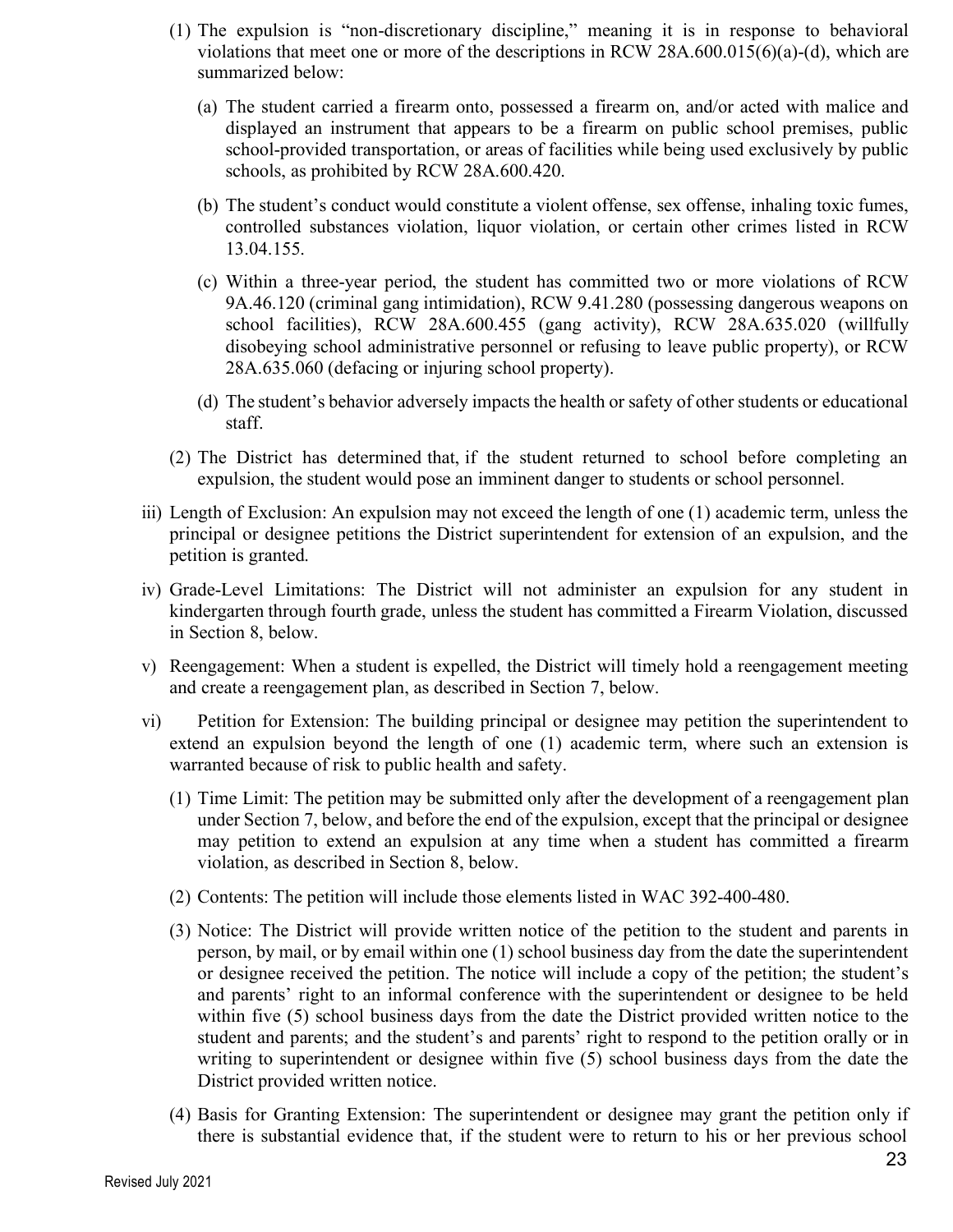placement after the length of an academic term, the student would pose a risk to public health or safety.

- (5) Duration of Extension: An extension of an expulsion may not exceed the length of an academic term.
- (6) Written Decision: The superintendent or designee will deliver a written decision to the principal, the student, and the student's parents in person, by mail, or by email within ten (10) school business days after receiving the petition. If the petition is granted, the written decision will include: (i) the date on which the extended expulsion will end; (ii) the reason that, if the student were to return before the initial expulsion end date, the student would pose a risk to public health or safety; and (iii) notice of the student's or parents' right to request review and reconsideration of the extension decision described below, including where and to whom to make the request. If the petition is not granted, the written decision will identify the date on which the expulsion will end.
- (7) Review and Reconsideration:
	- (a) Requesting Review: The student or parents may request that the Board of Directors review and reconsider the decision to extend the student's expulsion. The request may be made orally or in writing.
	- (b) Time Limit: The student or parents must request review within ten (10) school business days from the date the superintendent or designee provides the written decision to the student and parents.
	- (c) Review Procedure: The Board of Directors may request to meet with the student or parents or the principal to hear further arguments and gather additional information. The decision of the Board may be made only by members who were not involved in the behavioral violation, the decision to expel the student, or any appeal decision on the student's expulsion by a hearing officer on behalf of the District.
	- (d) Decision: The Board of Directors will provide a written decision to the student and parents in person, by mail, or by email within ten (10) school business days after receiving the request for review and reconsideration. The written decision will identify: whether the Board affirms, reverses, or modifies the decision to extend the student's expulsion; and the date on which the extended expulsion will end.
- (8) Language Assistance: The District will ensure that any petition proceedings, notices, and decisions are provided in a language the student and parents understand, which may require language assistance for students and parents with limited-English proficiency.
- (9) Annual Reporting: The District will annually report the number of petitions approved and denied to the Office of Superintendent of Public Instruction.

#### **h) Provisions Applicable to Emergency Expulsions Only**

- i) Sufficient Cause: A student may be expelled immediately in emergency situations by the superintendent or designee if there is sufficient cause to believe that the student's presence poses an immediate and continuing danger to other students or school personnel or an immediate and continuing threat of material and substantial disruption to the educational process. An immediate and continuing threat of material and substantial disruption of the educational process means:
	- (1) The student's behavior results in an extreme disruption of the educational process that creates a substantial barrier to learning for other students across the school day; and
	- (2) School personnel have exhausted reasonable attempts at administering other forms of discipline to support the student in meeting behavioral expectations.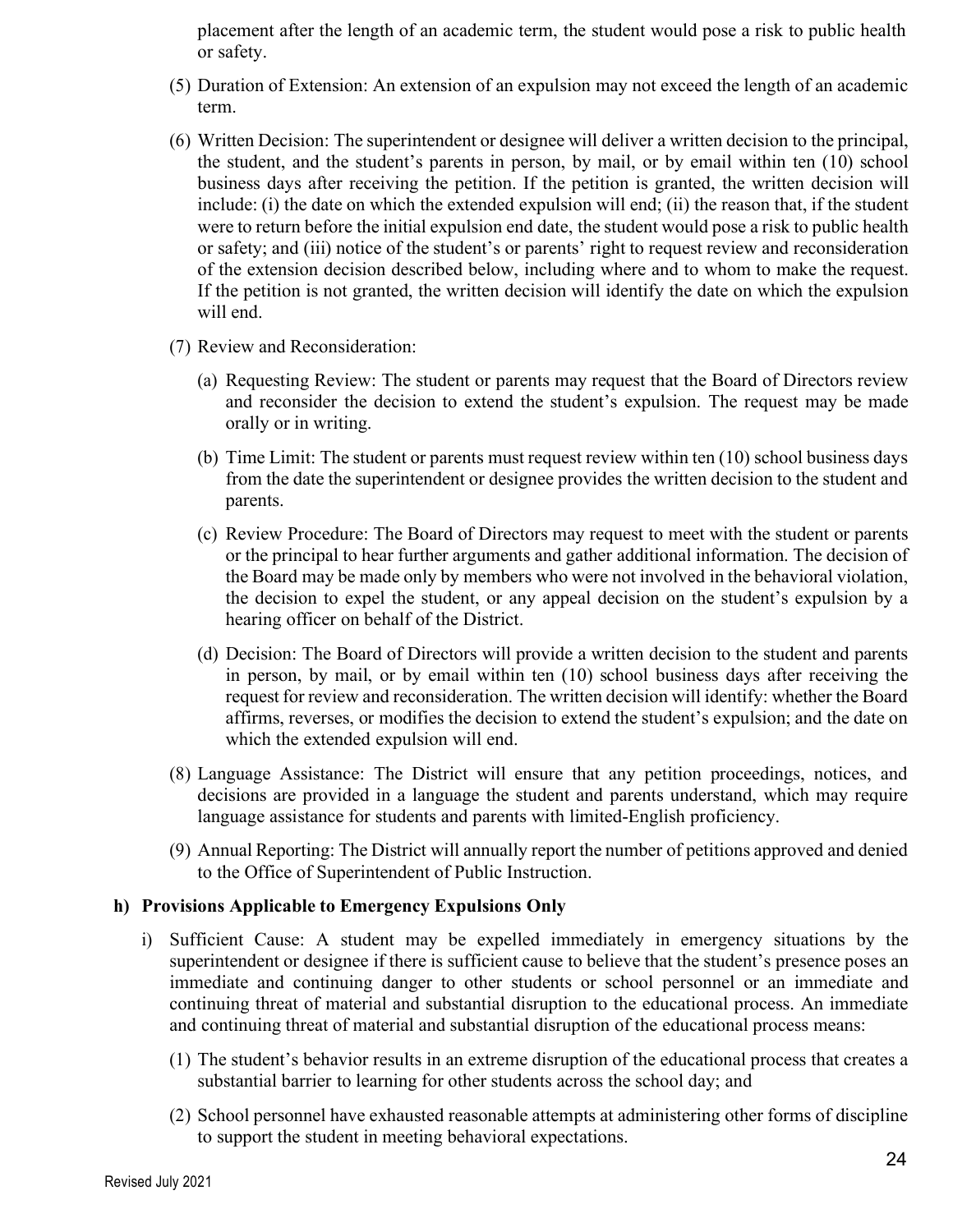- ii) Time Limit: An emergency expulsion will end or be converted to another form of discipline within ten  $(10)$  school days.
- iii) Conversion: If the District converts an emergency expulsion to a suspension or expulsion, the District will: (a) apply any days that the student was emergency expelled before the conversion to the total length of the suspension or expulsion; and (b) provide the student and parents notice and due process otherwise required by this procedure for the type of suspension or expulsion imposed.
- iv) Reporting: All emergency expulsions, including the reason the student's presence poses an immediate and continuing danger to other students or school personnel, will be reported to the District superintendent or designee within twenty-four (24) hours after the start of the emergency expulsion.
- v) Initial Notice: After an emergency expulsion, the District will attempt to notify the student's parents as soon as reasonably possible regarding the reason the District believes the student's presence poses an immediate and continuing danger to other students or school personnel, or an immediate and continuing threat of material and substantial disruption of the educational process.
- vi) Subsequent Written Notice: Within twenty-four (24) hours after an emergency expulsion, the District will provide written notice of the emergency expulsion to the student and parents in person, by mail, or by email. The written notice will include:
	- (1) The reason the student's presence poses an immediate and continuing danger to other students or school personnel, or poses an immediate and continuing threat of material and substantial disruption of the educational process;
	- (2) The duration and conditions of the emergency expulsion, including the dates on which the emergency expulsion will begin and end;
	- (3) The opportunity to receive educational services during the emergency expulsion;
	- (4) The students' and parents' right to an informal conference with the principal or designee;
	- (5) The student's and parents' right to appeal the emergency expulsion, including where and to whom the appeal must be requested.
- vii) Language Assistance: The District will ensure the initial and subsequent written notices are provided in a language the student and parents understand, which may require language assistance for students and parents with limited-English proficiency.
- viii) Optional Conference with Principal:
	- (1) Requesting a Conference: If the student or parents disagree with the District's decision to emergency expel the student, the student or parents may request an informal conference with the principal or designee to resolve the disagreement. The request for an informal conference may be made orally or in writing.
	- (2) Time Limit: The principal or designee will hold the conference within three (3) school business days after receiving the request, unless otherwise agreed to by the student and parents.
	- (3) Conference: During the informal conference, the principal or designee will provide the student and parents the opportunity to share the student's perspective and explanation regarding the events that led to the emergency expulsion.
	- (4) Language Assistance: The District will ensure that the conference is held in a language the student and parents understand, which may require language assistance for students and parents with limited-English proficiency.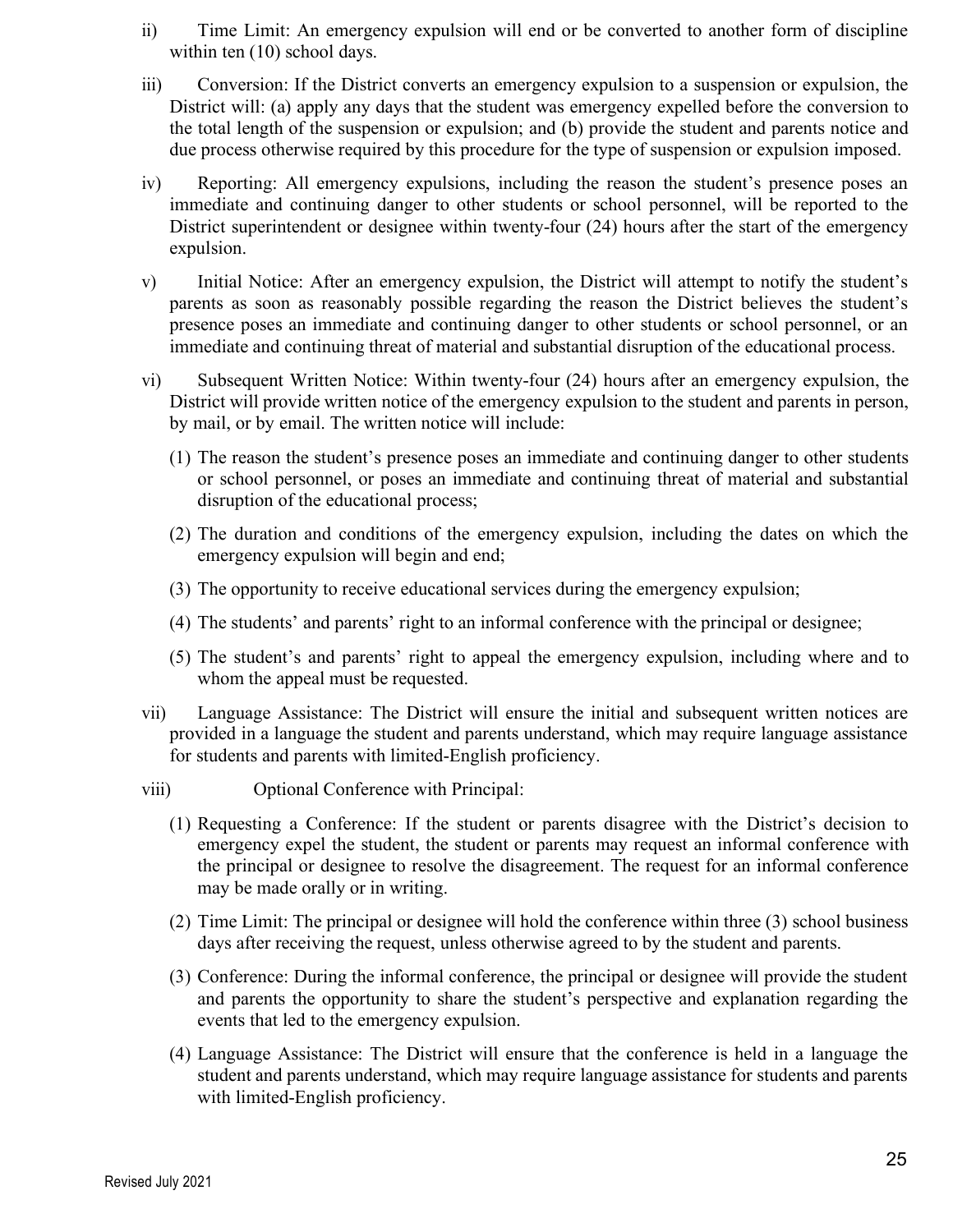(5) Right to Appeal: An informal conference will not limit a student's or parents' right to appeal the emergency expulsion.

#### **i) Provisions Applicable to Discipline for Unexcused Absences and Tardiness, School Meals**

- i) The District will not suspend or expel a student from school for absences or tardiness.
- ii) The District will not administer discipline in a manner that would result in the denial or delay of a nutritionally adequate meal to the student.

#### **3. PROCEDURES FOR CONTESTING DISCIPLINE**

#### **a) Grievance Procedure for Classroom Exclusion and Other Forms of Discipline**

A student or parent who disagrees with the imposition of classroom exclusion or other form of discipline under this procedure (including exclusion from transportation or extra-curricular activities) may request an informal meeting with the principal or designee for the purpose of attempting to resolve the grievance. This grievance procedure does not apply to suspensions, expulsions, or emergency expulsions, which have separate appeal procedures, described below.

The student or parent must request the meeting within two (2) school business days of imposition of the classroom exclusion or other form of discipline at issue. The request must be made orally at the office of the principal or by email contact directly to the principal's District email address. The employee whose action is being grieved may be notified of the initiation of such a grievance and given the opportunity to participate in the meeting. During the meeting, the student and parents may be subject to questioning by the principal or designee and will have an opportunity to share the student's perspective and explanation regarding the behavioral violation.

The principal or designee will issue written notice of his or her decision in person, by mail, or by email no later than five (5) school business days after the meeting. The classroom exclusion or other form of discipline will continue during the grievance procedure unless the principal or designee elects to postpone the action.

#### **b) Appeal of Short-Term and In-School Suspensions**

- i) Submission of Appeal: A student or parents may appeal a short-term suspension (including an inschool suspension) to the Student Services department. Such appeal may be made orally (in person or by phone) or in writing (by hand-delivery, mail, or email) to the Student Services department within five (5) school business days from the date the District provides written notice of the shortterm suspension to the student and parents. The superintendent or designee will provide the student and parents the opportunity to share the student's perspective and explanation regarding the behavioral violation orally or in writing.
- ii) Decision: The Student Services department will deliver a written appeal decision to the student and parents in person, by mail, or by email within two (2) school business days after receiving the appeal. The written decision will include:
	- (1) The decision to affirm, reverse, or modify the suspension;
	- (2) The duration and conditions of the suspension, including the dates on which the suspension will begin and end;
	- (3) The educational services the District will offer to the student during the suspension; and
	- (4) Notice of the student's and parents' right to request review and reconsideration of the appeal decision, including where and to whom to make the request.

#### **c) Appeal of Long-Term Suspensions, Expulsions, and Emergency Expulsions**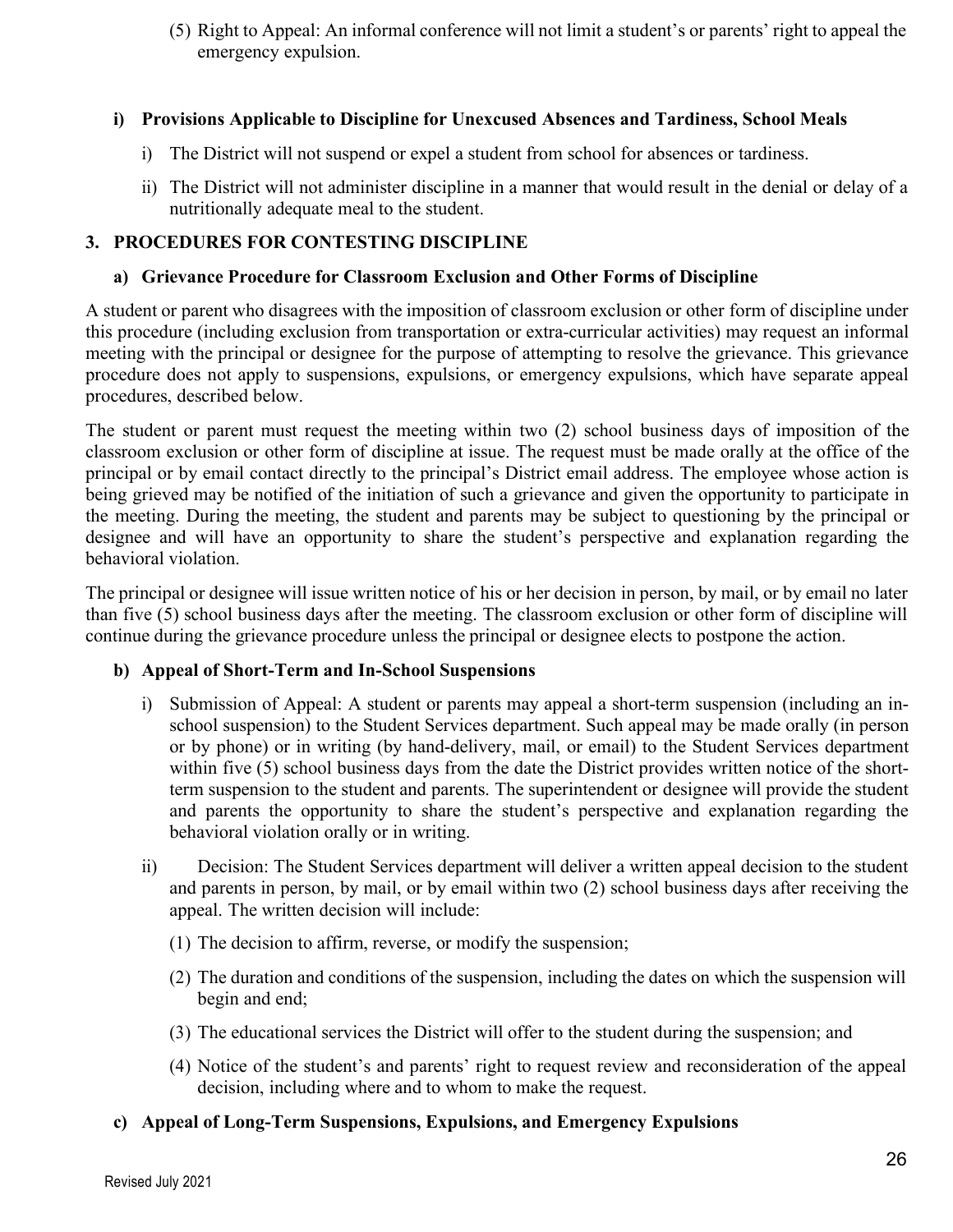- i) Request for Appeal: A student or parents may appeal a long-term suspension, expulsion, or emergency expulsion to the Student Services department. Such appeal request may be made orally (in person or by phone) or in writing (by hand-delivery, mail, or email) at the Student Services department.
- **ii)** Time Limits: An appeal request must be received by the District within the following periods:
	- (1) For long-term suspensions and expulsions, within five (5) school business days from the date the District provides written notice of the long-term suspension or expulsion to the student and parents.
	- (2) For emergency expulsions, within three (3) school business days from the date the District provides written notice of the emergency expulsion to the student and parents.
- **iii)** Notice of Hearing: Within one (1) school business day after receiving the appeal request, unless otherwise agreed to by the student and parents, the Student Services department will provide the student and parents written notice in person, by mail, or by email of the following:
	- **(1)** The time, date, and location of the appeal hearing;
	- **(2)** The name(s) of the official(s) presiding over the appeal;
	- **(3)** The students' and parents' rights to inspect the student's education records described in Section 7.b, below;
	- **(4)** The student's and parents' rights to inspect any documentary or physical evidence and a list of any witnesses that will be introduced at the hearing;
	- **(5)** The student's and parents' rights described in Section 8, below; and
	- **(6)** For long-term suspensions and expulsions only (but not emergency expulsions), whether the District will offer to hold a reengagement meeting before the appeal hearing.
- **iv)** Reengagement Opportunity: For long-term suspensions and expulsions only (but not emergency expulsions), before the appeal hearing, the student, parents, and District may agree to hold a reengagement meeting and develop a reengagement plan. The student, parents, and District may mutually agree to postpone the appeal hearing while participating in the reengagement process.
- **v)** Appeal Hearing: The District will hold an appeal hearing within the following periods, unless otherwise agreed to by the student and parents:
	- **(1)** For long-term suspensions and expulsions, within three (3) school business days from the date the superintendent or designee received the appeal request.
	- **(2)** For emergency expulsions, as soon as reasonably possible, but within two (2) school business days after the date the superintendent or designee received the appeal request.
- **vi)** Presiding Official**:** A hearing officer (who may be a District employee or contractor) will hear and decide appeals. The hearing officer may not be involved in the student's behavioral violation or decision to long-term suspend, expel, or emergency expel the student and will be knowledgeable about state discipline rules and the District's discipline policies and procedures.
- **vii)** Evidence and Witnesses:
	- (1) Upon request, the student, parents, and District may inspect any documentary or physical evidence and a list of any witnesses that will be introduced at the appeal hearing. The District, student, or parents must make the information available as soon as reasonably possible, but no later than the end of the school business day before the appeal hearing.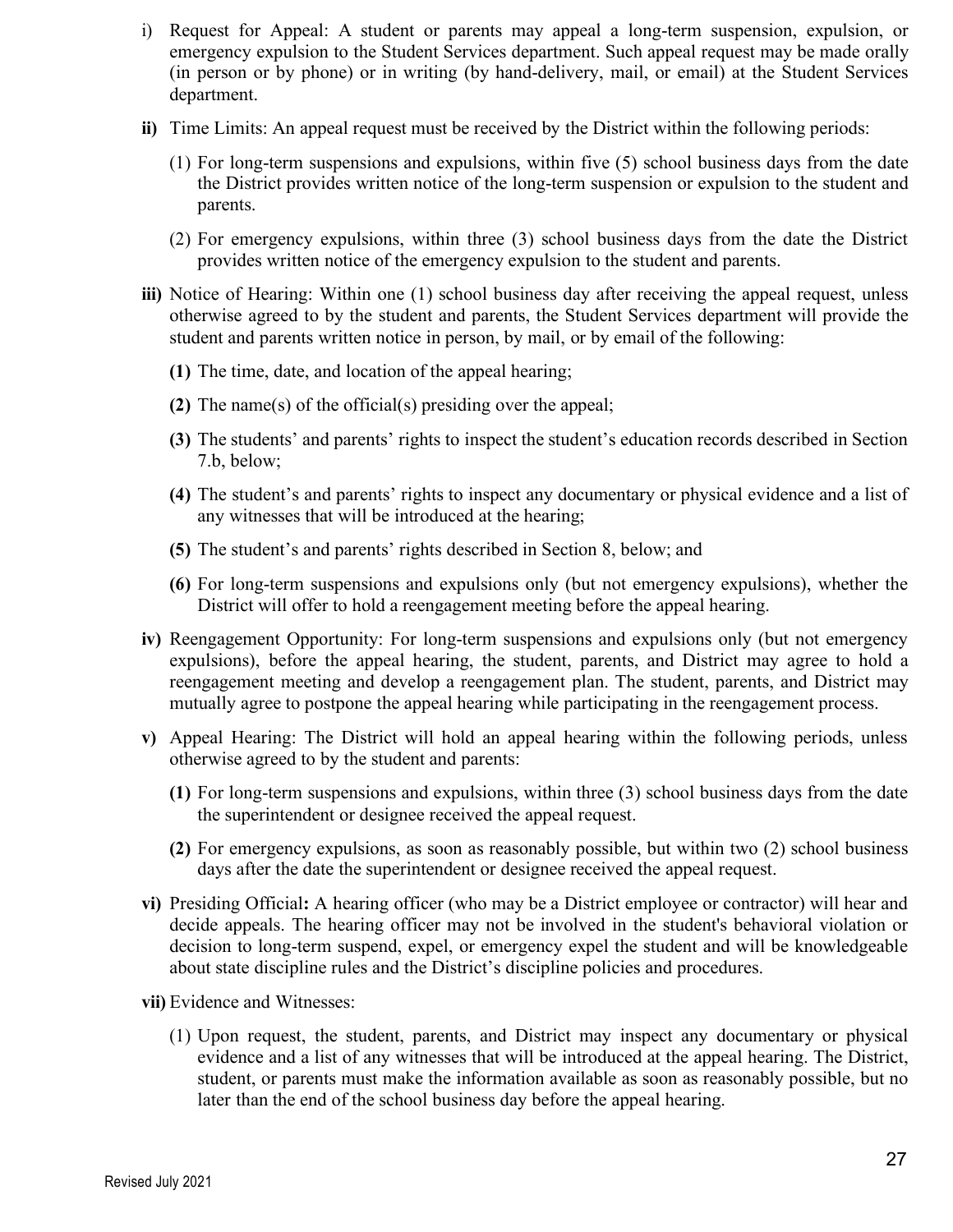- (2) Upon request, the student and parents may review the student's education records. The District will make the records available as soon as reasonably possible, but no later than the end of the school business day before the appeal hearing.
- (3) If a witness for the school district cannot or does not appear at the appeal hearing, the hearing officer may excuse the witness' nonappearance if the District establishes that: (i) the District made a reasonable effort to produce the witness; and (ii) the witness' failure to appear is excused by fear of reprisal or another compelling reason.
- viii) Student and Parent Rights: During the appeal hearing, the student and parents have the right to:
	- (1) Be represented by legal counsel;
	- (2) Question witnesses;
	- (3) Share the student's perspective and provide explanation regarding the behavioral violation; and
	- (4) Introduce relevant documentary, physical, or testimonial evidence.
- ix) Hearing Record**:** The appeal hearing will be recorded by manual, electronic, or other type of recording device. The District will provide the recording to the student or parents upon request.
- x) Appeal Decision**:** The hearing officer will base the decision solely on the evidence presented at the hearing. The hearing officer will provide a written decision to the student and parents in person, by mail, or by email within the following time limits: for long-term suspensions and expulsions, within three (3) school business days after the appeal hearing; and for emergency expulsions, within (1) school business day after the appeal hearing. The written decision will include:
	- (1) Findings of fact;
	- (2) For long-term suspensions and expulsions only (but not emergency expulsions):
		- (a) A determination whether: the student's behavior violated the rules of student conduct described in Procedure 3241P; the behavioral violation reasonably warrants the suspension or expulsion and the length of the suspension or expulsion; and the suspension or expulsion is affirmed, reversed, or modified.
		- (b) The duration and conditions of the suspension or expulsion, including the dates on which the suspension or expulsion will begin and end;
		- (c) Notice of the opportunity to participate in a reengagement meeting and the contact information for the person who will coordinate scheduling of the reengagement meeting.
	- (3) For emergency expulsions only:
		- (a) A determination whether the student's presence continues to pose: an immediate and continuing danger to students or school personnel; or an immediate and continuing threat of material and substantial disruption of the educational process.
		- (b) Whether the District will end the emergency expulsion or convert it to a suspension or expulsion. If the District converts the emergency expulsion to a suspension or expulsion, the District will provide the student and parents notice and due process otherwise required by this procedure for the type of suspension or expulsion imposed.
	- (4) Notice of the student's and parents' right to request review and reconsideration of the appeal decision, including where and to whom to make the request;
- xi) Language Assistance: The District will ensure that the notice, appeal proceedings, and decision are provided in a language the student and parents understand, which may require language assistance for students and parents with limited-English proficiency.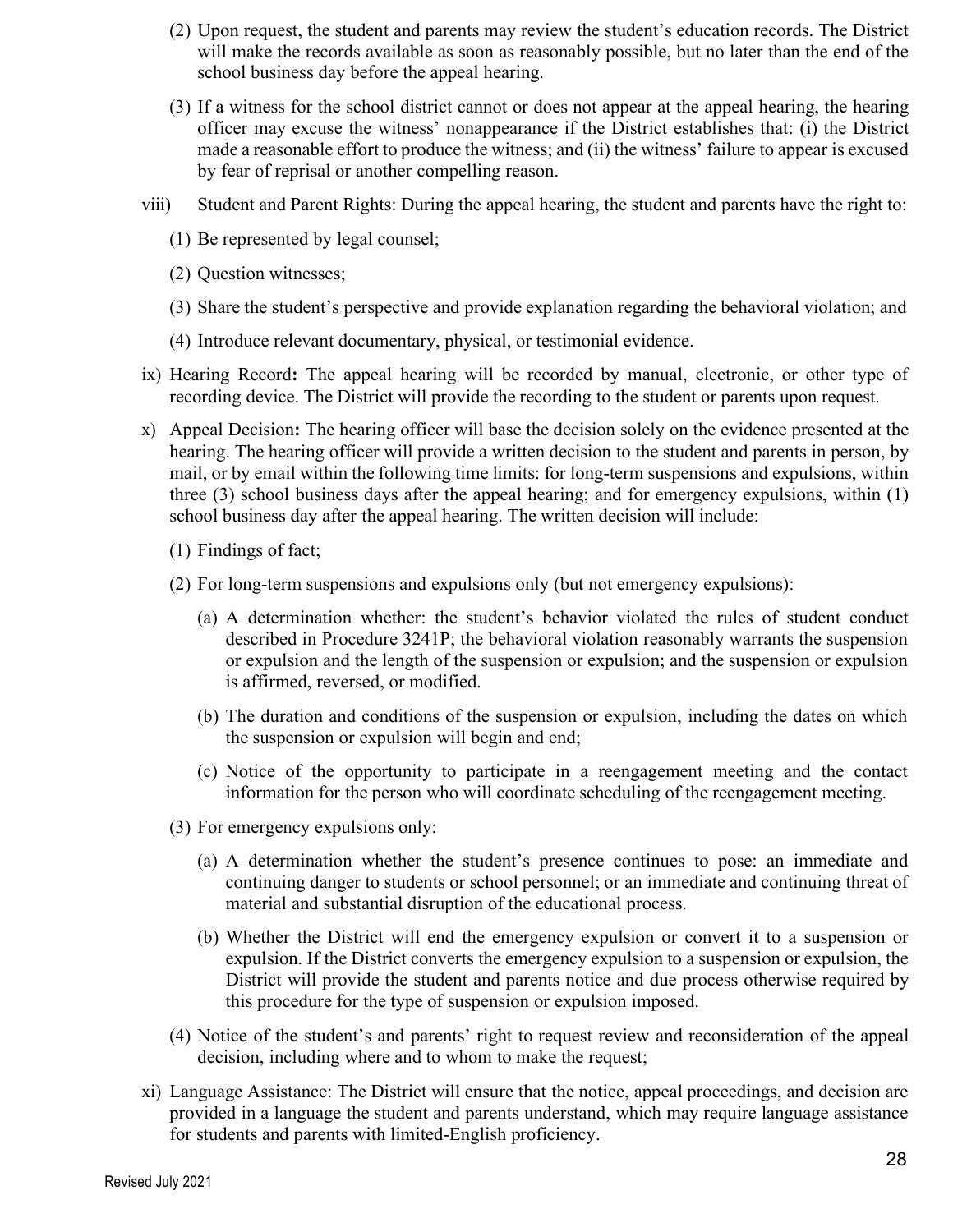#### **d) Pending Appeal**

- **i)** If the student or parents request an appeal of a long-term suspension or expulsion, the District may temporarily continue to administer the suspension or expulsion during the appeal period subject to the following requirements:
	- **(1)** The District may temporarily continue to administer the suspension or expulsion for no more than ten (10) consecutive school days from the initial hearing or until the appeal is decided, whichever is earlier;
	- **(2)** Any days that the student is temporarily suspended or expelled before the appeal is decided will be applied to the term of the student's suspension or expulsion and may not extend the term of the student's suspension or expulsion;
	- **(3)** If the student who is temporarily suspended or expelled returns to school before the appeal is decided under this section, the District will provide the student an opportunity to make up assignments and tests missed during the suspension or expulsion upon the student's return.

#### **e) Review and Reconsideration**

- **i)** Review and Reconsideration of Suspensions and Non-Emergency Expulsions
	- **(1)** Request for Review: The student or parents may request that the Board of Directors review and reconsider the hearing officer's decision. The student or parents may request the review orally or in writing.
	- **(2)** Time Limit: The appeal must be received by the Student Services department within ten (10) school business days from the date the District provides the written appeal decision to the student and parents.
	- **(3)** Review Procedure:
		- **(a)** In reviewing the hearing officer's decision, the Board will consider all documentary and physical evidence related to the behavioral violation, any records from the appeal, relevant state law, and the District's discipline policy.
		- **(b)** The Board may request to meet with the student or parents, the principal, witnesses, or school personnel to hear further arguments and gather additional information.
		- **(c)** The decision of the Board will be made only by members who were not involved in the behavioral violation, the decision to suspend or expel the student, or the hearing officer's decision.
	- **(4)** Decision: The Board will provide a written decision to the student and parents in person, by mail, or by email within ten (10) school business days after receiving the request for review and reconsideration. The written decision will identify:
		- **(a)** Whether the Board affirms, reverses, or modifies the suspension or expulsion;
		- **(b)** The duration and conditions of the suspension or expulsion, including the dates on which the suspension or expulsion will begin and end; and
		- **(c)** For long-term suspensions or expulsions only, notice of the opportunity to participate in a reengagement meeting.
	- (5) Language Assistance: The District will ensure that any review proceedings and decision are in a language the student and parents understand, which may require language assistance for students and parents with limited-English proficiency.
- ii) Review and Reconsideration of Emergency Expulsions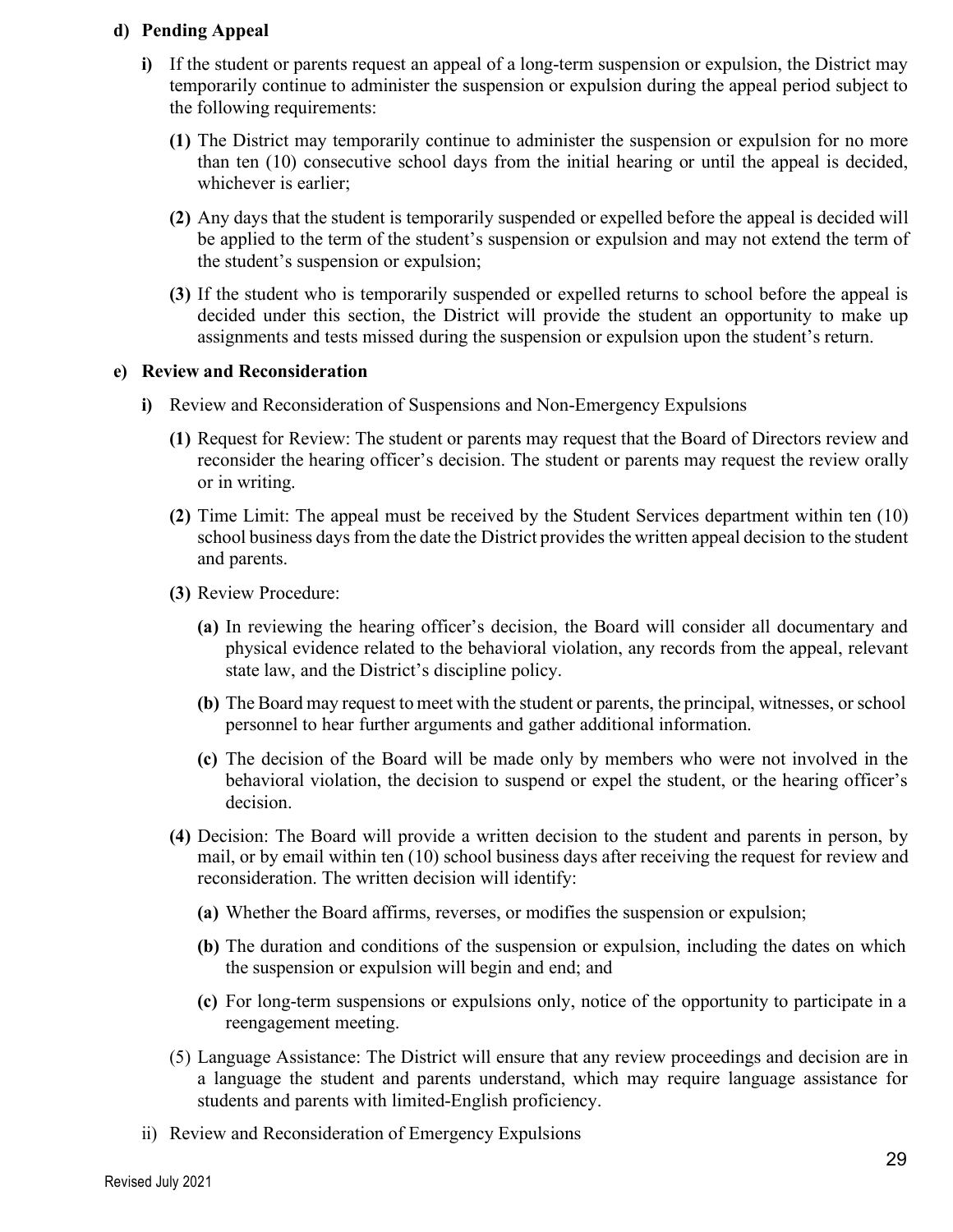- (1) Request for Review: The student or parents may request that the Board of Directors review and reconsider the hearing officer's appeal decision. The student or parents may request the review orally or in writing.
- **(2)** Time Limit: The appeal must be received by the Student Services department within five (5) school business days from the date the District provides the written appeal decision to the student and parents.
- (3) Review Procedure:
	- **(a)** In reviewing the hearing officer's decision, the Board will consider all documentary and physical evidence related to the behavioral violation, any records from the appeal, relevant state law, and the District's discipline policy.
	- **(b)** The Board may request to meet with the student or parents, the principal, witnesses, or school personnel to hear further arguments and gather additional information.
	- **(c)** The decision of the Board will be made only by members who were not involved in the behavioral violation, the decision to suspend or expel the student, or the hearing officer's decision.
- **(4)** Decision: The Board will provide a written decision to the student and parents in person, by mail, or by email within five (5) school business days after receiving the request for review and reconsideration. The written decision will identify:
	- **(a)** Whether the Board affirms or reverses the District's decision that the student's presence posed an immediate and continuing danger to students or school personnel or an immediate and continuing threat of material and substantial disruption of the educational process.
	- (b) If the emergency expulsion has not yet ended or been converted, whether the District will end the emergency expulsion or convert the emergency expulsion to a suspension or expulsion. If the District converts the emergency expulsion to a suspension or expulsion, the District will provide the student and parents notice and due process otherwise required by this procedure for the type of suspension or expulsion imposed.
- (5) Language Assistance: The District will ensure that any review proceedings and decision are in a language the student and parents can understand, which may require language assistance for students and parents with limited-English proficiency.

#### 4. **READMISSION PROCEDURES**

The purpose of the readmission process is not to appeal the disciplinary action, but to request readmission to school prior to the end of the suspension or expulsion.

If a student desires to be readmitted to the school from which he/she has been suspended/expelled, the parent and student shall submit a written request to the Director of Student Services.

- a. The request for readmission should include the following:
	- Any mitigating circumstances surrounding the long-term suspension or expulsion from the District. This may include: the student's age, the student's knowledge and participation in the act(s) leading to the long-term suspension or expulsion, the student's prior discipline and academic record, remedial actions the student or the parent(s) have taken to ensure that the act orbehavior is not repeated, evidence that the student has satisfactorily completed a District-approved behavior modification class or counseling, if applicable, or evidence that the student has made academic progress in an alternative educational setting, if applicable.
	- Why the student believes readmittance at this time is appropriate.
	- New evidence, if any, which would support the student's request.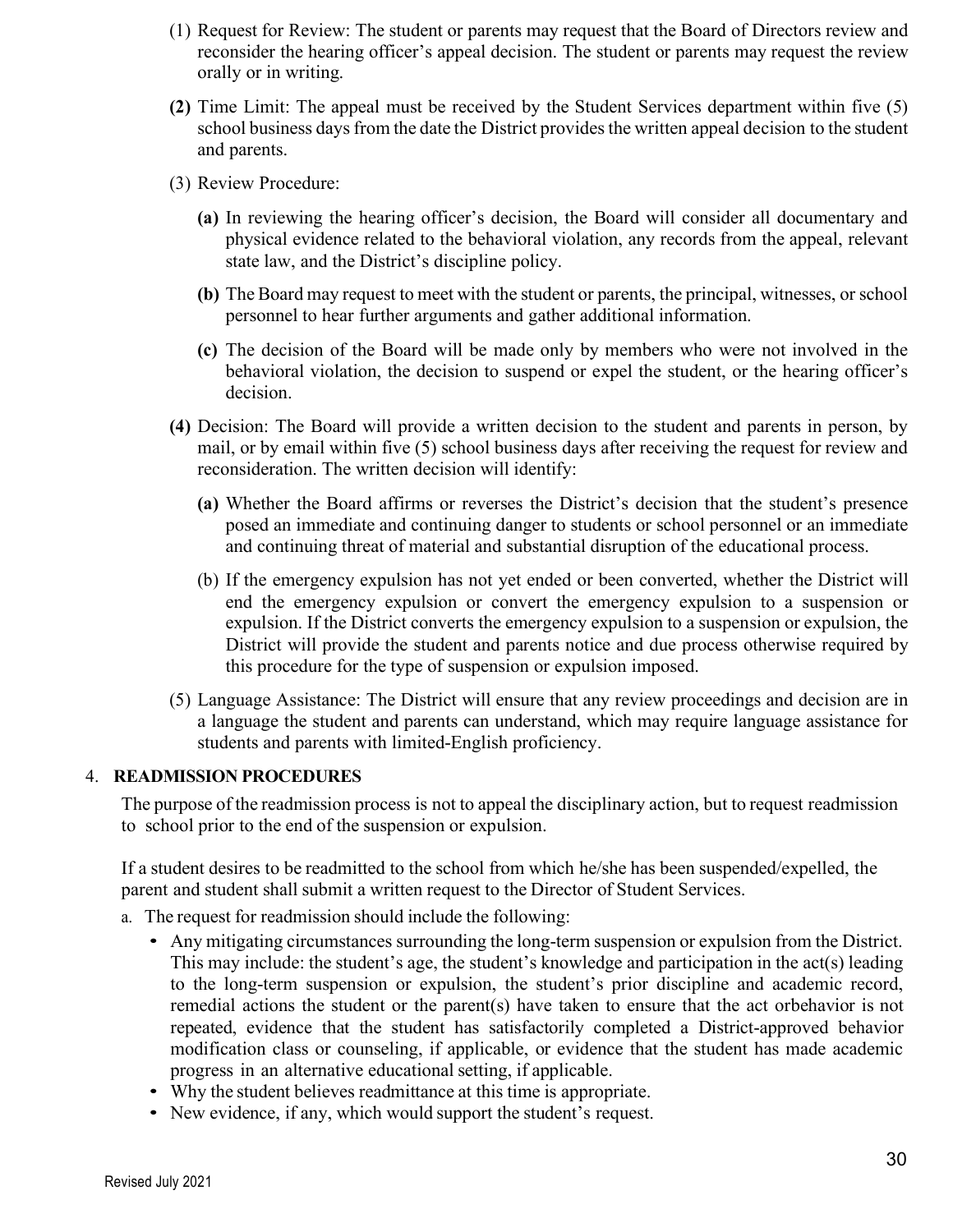- Supporting references, if any, such as statements from the parent or guardian or agencies or private practitioners who may have assisted the student.
- Documentation, if any, of what has been done to address the behavior that caused the longterm suspension or expulsion.
- b. The superintendent will designate a school official to consider the application and conduct an i n v e s t i g a t i o n of all pertinent information concerning the application for admission, including possible behavioral conditions upon which the student may be admitted. The designee will make a decision either approving or denying the request for admission.
- c. If the application is approved, a written behavior agreement clearly outlining specific behavioral conditions for admission may be established by the receiving school's principal and agreed upon by the student and parent(s) before the student is admitted to school.
- d. If the application for admission is denied, the long-term suspension or expulsion shall continue as originally imposed. Upon the student's further efforts at behavioral change, a new application may be submitted.

## **5. BEHAVIOR AGREEMENTS**

The District may enter into behavior agreements with students and parents in response to behavioral violations, including agreements to reduce the length of a suspension, conditioned on the participation in treatment services, made in lieu of suspension or expulsion, or holding a suspension or expulsion in abeyance. The District will ensure that a behavior agreement does not waive a student's opportunity to participate in a reengagement meeting or receive educational services under this procedure. The duration of behavior agreements will not exceed the length of an academic term.

Nothing precludes the District from administering discipline for behavioral violations that occur after it enters into an agreement with the student and parents.

The District will ensure any behavior agreement under this section is provided in a language the student and parents understand.

#### **6. EDUCATIONAL SERVICES**

- a) During the suspension, expulsion, or emergency expulsion of a student, the District will provide him or her the opportunity to receive educational services. The educational services must enable the student to continue to participate in the general educational curriculum; meet the educational standards established by the District; and complete subject, grade-level, and graduation requirements.
- b) When providing a student, the opportunity to receive educational services, the District will consider:
	- i) Meaningful input from the student, parents, and the student's teachers;
	- ii) Whether the student's regular educational services include English language development services, special education, accommodations and related services under Section 504 of the Rehabilitation Act of 1973, or supplemental services designed to support the student's academic achievement; and
	- iii) Access to any necessary technology, transportation, or resources the student needs to participate fully in the educational services.
- c) The District may provide educational services to the student in an alternative setting or modify the suspension or expulsion on a case-by-case basis. An alternative setting should be comparable, equitable, and appropriate to the regular education services a student would have received without the exclusionary discipline. Example alternative settings include alternative high schools, one-on-one tutoring, and any of the following approved (OSPI) online course providers listed on the OSPI website:

https://www.k12.wa.us/student-success/learning-alternatives/online-learning/approved-online-course-providers

d) As soon as reasonably possible after administering a suspension or expulsion, the District will provide written notice to the student and parents about the educational services the District will provide. The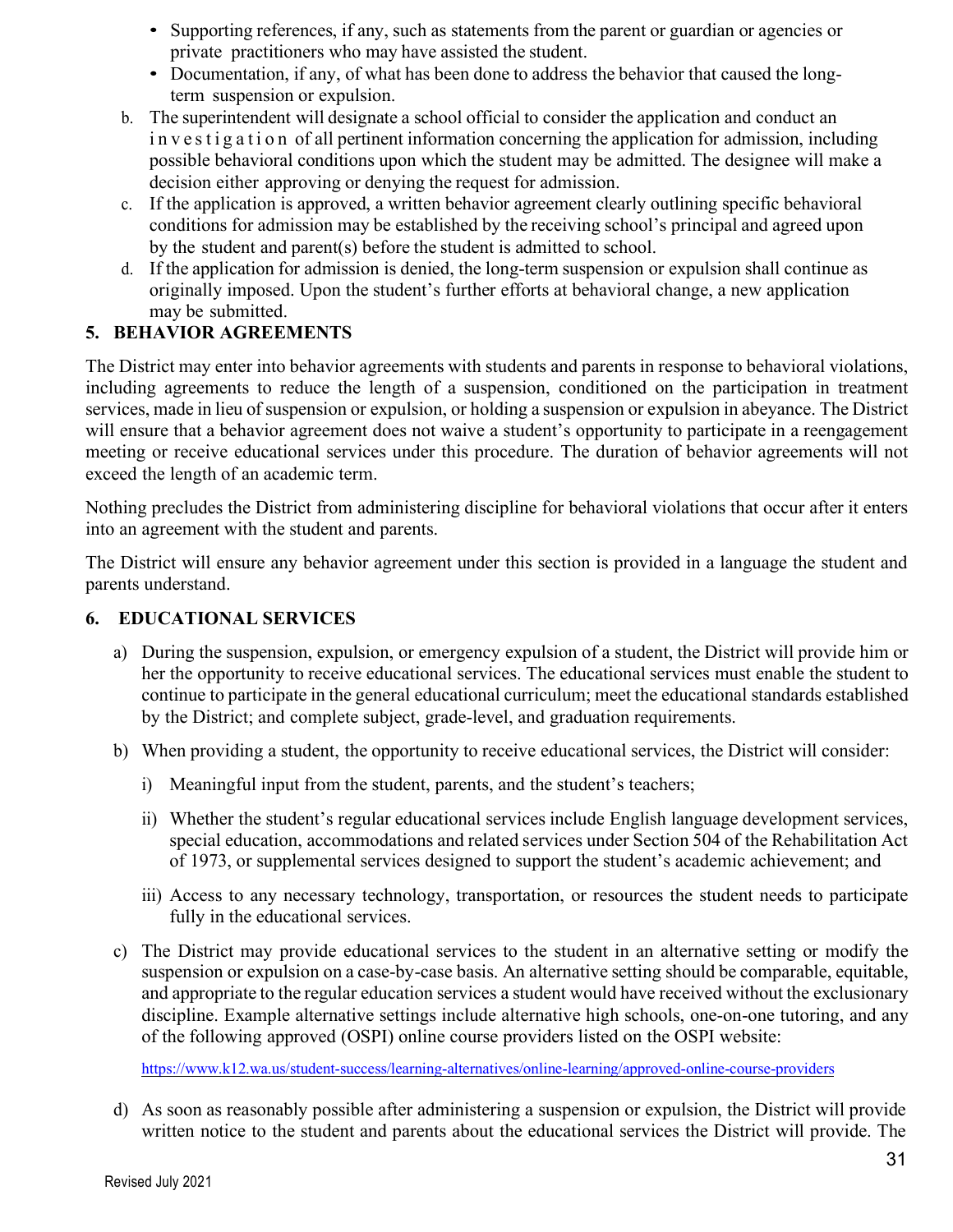District will provide the written notice in person, by mail, or by email. The notice will include a description of the educational services that will be provided and the name and contact information for the school personnel who can offer support to keep the student current with assignments and coursework.

- e) For student's subject to suspension or emergency expulsion for up to five (5) consecutive school days, the District will provide at least the following:
	- i) Coursework, including any assigned homework, from all of the student'sregular subjects or classes.
	- ii) Access to school personnel who can offer support to keep the student current with assignments and coursework for all of the student's regular subjects or classes.
	- iii) An opportunity for the student to make up any assignments and tests missed during the period of suspension or emergency expulsion.
- f) For student's subject to suspension or emergency expulsion for six (6) to ten (10) consecutive school days, the District will provide at least the following:
	- i) Coursework, including any assigned homework, from all of the student'sregular subjects or classes.
	- ii) Access to school personnel who can offer support to keep the student current with assignments and coursework for all of the student's regular subjects or classes. School personnel will make a reasonable attempt to contact the student or parents within three (3) school business days following the start of the suspension or emergency expulsion and periodically thereafter until the suspension or emergency expulsion ends to:
		- (1) Coordinate the delivery and grading of coursework between the student and the student's teacher(s) at a frequency that would allow the student to keep current with assignments and coursework for all of the student's regular subjects or classes; and
		- (2) Communicate with the student, parents, and the student's teacher(s) about the student's academic progress.
	- iii) An opportunity for the student to make up any assignments and tests missed during the period of suspension or emergency expulsion.
- g) For student's subject to expulsion or suspension for more than ten (10) consecutive school days, the District will provide educational services in accordance with WAC 392-121-107.
- h) The District will ensure that notices and communications required above are provided in a language the students and parents understand.

#### **7. REENGAGEMENT**

- a) Reengagement Meetings: When the District long-term suspends or expels a student, it will convene a reengagement meeting with the student and parents to discuss a plan to reengage the student, subject to the following requirements:
	- i) The District will communicate with the student and parents to schedule the meeting time and location before convening the meeting.
	- ii) The meeting will occur either (i) within twenty (20) calendar days of the start of the long-term suspension or expulsion, but no later than five (5) calendar days before the student returns to school, or (ii) as soon as reasonably possible, if the student or parents request a prompt reengagement meeting.
	- iii) Reengagement meetings do not replace an appeal hearing or a petition for readmission.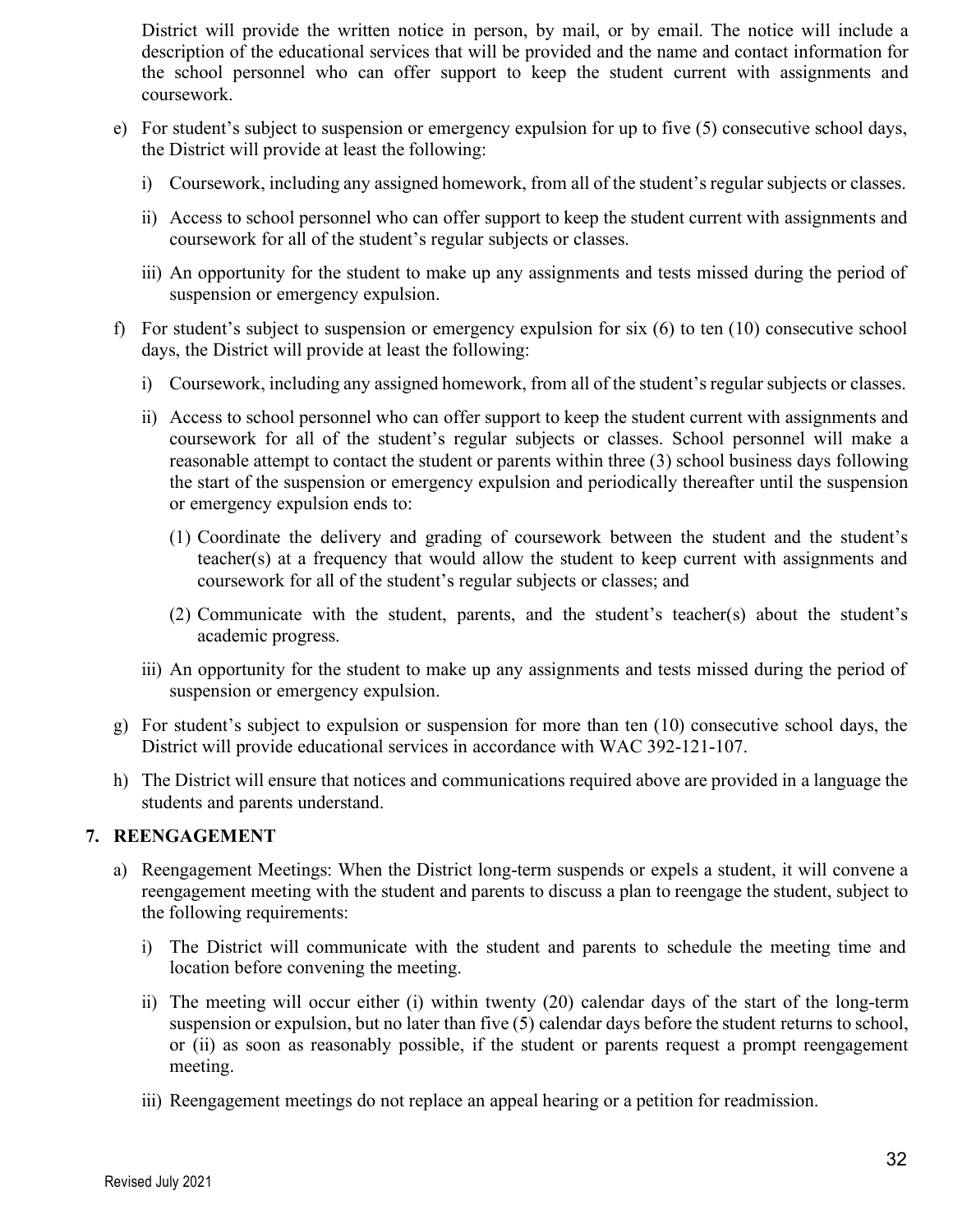- b) Reengagement Plans: The District will collaborate with the student and parents to develop a culturally sensitive and culturally responsive reengagement plan tailored to the student's individual circumstances to support the student in successfully returning to school. In developing a reengagement plan, the District will consider:
	- i) The nature and circumstances of the incident that led to the student's suspension or expulsion;
	- ii) As appropriate, the student's cultural history and context, family cultural norms and values, community resources, and community and parent outreach;
	- iii) Shortening the length of time that the student is suspended or expelled;
	- iv) Providing academic and nonacademic supports that aid in the student's academic success and keep the student engaged and on track to graduate; and
	- v) Supporting the student, parents, or school personnel in taking action to remedy the circumstances that resulted in the suspension or expulsion and preventing similar circumstances from recurring.
- c) Documentation: The District will document the reengagement plan and provide a copy of the plan to the student and parents.
- d) Language assistance: The District will ensure that the reengagement meeting and plan are in a language the student and parents understand, which may require language assistance for students and parents with limited-English proficiency.

#### **8. FIREARM VIOLATIONS**

- a) Pursuant to state law (RCW 28A.600.420), the following rules apply when a student commits a firearm violation, which is defined below:
	- i) The District will expel a student for no less than one (1) year if it has determined that the student has carried or possessed a firearm on school premises, school-provided transportation, or areas of facilities while being used exclusively by public schools. The District superintendent may modify the expulsion on a case-by-case basis.
	- ii) The District may suspend or expel a student for up to one (1) year if the student acts with malice, as defined under RCW 9A.04.110, and displays an instrument that appears to be a firearm on school premises, school-provided transportation, or areas of facilities while being used exclusively by public schools.
- b) The following are exceptions not constituting firearm violations:
	- i) Any student while engaged in military education authorized by the District in which rifles are used;
	- ii) Any student while involved in a convention, showing, demonstration, lecture, or firearms safety course authorized by the District in which the rifles of collectors or instructors are handled or displayed; or
	- iii) Any student while participating in a rifle competition authorized by the District.

#### **9. DETENTION**

For minor infractions of school rules, regulations, or for minor misconduct, staff may detain students during lunch or after school for not more than two (2) hours without seeking prior parent permission (as an "other form of discipline," as defined above). Detention will not begin until the parents have been notified (except in the case of an adult student) for the purpose of informing the parents of the reason for the detention and to permit the parents to make arrangements for the necessary transportation of the student when he or she has been detained after school hours for discipline.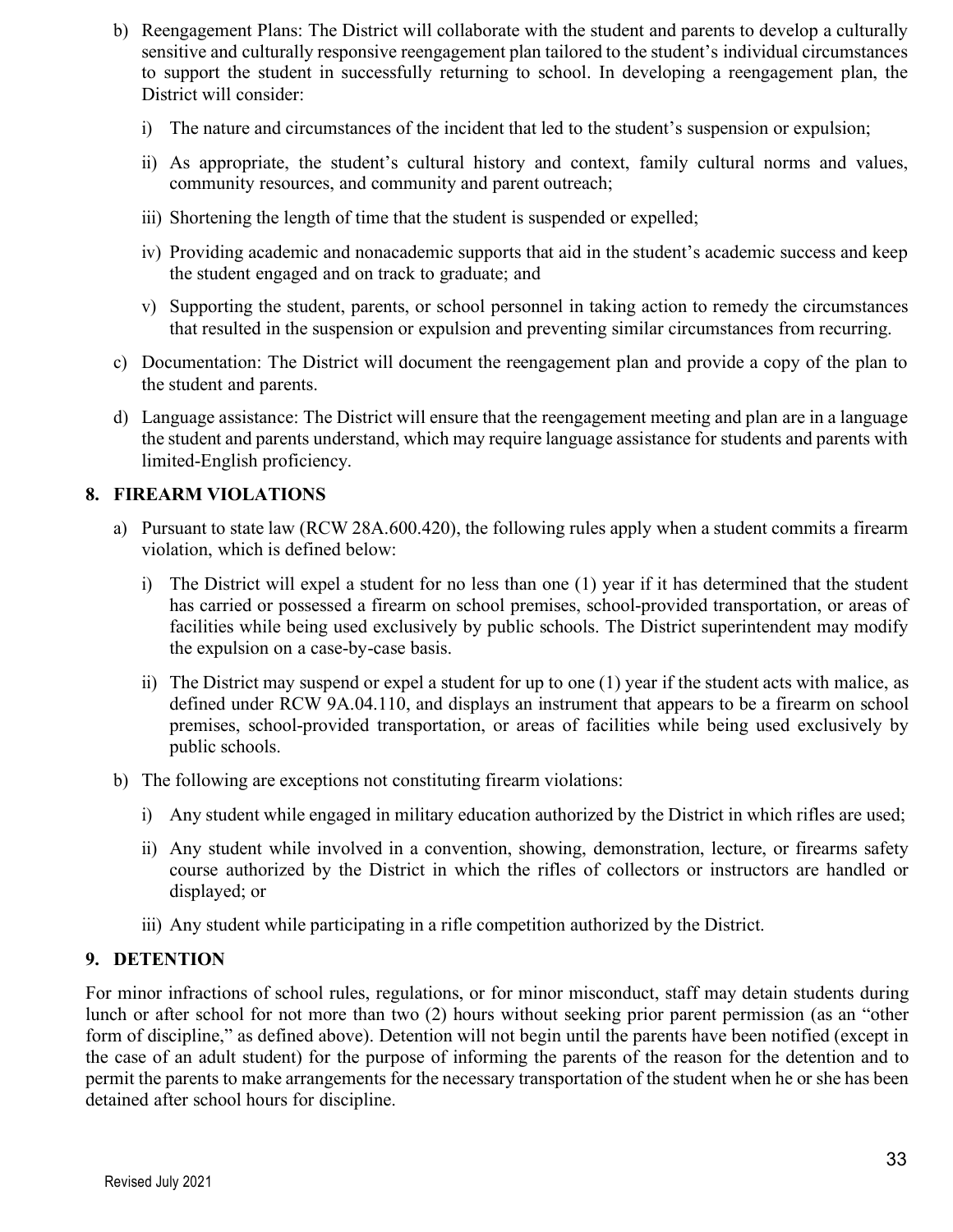Preceding the assignment of such discipline, the staff member will inform the student of the nature of the offense charged and of the specific conduct that allegedly constitutes the violation. The student will be afforded an opportunity to explain or justify his or her actions to the staff member. Students detained for discipline will be under the direct supervision of the staff member or another member of the professional staff. The time that the student spends for such discipline will be used constructively.

#### **10. VICTIM PROTECTION**

In accordance with RCW 28A.600.460, the District may preclude a student from returning to the student's regular educational setting following the end date of a suspension or expulsion for the purpose of protecting victims of certain offenses, as follows:

- a) A student committing an offense under RCW 28A.600.460(2), when the activity is directed toward the teacher, will not be assigned to that teacher's classroom for the duration of the student's attendance at that school or any other school where the teacher is assigned.
- b) A student who commits an offense under RCW 28A.600.460(3), when directed toward another student, may be removed from the classroom of the victim for the duration of the student's attendance at that school or any other school where the victim is enrolled.

#### **11. DUE PROCESS FOR STUDENTS WITH A 504 PLAN OR IEP**

Students with disabilities pursuant to Section 504 or the IDEA may be removed from school for up to **10 cumulative school days per school year by following the discipline procedures applicable to all students. If a suspension beyond 10 cumulative days is contemplated, special procedures must be followed; a manifestation determination conference must be held.**

If the manifestation determination conference concludes that the student's behavior is a manifestation of the student's disability, the student must be returned to the placement from which he or she was removed, and the 504 team or IEP team should convene to discuss whether development or modification of a behavior plan for the student is warranted. If the manifestation determination conference concludes that the student's behavior is not a manifestation of the student's disability, the District may impose discipline in the same manner as discipline would be imposed upon a non-disabled student. Please refer to NSD Procedure 2161P for specific procedures.

A student with a disability under IDEA may be removed to an Interim Alternative Educational Setting in circumstances involving the use or possession of drugs, weapons or serious bodily injury. Refer to NSD Procedure 2161P for specific procedures.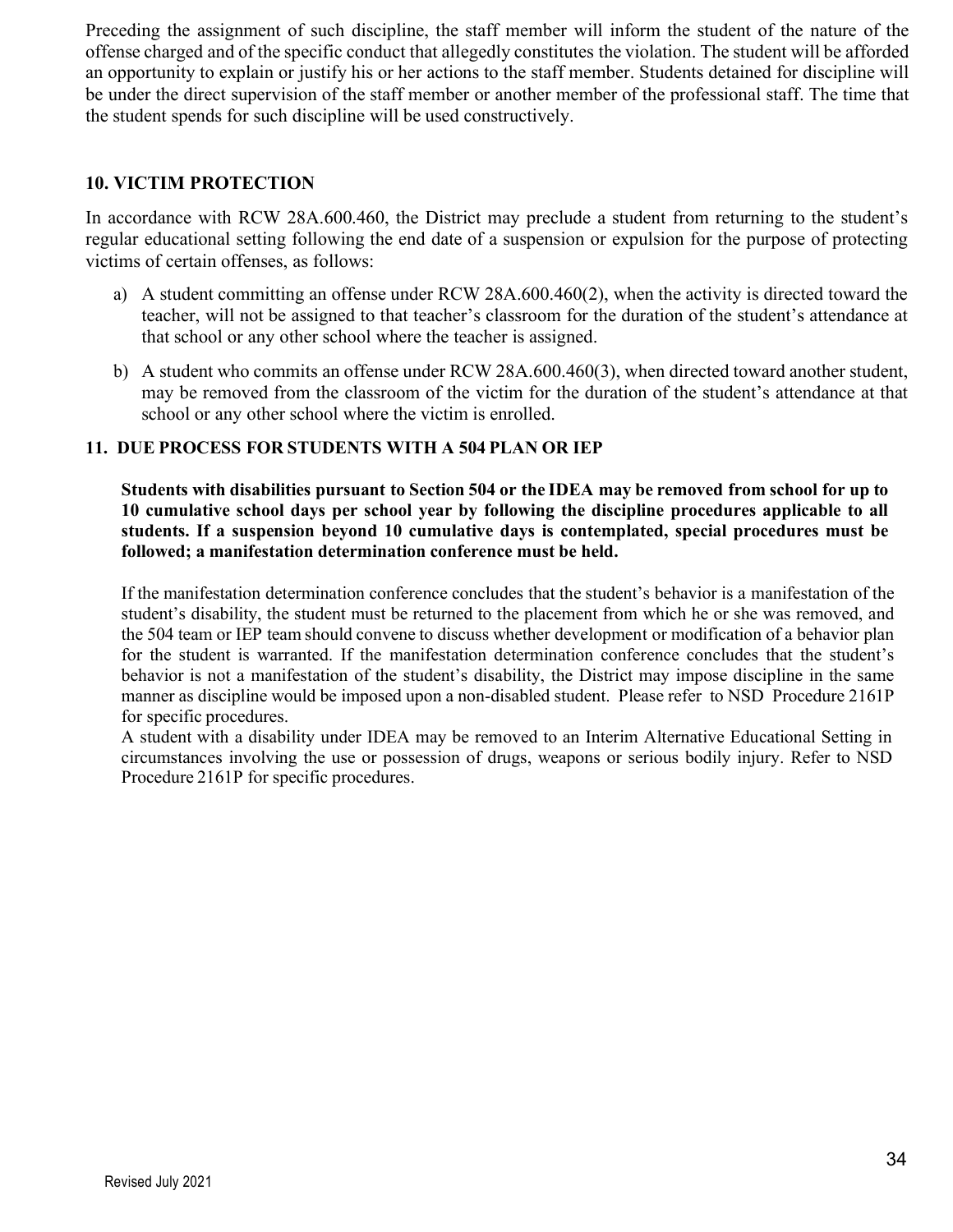|                    | <b>SECTION E: ACTION LEVELS</b>                                                                                                                                                                                                                                                          |                                                                                                                                                                                                                                                                                                                                                                                                                                                                             |                                                                                                                                                                                                                                                                                                                 |
|--------------------|------------------------------------------------------------------------------------------------------------------------------------------------------------------------------------------------------------------------------------------------------------------------------------------|-----------------------------------------------------------------------------------------------------------------------------------------------------------------------------------------------------------------------------------------------------------------------------------------------------------------------------------------------------------------------------------------------------------------------------------------------------------------------------|-----------------------------------------------------------------------------------------------------------------------------------------------------------------------------------------------------------------------------------------------------------------------------------------------------------------|
| <b>GUIDANCE</b>    | correspond to the severity of the student's misbehavior.<br>what level of discipline is warranted. *                                                                                                                                                                                     | When considering discipline, the District strives to keep students in their classroom whenever<br>possible. Disciplinary actions must be non-discriminatory, fair, age-appropriate and<br>The chart below lists forms of discipline that school administration should consider as the result<br>of a behavioral violation. Administrators must consider the student's individual<br>circumstances and the nature and circumstances of the behavioral violation to determine |                                                                                                                                                                                                                                                                                                                 |
| LEVEL              | Community Service<br>Confiscation of<br>Inappropriate Items<br>Contract (Academic,<br>Attendance,<br>Behavior)<br>Detention<br><b>Intervention Group</b><br>$\bullet$<br>Meeting with<br>School Counselor<br>Mentoring<br><b>Parent Notification</b><br>and Conference<br>Peer Mediation | Personal Reflection<br>$\bullet$<br>Positive<br>Behavioral<br><b>Support Plan</b><br>Privileges Suspended<br>$\bullet$<br>Reassignment to<br>$\bullet$<br>Different<br>Class/Programs<br>Request<br>Student<br>Conference<br>Restitution<br><b>Restorative Circles</b>                                                                                                                                                                                                      | <b>Restorative Conferences</b><br>$\bullet$<br>Saturday School<br><b>Student Verbal Apology</b><br>$\bullet$<br><b>Student Written Apology</b><br>$\bullet$<br><b>Threat Assessment</b><br>$\bullet$<br>Warning<br>$\bullet$<br>Other Action<br>$\bullet$<br>(consistent with other)<br>Level 1 interventions). |
| LEVEL <sub>2</sub> | Any Action from the prior level(s)may also be imposed.<br><b>In School Suspension</b><br><b>Short Term Suspension and/or Abeyance (1-10 days)</b>                                                                                                                                        |                                                                                                                                                                                                                                                                                                                                                                                                                                                                             |                                                                                                                                                                                                                                                                                                                 |
| L3<br>LEVE         | Any Action from the prior level(s) may also be imposed.<br>Long Term Suspension and/or Abeyance (11 or more days)                                                                                                                                                                        |                                                                                                                                                                                                                                                                                                                                                                                                                                                                             |                                                                                                                                                                                                                                                                                                                 |
| LEVEL 4            | Any Action from the prior level(s) may also be imposed<br><b>Expulsion</b>                                                                                                                                                                                                               |                                                                                                                                                                                                                                                                                                                                                                                                                                                                             |                                                                                                                                                                                                                                                                                                                 |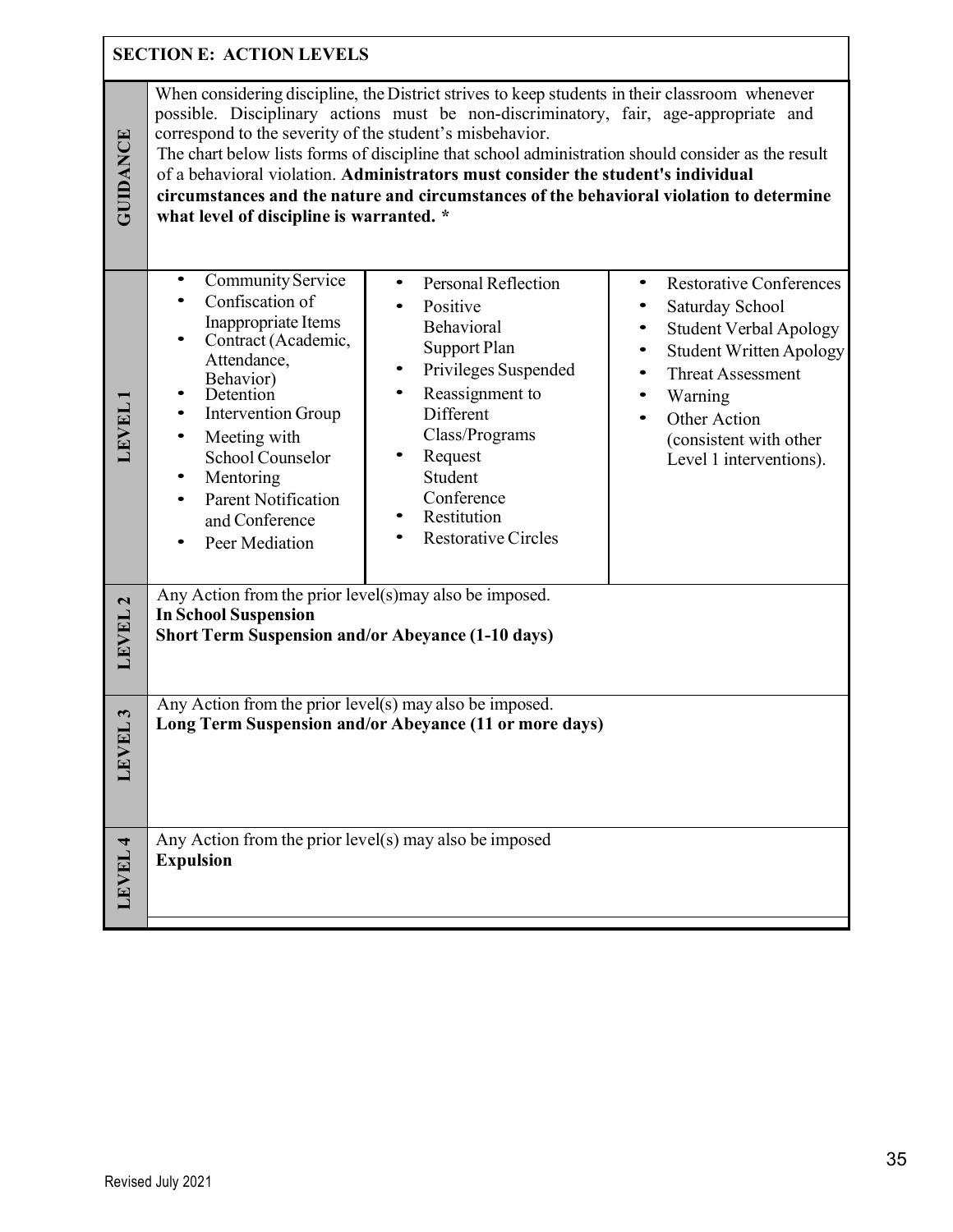#### **SECTION F: CODE OF CONDUCT**

**The Northshore School District has identified the following behavioral violations for which discipline may be imposed:** behaviors/activities that are prohibited on campus, on school transportation, at all school-sponsored activities, and off campus when the conduct is connected to or affects the school environment. Attempting to commit a violation, assisting another person in committing a violation, or forcing another person to commit a violation is also a violation of the code of conduct.

The Action Level identifies maximum action for behavioral violations assigned to that level. Multiple actions may be applied to a single behavioral violation. Subsequent offenses will result in a move up in the level system.

| <b>Behavioral</b><br><b>Violation</b>       | <b>Definition</b>                                                                                                                                                                                                                                                                                                                                          | <b>Action</b><br>Level |
|---------------------------------------------|------------------------------------------------------------------------------------------------------------------------------------------------------------------------------------------------------------------------------------------------------------------------------------------------------------------------------------------------------------|------------------------|
| Academic<br>Dishonesty/Plagiarism           | Knowingly submitting the work of others represented as the student's own,<br>assisting another student in doing so, enabling such misrepresentation to occur,<br>or using unauthorized sources.                                                                                                                                                            | 1                      |
| Alcohol †                                   | Use or possession of alcohol.                                                                                                                                                                                                                                                                                                                              | $\overline{2}$         |
|                                             | Manufacturing, sale, purchase, transportation or distribution of intoxicating<br>alcoholic beverages or substances represented as alcohol or the violation of district<br>alcohol policy. Suspicion of being under the influence of alcohol may be included<br>if it results in disciplinary action.                                                       | $\overline{3}$         |
| Arson                                       | Causing a fire or explosion in order to injure another person or to damage or<br>destroy property.                                                                                                                                                                                                                                                         | $\overline{3}$         |
| Attendance                                  | Failure to regularly be in attendance, remain on school grounds from the time of<br>arrival and attend regularly scheduled classes, unless officially excused.                                                                                                                                                                                             | $\mathbf{1}$           |
| <b>Bullying</b>                             | Intentional, unwanted, aggressive behavior that (1) involves a real or perceived<br>power imbalance, and (2) is repeated, or has the potential to be repeated, over<br>time. For behavior that does not meet both criteria (1) and (2), see other behavior<br>codes: Discriminatory Harassment; Threat to Other; or Intimidation/Non-Sexual<br>Harassment. | $\overline{2}$         |
| Disruptive Items                            | The possession, use, trade, purchase or distribution of any item that is capable of<br>causing disruption is strictly prohibited.<br>Examples include, but are not limited to: toys, tools, lighters, laser pointers, pagers,<br>handcuffs, shock pens, and matches.                                                                                       | $\overline{2}$         |
| Dangerous Items and/or<br>explosive devices | The possession, use, trade, purchase or distribution of any item that in such a<br>manner that adversely impacts the health or safety of other students or staff is<br>strictly prohibited.<br>Examples include, but are not limited to: firecrackers, artillery shells, and<br>gunpowder.                                                                 | 3                      |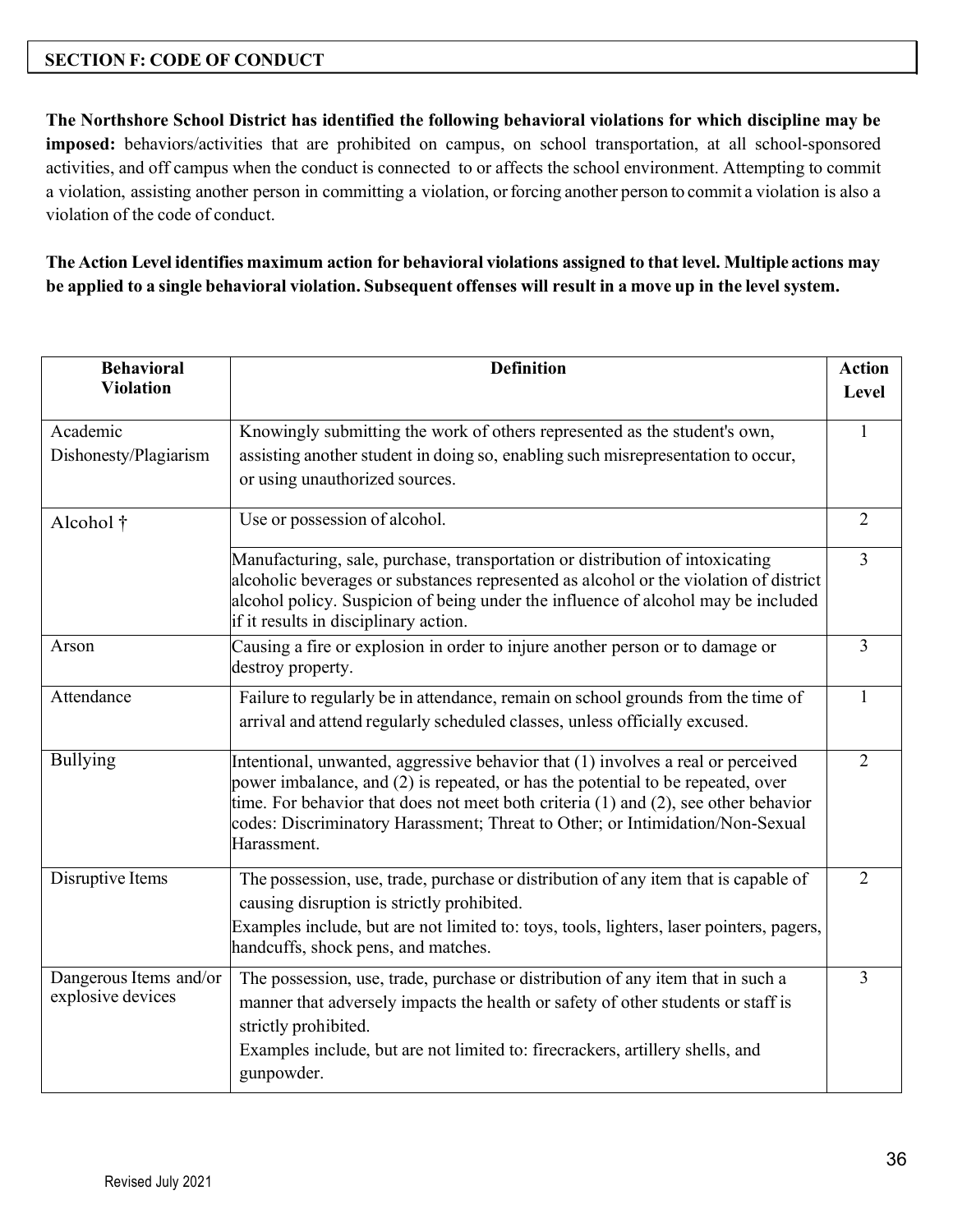| The Action Level identifies maximum action for behavioral violations assigned to that level. Multiple actions |                                                                                                                             |                |
|---------------------------------------------------------------------------------------------------------------|-----------------------------------------------------------------------------------------------------------------------------|----------------|
|                                                                                                               | may be applied to a single behavioral violation. Subsequent offenses will result in a move up in the level system.          |                |
| <b>Behavioral</b>                                                                                             | <b>Definition</b>                                                                                                           | <b>Action</b>  |
| <b>Violation</b>                                                                                              |                                                                                                                             | Level          |
| Destruction of                                                                                                | Intentional damage of school property or the property of others.                                                            | 3              |
| Property/Vandalism                                                                                            |                                                                                                                             |                |
| Discriminatory                                                                                                | Unfair or unequal treatment or harassment of a person because they are part of a                                            | 3              |
| Harassment                                                                                                    | group, defined by law, as a protected class. A protected class is a group of                                                |                |
|                                                                                                               | people who share common characteristics and are protected from discrimination                                               |                |
|                                                                                                               | and harassment under federal and state law. These groups are protected classes                                              |                |
|                                                                                                               | under Washington state law: race and color, sexual orientation, national origin,                                            |                |
|                                                                                                               | gender expression, religion and creed, gender identity, sex, veteran or military                                            |                |
|                                                                                                               | status, disability, use of a trained dog guide or service animal.                                                           |                |
| Disruptive Conduct                                                                                            | Conduct that materially and substantially interferes with the educational process.                                          |                |
|                                                                                                               |                                                                                                                             |                |
| Driving                                                                                                       | Failure to obey all applicable driving and parking regulations, whether adopted                                             | 1              |
| /parking                                                                                                      | by the school or by law.                                                                                                    |                |
| violation                                                                                                     |                                                                                                                             |                |
| Failure to Cooperate                                                                                          | Failure to comply with or follow reasonable, lawful directions or                                                           |                |
|                                                                                                               | requests of teachers or staff. This includes, but is not limited to non-                                                    |                |
|                                                                                                               | compliance, defiance and disrespect.                                                                                        |                |
| Failure to                                                                                                    | Failure to submit to lawful discipline imposed by the District or its authorized                                            | $\overline{2}$ |
| submit to                                                                                                     | employees.                                                                                                                  |                |
| discipline                                                                                                    |                                                                                                                             |                |
| Fighting Without Major                                                                                        | Mutual participation by two or more students in an incident involving physical                                              | $\overline{2}$ |
| Injury                                                                                                        | violence, where there is no major injury. (Do not include verbal confrontations,                                            |                |
|                                                                                                               | tussles, or other minor confrontations).<br>A major injury is when one or more students, school personnel, or other persons |                |
|                                                                                                               | on school grounds require professional medical attention. Examples of major                                                 |                |
|                                                                                                               | injuries include stab or bullet wounds, concussions, fractured or broken bones, or                                          |                |
|                                                                                                               | cuts requiring stitches.                                                                                                    |                |
| Gambling                                                                                                      | Playing cards, dice, or games of chance for money or other things of                                                        |                |
|                                                                                                               | value; or betting money or other things of value.                                                                           |                |
| Gang/Hate Group                                                                                               | Displaying gang/hate group membership or affiliation through behavior,                                                      | $\overline{2}$ |
| activity or affiliation                                                                                       | gestures, apparel, activities, or other attributes that lead or reasonably could                                            |                |
|                                                                                                               | lead to disruption of the educational process. A "gang" means a group,                                                      |                |
|                                                                                                               | organization or association which (i) consists of three or more persons; (ii) has                                           |                |
|                                                                                                               | identifiable leadership; and (iii) on an ongoing basis conspires and acts in                                                |                |
|                                                                                                               | conduct mainly for criminal or disruptive purposes.                                                                         |                |
| Hate Speech                                                                                                   | Any abusive or threatening speech intended to demean or express prejudice                                                   | 3              |
|                                                                                                               | against a particular group based on membership in a social group such as race,                                              |                |
|                                                                                                               | religion, or sexual orientation. Speech can be verbal or electronically                                                     |                |
|                                                                                                               | transmitted.                                                                                                                |                |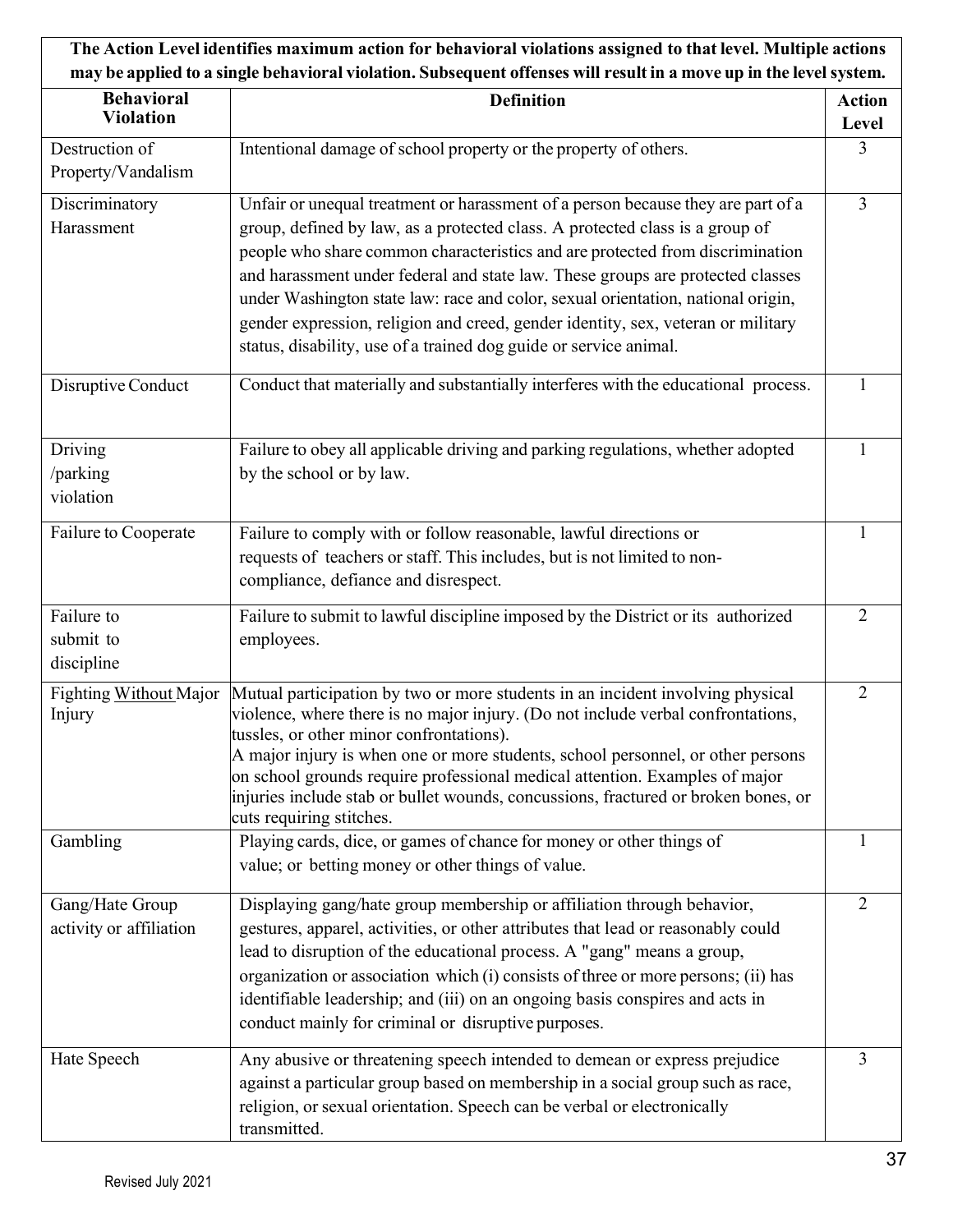**The Action Level identifies maximum action for behavioral violations assigned to that level. Multiple actions** may be applied to a single behavioral violation. Subsequent offenses will result in a move up in the level system.

| <b>Behavioral Violation</b>                                                | <b>Definition</b>                                                                                                                                                                                                                                                                                                                                                                                                                                                                                           | <b>Action</b><br>Level |
|----------------------------------------------------------------------------|-------------------------------------------------------------------------------------------------------------------------------------------------------------------------------------------------------------------------------------------------------------------------------------------------------------------------------------------------------------------------------------------------------------------------------------------------------------------------------------------------------------|------------------------|
| Hazing                                                                     | Any perceived action taken, or situation created intentionally, that causes<br>embarrassment, harassment or ridicule; risks emotional and/or physical harm to<br>members of the group or team; whether new or not; regardless of the person's<br>willingness to participate.                                                                                                                                                                                                                                | $\overline{2}$         |
| Horseplay                                                                  | Rough play or mischief                                                                                                                                                                                                                                                                                                                                                                                                                                                                                      | $\mathbf{1}$           |
| Rough Housing                                                              | Physical acts that endanger the health and safety of others, including minor<br>aggressive acts that do not rise to the level of fighting without major injury.                                                                                                                                                                                                                                                                                                                                             | $\overline{2}$         |
| Illicit Drug †                                                             | Use or possession of any controlled drug or narcotic substance, Include the use or<br>possession of any prescription or over-the-counter medication (e.g., aspirin, cough<br>syrups, caffeine pills, nasal sprays).                                                                                                                                                                                                                                                                                         | $\overline{2}$         |
| <b>Illicit Drug</b><br>Purchase or intent to<br>purchase or sell $\dagger$ | Unlawful cultivation, manufacture, distribution, sale, solicitation, purchase,<br>transportation, or importation of any controlled drug or narcotic substance or<br>violation of the district drug policy. Include the distribution of any prescription or<br>over-the-counter medication (e.g., aspirin, cough syrups, caffeine pills, nasal<br>sprays).                                                                                                                                                   | 3                      |
| Inappropriate language                                                     | Swearing or other use of language in an inappropriate way                                                                                                                                                                                                                                                                                                                                                                                                                                                   | 1                      |
| Intimidation                                                               | Behavior that includes non-violent/non-sexual offensive contact with another<br>person, publicly insulting another person with abusive words or gestures,<br>subjecting another person to alarm by conveying a false report that the student<br>knows to be false, or use of electronic or telephonic means to convey false or<br>embarrassing information about another person. (Note: if the behavior meets<br>the definition of Bullying, Discriminatory or Sexual Harassment refer to that<br>behavior) | $\overline{2}$         |
| Marijuana †                                                                | Use or possession of marijuana in any form.                                                                                                                                                                                                                                                                                                                                                                                                                                                                 | $\overline{2}$         |
|                                                                            | Purchase, intent to purchase, sale, intent to sell (whether completed or not),<br>transport, distribution, and/or delivery of cannabis/marijuana in any form.                                                                                                                                                                                                                                                                                                                                               | 3                      |
| Misrepresentation                                                          | Acts of misrepresentation, including dishonesty, hindering a school<br>investigation, falsifying the authorization of another person, identity theft, or<br>impersonating another person in any format.                                                                                                                                                                                                                                                                                                     | $\overline{2}$         |
| Misuse of technology                                                       | Use of school network, computers, or other technology for non-instructional or<br>prohibited purposes. (Policy 2022)                                                                                                                                                                                                                                                                                                                                                                                        | 1                      |
| Multiple Minor<br>Accumulated<br>Incidents                                 | Discipline for culmination of multiple minor infractions that both occurred<br>throughout the school year and individually would not rise to the severity of<br>meriting a short-term or long-term suspension or expulsion.                                                                                                                                                                                                                                                                                 | $\overline{2}$         |
| Pornography                                                                | Possession or transfer of written material or images depicting a person or<br>persons in a sexually explicit manner.                                                                                                                                                                                                                                                                                                                                                                                        | $\overline{2}$         |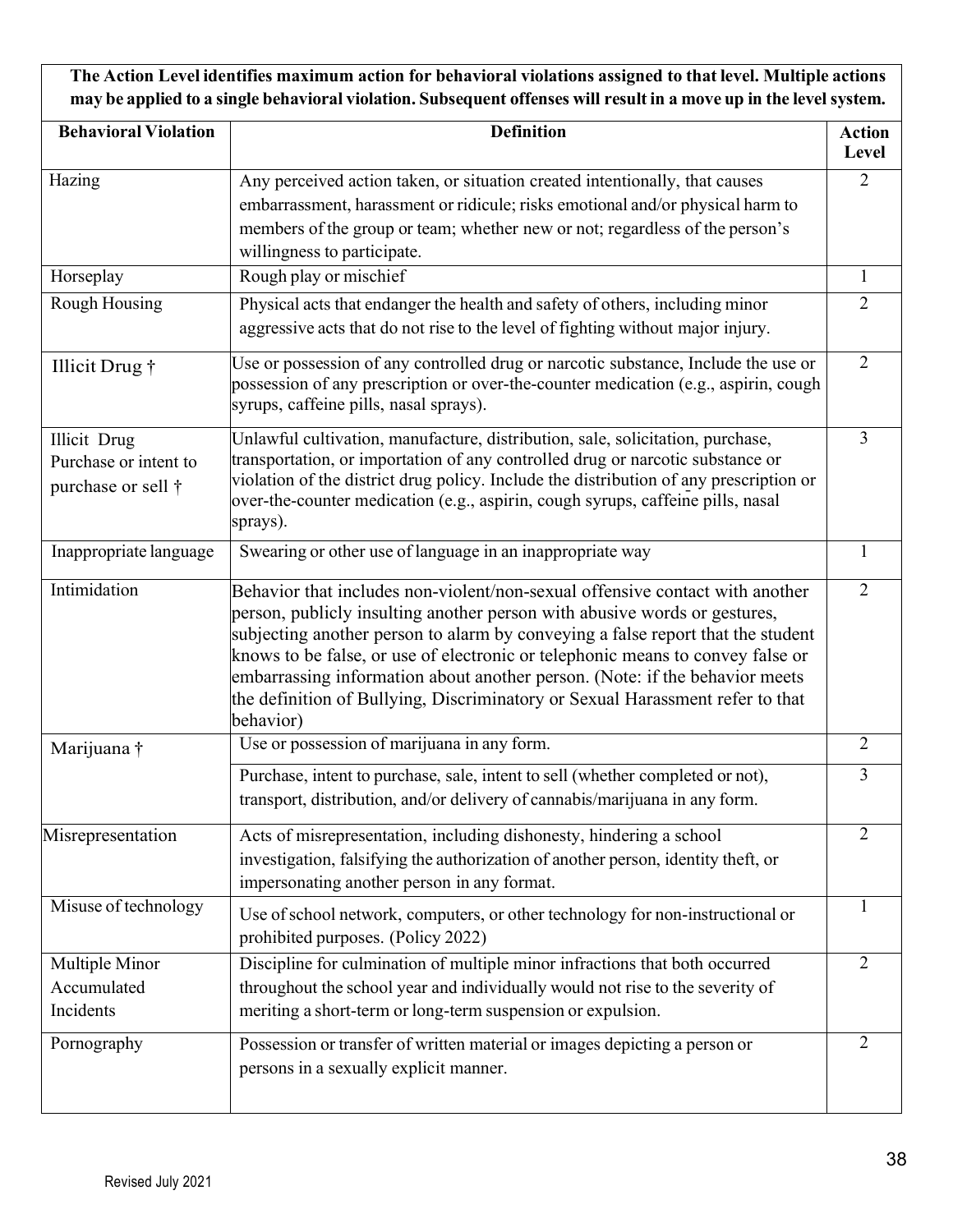|                             | The Action Level identifies maximum action for behavioral violations assigned to that level. Multiple actions<br>may be applied to a single behavioral violation. Subsequent offenses will result in a move up in the level system.                                                                                                                                                                                                                                                                                                                                                                                                                                                                                                                                                                                                                                                                                                                                                                                                                                                                                                                                                         |                        |
|-----------------------------|---------------------------------------------------------------------------------------------------------------------------------------------------------------------------------------------------------------------------------------------------------------------------------------------------------------------------------------------------------------------------------------------------------------------------------------------------------------------------------------------------------------------------------------------------------------------------------------------------------------------------------------------------------------------------------------------------------------------------------------------------------------------------------------------------------------------------------------------------------------------------------------------------------------------------------------------------------------------------------------------------------------------------------------------------------------------------------------------------------------------------------------------------------------------------------------------|------------------------|
| <b>Behavioral Violation</b> | <b>Definition</b>                                                                                                                                                                                                                                                                                                                                                                                                                                                                                                                                                                                                                                                                                                                                                                                                                                                                                                                                                                                                                                                                                                                                                                           | <b>Action</b><br>Level |
| Possession of a Weapon      | <b>CATEGORY 1 - Possessing Dangerous Weapons on School Facilities</b>                                                                                                                                                                                                                                                                                                                                                                                                                                                                                                                                                                                                                                                                                                                                                                                                                                                                                                                                                                                                                                                                                                                       | 4                      |
|                             | Any firearm, slingshot, sand club, metal knuckles, spring blade knife (RCW)<br>9.41.250) 28A.600.420, dagger, dirk, pistol, spring blade knife, nun-chu-ka<br>sticks, throwing stars, air gun (including air pistol or air rifle, designed to propel<br>a BB, pellet, or other projectile by the discharge of compressed air, carbon<br>dioxide, or other gas), stun gun (including a projectile stun gun which projects<br>wired probes that are attached to the device that emit an electrical charge<br>designed to administer an electric shock, charge or impulse), any device, object<br>or instrument which is used or intended to be used as a weapon with the intent to<br>injure a person by an electric shock, charge or impulse or other dangerous<br>weapon. Uses any contrivance or device for suppressing the noise of any firearm<br>(RCW9.41.280, RCW9.41.250)<br>A school district must expel a student for no less than one year if the district has<br>determined that the student has carried or possessed a firearm on school premises,<br>school-provided transportation, or areas of facilities while being used exclusively<br>by public schools. (RCW28A.600.420) |                        |
|                             | <b>CATEGORY 2 - Other Weapon violations</b>                                                                                                                                                                                                                                                                                                                                                                                                                                                                                                                                                                                                                                                                                                                                                                                                                                                                                                                                                                                                                                                                                                                                                 | 2                      |
|                             | (Without finding of intent, malice or threat)                                                                                                                                                                                                                                                                                                                                                                                                                                                                                                                                                                                                                                                                                                                                                                                                                                                                                                                                                                                                                                                                                                                                               |                        |
|                             | Possession, use, transfer or transportation of all objects that may be considered a<br>dangerous weapon (see category 1-with the exception of firearms) but the<br>presence and circumstances of possession do not present a material danger to self,<br>other students or staff by use or intent. The administrator may exercise discretion<br>when interpreting use and intent with such objects. Where circumstances do not<br>support a finding of dangerous intent, malice or threat to students and/or staff, a<br>lesser sanction may be imposed.                                                                                                                                                                                                                                                                                                                                                                                                                                                                                                                                                                                                                                    |                        |
|                             | <b>CATEGORY 3 - Other Items</b>                                                                                                                                                                                                                                                                                                                                                                                                                                                                                                                                                                                                                                                                                                                                                                                                                                                                                                                                                                                                                                                                                                                                                             | $\overline{2}$         |
|                             | The possession, use, or transfer of any object when there is no reasonable<br>purpose for possessing the item except to use it as a weapon and/or represent it<br>as a weapon.<br>Category 3 applies to any instrument, toy, "dummy" or look-a-like object that<br>appears to be a firearm, or which looks or acts like a weapon. Category 3 weapons<br>include nuisance items, toys, tools, look-alike firearms, toy firearms, small<br>pocketknives or other unauthorized items, or when there is no other reasonable<br>purpose for possessing the object except to use it or represent it as a weapon,<br>whether or not specifically defined as a dangerous weapon. The possession, use,<br>transfer of any Category 3 object is considered a disruption to the educational<br>process and potentially dangerous to the safety and welfare of students and staff.                                                                                                                                                                                                                                                                                                                      |                        |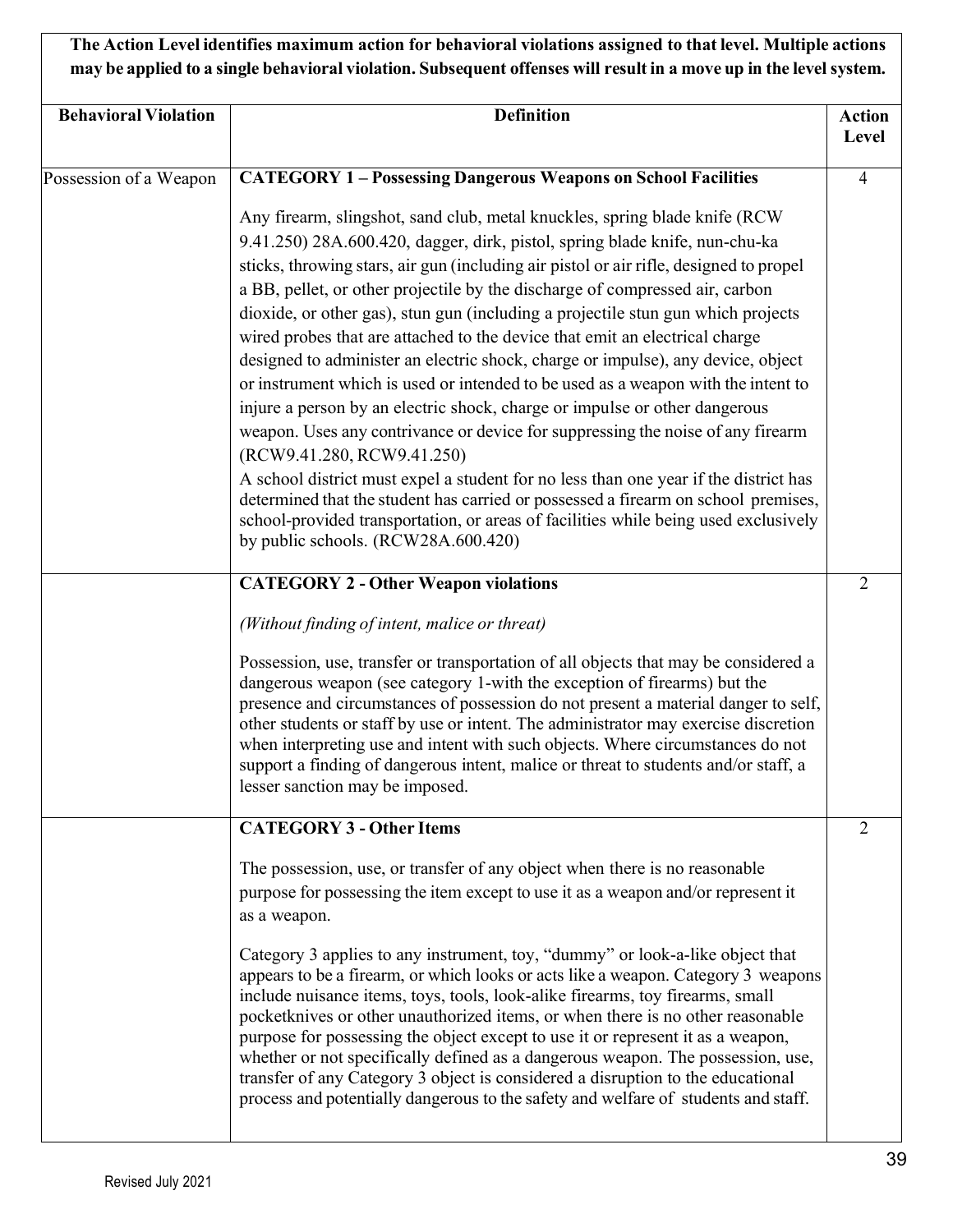**The Action Level identifies maximum action for behavioral violations assigned to that level. Multiple actions** may be applied to a single behavioral violation. Subsequent offenses will result in a move up in the level system.

| <b>Behavioral</b><br><b>Violation</b>            | <b>Definition</b>                                                                                                                                                                                                                                                                                                                                                                                                                                                                                                                                                                                                                                                                                                                                                                                                                                                                                                                                                                                          | <b>Action</b><br>Level |
|--------------------------------------------------|------------------------------------------------------------------------------------------------------------------------------------------------------------------------------------------------------------------------------------------------------------------------------------------------------------------------------------------------------------------------------------------------------------------------------------------------------------------------------------------------------------------------------------------------------------------------------------------------------------------------------------------------------------------------------------------------------------------------------------------------------------------------------------------------------------------------------------------------------------------------------------------------------------------------------------------------------------------------------------------------------------|------------------------|
| Public displays of                               | Open displays of intimate affection, including prolonged embraces or kissing,                                                                                                                                                                                                                                                                                                                                                                                                                                                                                                                                                                                                                                                                                                                                                                                                                                                                                                                              | $\mathbf{1}$           |
| intimate affection                               | fondling, or dancing in a lewd or suggestive manner.                                                                                                                                                                                                                                                                                                                                                                                                                                                                                                                                                                                                                                                                                                                                                                                                                                                                                                                                                       |                        |
| Reckless burning                                 | Careless or negligent burning of property.                                                                                                                                                                                                                                                                                                                                                                                                                                                                                                                                                                                                                                                                                                                                                                                                                                                                                                                                                                 | $\overline{2}$         |
| Recklessness                                     | Reckless damage to or destruction of another's property; behavior that may pose                                                                                                                                                                                                                                                                                                                                                                                                                                                                                                                                                                                                                                                                                                                                                                                                                                                                                                                            | $\overline{2}$         |
|                                                  | a risk to the health and safety of others; false alarms.                                                                                                                                                                                                                                                                                                                                                                                                                                                                                                                                                                                                                                                                                                                                                                                                                                                                                                                                                   |                        |
| <b>Sexual Harassment</b>                         | The district prohibits sexual harassment of students by other students, employees, and<br>third parties involved in District programs or activities. Complaints of sexual harassment<br>of students will be investigated by the district even if the alleged harasser is not a district<br>employee or student.<br>acts of sexual violence;<br>$\bullet$<br>unwelcome sexual or gender-directed conduct or communication that<br>substantially interferes with a student's educational performance or creates an<br>intimidating, hostile, or offensive environment;<br>unwelcome sexual advances;<br>$\bullet$<br>unwelcome requests for sexual favors;<br>٠<br>unwelcome sexually motivated physical contact;<br>$\bullet$<br>sexual demands when submission is a stated or implied condition of obtaining an<br>$\bullet$<br>educational benefit; and<br>sexual demands where submission or rejection is a factor in an academic, or other<br>$\bullet$<br>school-related decision affecting a student. | $\overline{3}$         |
| Sexually Inappropriate<br>Conduct                | Obscene acts or expressions, whether verbal or nonverbal, including indecent<br>exposure.                                                                                                                                                                                                                                                                                                                                                                                                                                                                                                                                                                                                                                                                                                                                                                                                                                                                                                                  | $\overline{2}$         |
| Theft or Possession of<br><b>Stolen Property</b> | Taking or knowingly being in possession of district property or property of<br>others without permission.                                                                                                                                                                                                                                                                                                                                                                                                                                                                                                                                                                                                                                                                                                                                                                                                                                                                                                  | $\overline{2}$         |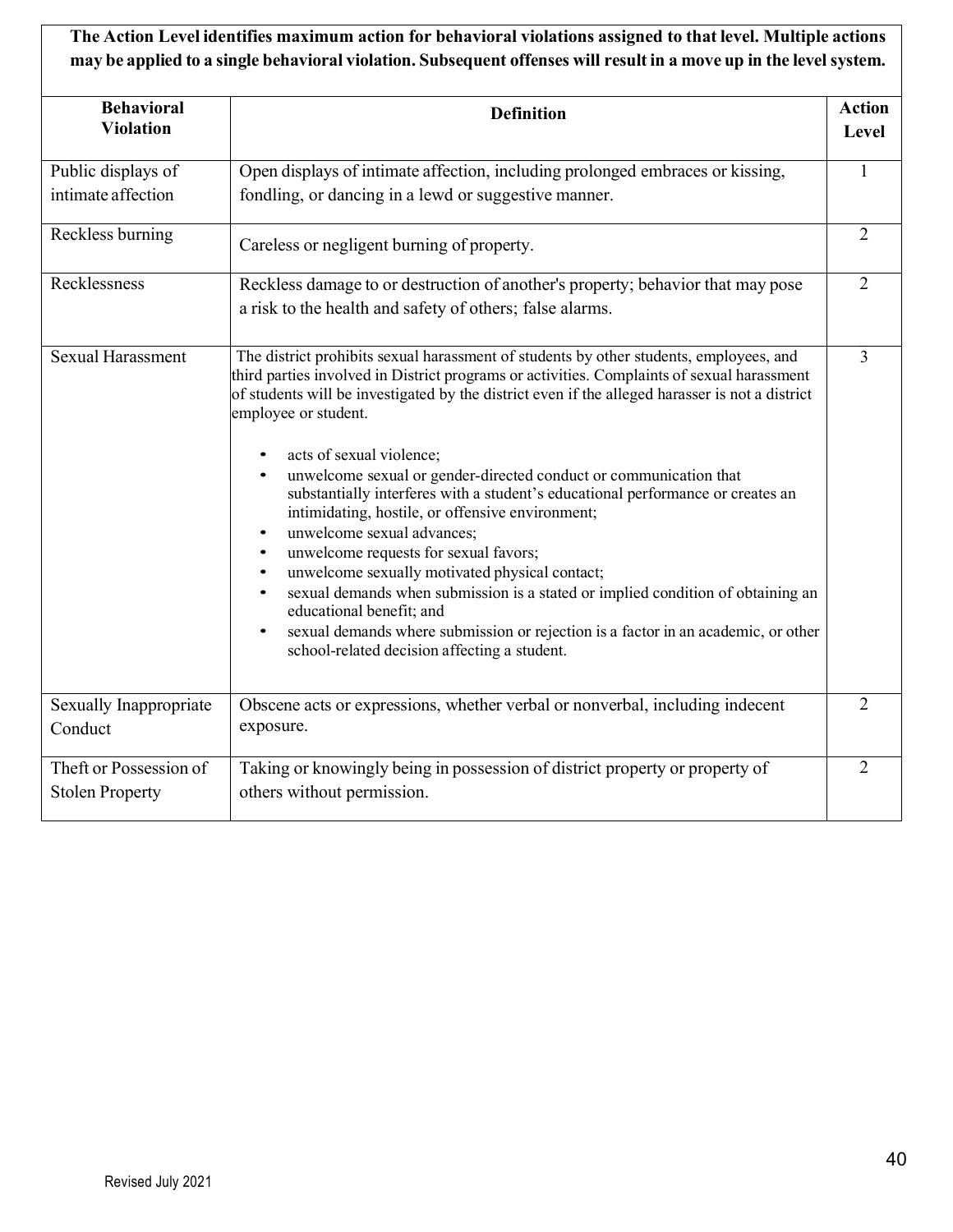## **The Action Level identifies maximum action for behavioral violations assigned to that level. Multiple actions** may be applied to a single behavioral violation. Subsequent offenses will result in a move up in the level system.

| <b>Behavioral</b><br><b>Violation</b>         | <b>Definition</b>                                                                                                                                                                                                                                                                                                                                                                                                                                                       | <b>Action</b><br>Level |
|-----------------------------------------------|-------------------------------------------------------------------------------------------------------------------------------------------------------------------------------------------------------------------------------------------------------------------------------------------------------------------------------------------------------------------------------------------------------------------------------------------------------------------------|------------------------|
| Tobacco<br>/Smoking/Vaping                    | Possession, use, distribution or sale of tobacco products/paraphernalia, including<br>e-cigarettes or other vapor products, or the violation of school district tobacco<br>policy.                                                                                                                                                                                                                                                                                      | 1                      |
| Threats to others                             | Spoken, written or electronic statements or actions conveying a threat to cause bodily<br>injury, or to cause the physical confinement or restraint of the person threatened, or<br>any other act causing substantial harm to the physical or mental health of the person<br>threatened. (Note: if the behavior doesn't meet the above definition please use<br>the behavioral violation of Bullying, Discriminatory Harassment, Intimidation or<br>Sexual Harassment.) | $\overline{4}$         |
| Trespass/loitering                            | Entering or remaining upon school district property without authorization.                                                                                                                                                                                                                                                                                                                                                                                              | $\overline{2}$         |
| Unauthorized<br>transportation                | Possessing or utilizing scooters, shoes with wheels, skates, roller blades,<br>skateboards, go carts, mini-bikes, motorized wheel devices other than<br>automobiles, or horses on school district property.                                                                                                                                                                                                                                                             | $\mathbf{1}$           |
| Vapes/Substance<br>Delivering Devices †       | Student is in possession of a vaping paraphernalia, but no evidence of being<br>under the influence. (without finding of being under the influence)<br>Repeat offenses will result in progressive discipline. See page 45                                                                                                                                                                                                                                               | 1                      |
|                                               | Possession, use, transfer and/or sharing of a vape with suspicion of being under<br>the influence of any drug, or illegal substance. Vapor, hookah, e-cigarettes,<br>mods, substance-carrying devices, and liquids or oils for use with these devices,<br>are considered drug paraphernalia. See "ALCOHOL, MARIJUANA, or<br>ILLICIT DRUGS." (with finding of being under the influence, or reasonable<br>suspicion)                                                     | 3                      |
| Verbal confrontations,<br>taunting, provoking | Challenging, mocking, insulting, and behavior that provokes or may provoke a<br>physical confrontation, including encouraging or inciting others to fight.                                                                                                                                                                                                                                                                                                              | $\overline{2}$         |
| Violence with Major<br>Injury                 | Any violent incident that results in an injury for which another person requires<br>professional medical attention.                                                                                                                                                                                                                                                                                                                                                     | $\overline{4}$         |
| Violence Without<br>Major Injury              | Any violent incident that does not result in an injury for which another person<br>requires professional medical attention.                                                                                                                                                                                                                                                                                                                                             | $\overline{2}$         |

**\*Under RCW 28A.600.015,** a long term suspension can be imposed for a first offense if **(1)** staff have first "considered" other forms of discipline to support the student in meeting behavioral expectations, **(2)** the student commits a behavioral violation listed at RCW 28A.600.015(6)(a)-(d), which includes, for example, certain violations related to firearms, alcohol, controlled substances, violent offenses, alcohol, felony sex offenses, inhaling toxic fumes, or any behaviors that adversely impacts the health or safety of other students or educational staff; **AND (3)** it is determined that returning the student to school before the end of the suspension would pose an "imminent danger to students or school personnel" or an "imminent threat of material and substantial disruption of the educational process". Long term suspensions can be imposed for a first offense, so long as each of these conditions have been satisfied. Long term suspension may be used for students in kindergarten through fourth grade only in cases of firearms.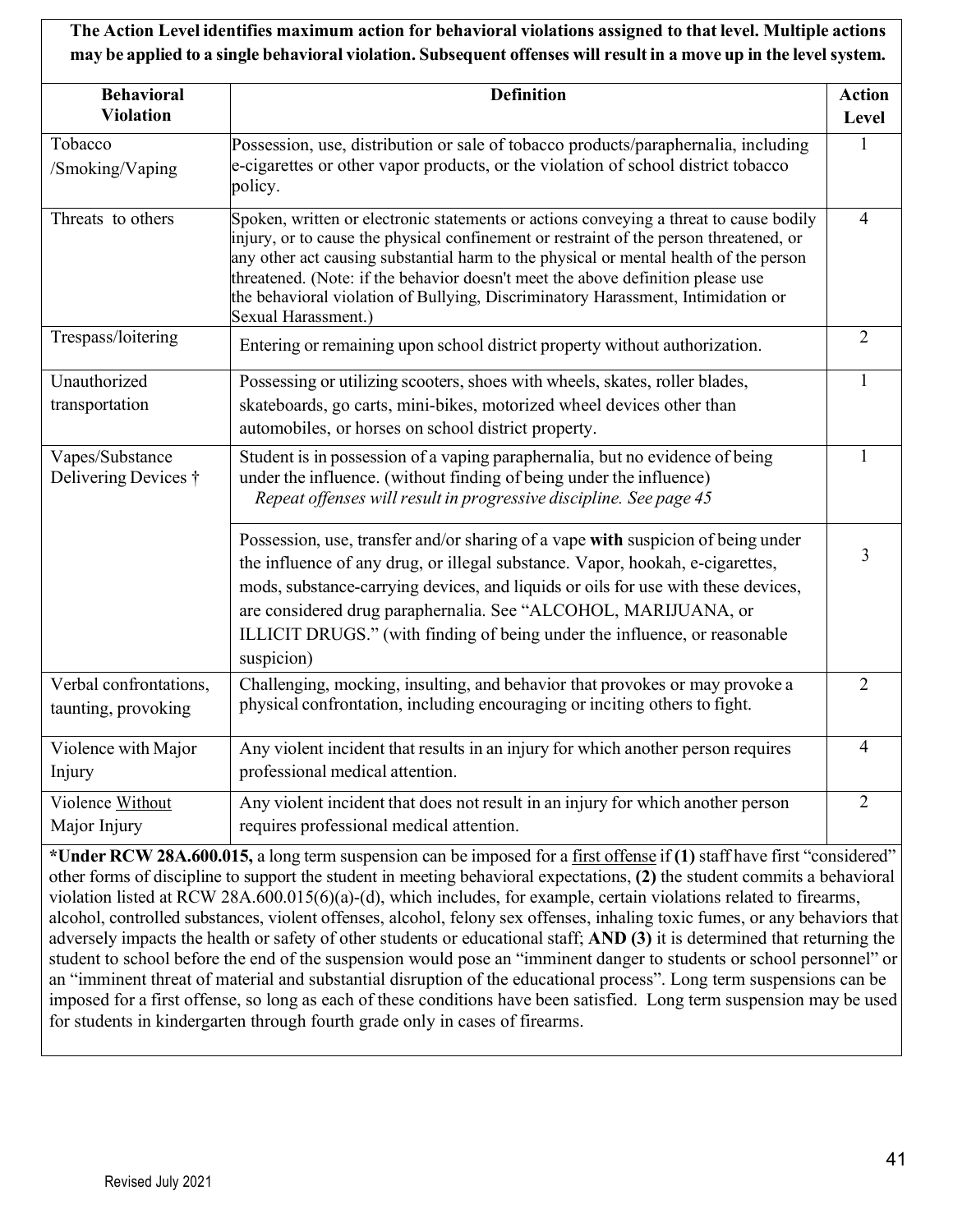†**The use of alcohol, marijuana and other drugs** by students is serious and can be life threatening. Students' use of alcohol, marijuana, and other drugs (including but not limited to: vapor, hookah and ecigarettes) may impair their health, self-esteem, dignity, quality of life, learning ability and potential contribution to society. Substance use has a disruptive and negative influence on school, its programs and activities. Prompt intervention can be an effective deterrent against the abuse of controlled substances, thus helping the student user and protecting the general school population.

Discipline for behavioral violations is progressive but offers abeyance contracts for students who receive a drug and alcohol assessment and complete all of the recommendations. Chemical dependency is treatable and early identification, assessment and intervention are conducive to successful treatment. The school district can assist in arranging access to drug and alcohol counseling, treatment and re-entry programs, however, parents have the primary responsibility to seek assistance and resolve alcohol and other drug use problems that their children experience. The Northshore School District will not be responsible for payment of any associated costs of treatment including any additional urinalysis assessment (UA) testing. For further information, contact your school principal or counselor.

Possession, use, purchase, sale, or intent to sell or intent to purchase (whether completed or not), transport, distribution, and/or delivery, of alcohol, marijuana, any food or beverage containing alcohol, marijuana, controlled substances, (e.g., narcotics or inhalants) prescription drugs, or other chemical substances, in a manner inconsistent with its intended use, the prescribing order or look-a-likes including but not limited to drug paraphernalia or substance carrying devices (including but not limited to: vapor, hookah and ecigarettes) is prohibited. Being under the influence, use, possession, distribution, purchase, sale, trade, or consumption at any time on Northshore School District property is prohibited. This rule is applicable to the school day and during any school-related functions or activities whether during the school day or not. Violators will be suspended or expelled, and police may be contacted. The district will randomly conduct canine searches with the assistance of local law enforcement.

The District has adopted a specific set of progressive disciplinary guidelines for the use, possession, or transfer of alcohol, marijuana, illicit drugs or vaping devices. These recommended actions may be increased in severity, up to and including expulsion, or reduced suspension, based upon the specific circumstances of the behavioral violation as provided for herein.

#### **Use or possession of alcohol, marijuana or illicit drugs**

- 1. **1st Violation**  Any student in violation of this rule for the first time shall be excluded from classes for the remainder of the school day (if the behavioral violation justifies a classroom exclusion, as explained above) and attend a 4-hour Saturday school.
	- a. The student shall also register for ATOD class within 72 hours (parent must attend) or be assigned another form of education to inform students of the dangers of associated with alcohol, marijuana, or illicit drug use. (Please see exception below\*)
- 2. **2nd Violation**  Any student in violation of these rules for the second time shall be short-term suspended for ten (10) school days. This suspension may be reduced to a minimum of five (5) school days contingent upon student's participation in the suspension reduction process outlined below.
	- a. If the student and parent agree, and the student undergoes an assessment performed by a state certified chemical dependent treatment agency qualified to perform drug and alcohol assessments, the suspension will be reduced to the minimum school days, subject to the student's successful completion of; a drug and alcohol assessment, any follow-up treatment recommendations and student and parent/guardian attendance at the district drug/alcohol information class. The suspension will not be reduced, and the student will not be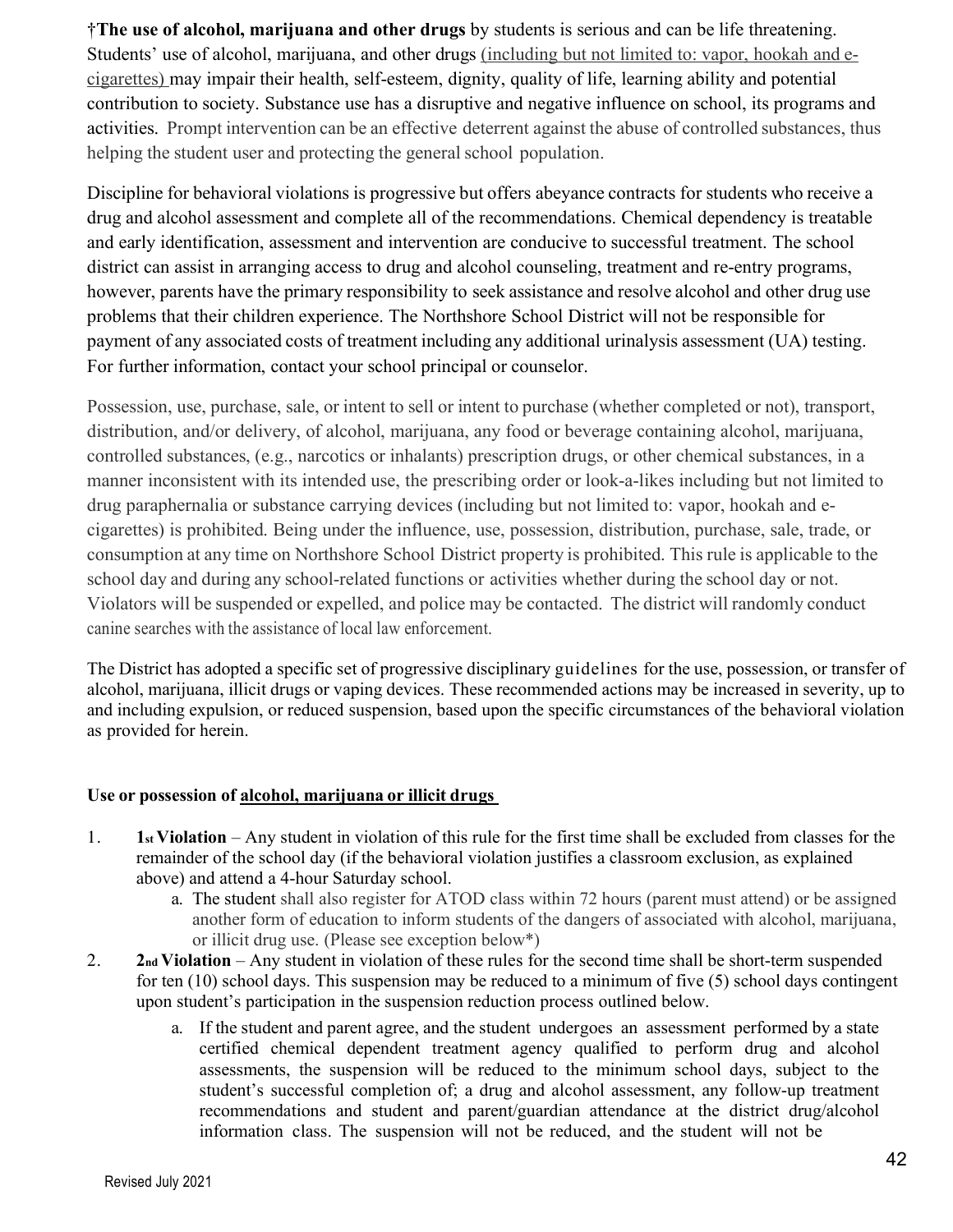readmitted to school during the suspension period until the counselor from the approved program provides the principal or his/her designee with a written description of the counseling program developed for the student and a written statement that the student is enrolled in the program. The remaining days of suspension will be held in abeyance and, as determined by the building administrator, may be imposed if the student fails to complete the assessment and/or subsequent program recommendations in a timely manner. During a short-term suspension, a student may not attend school or participate in any school related activities which may include and affect graduation and companion activities.

- 3. **3rd Violation** Any student in violation of this rule for the third time may be suspended for ninety (90) school days. This suspension may be reduced to a minimum twenty (20) school days. Same as 2.a. above, for suspension reduction.
- 4. **4thViolation**  If there is a fourth offense, the student may be suspended a minimum of ninety (90) school days with the student's successful completion of an alcohol and drug assessment and any follow-up recommendations.

#### **Exception**

\*Any student in violation of this rule for the 1st or 2nd occurrence may be long term suspended for 11 days or more if (1) staff have first "considered" using other forms of discipline to support the student in meeting behavioral expectations, (2) the student commits a behavioral violation listed at:

RCW 28A.600.015(6)(b): An offense listed in RCW 13.04.155, which includes inhaling toxic fumes, a controlled substance, or a liquor violation,

RCW 28A.600.015(6)(d): Behavior that adversely impacts the health or safety of other students or educational staff; AND (3) it is determined that returning the student to school before the end of the suspension would pose an "imminent danger to students or school personnel" or an "imminent threat of material and substantial disruption of the educational process". **Long term suspensions can be imposed for a first offense, so long as each of these conditions have been satisfied.**

#### **Recommendation:**

| 1st Violation | 11 days Out of School Suspension |
|---------------|----------------------------------|
| 2nd Violation | 20 Days Out of School Suspension |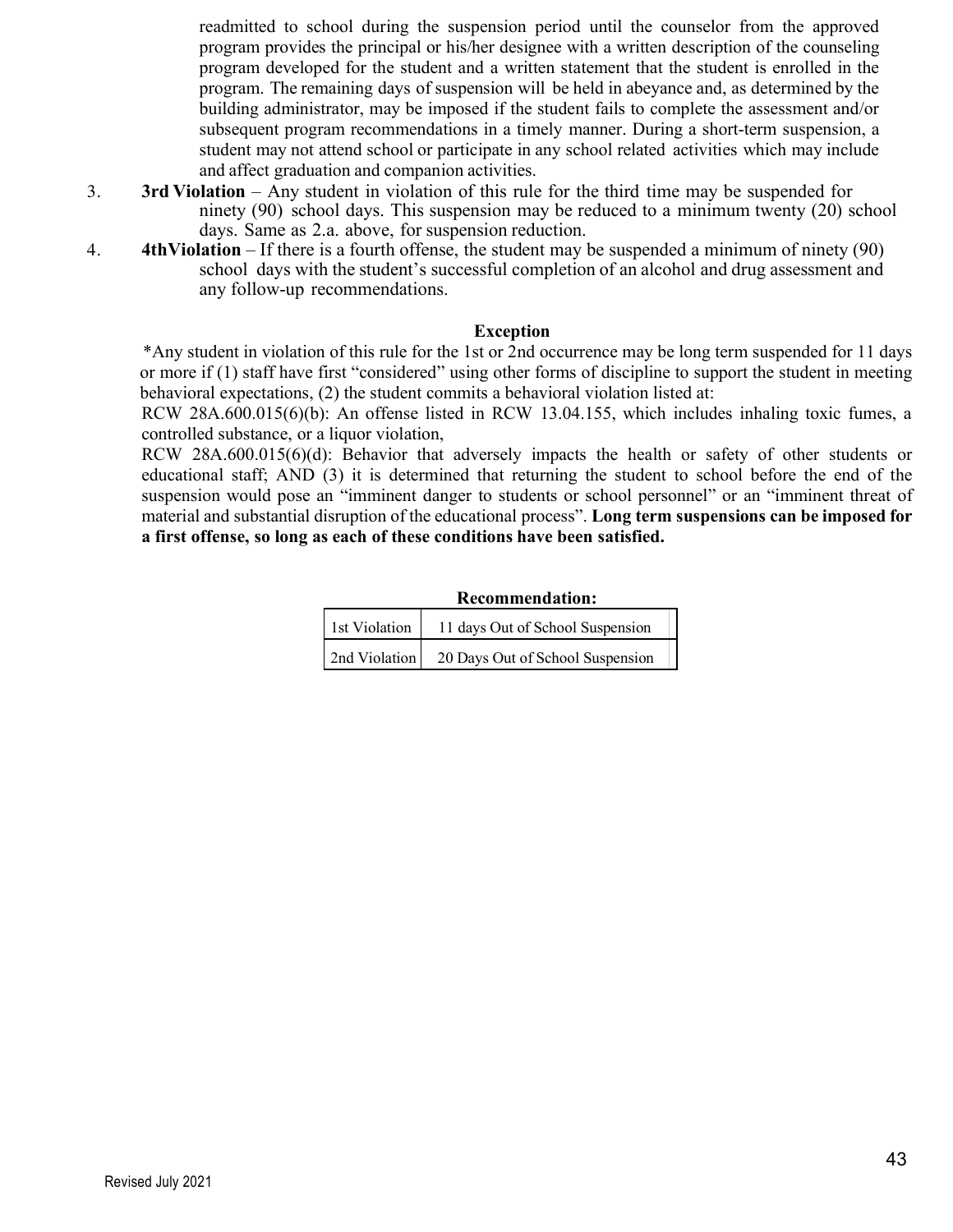#### **Transfer and/or distribution (whether completed or not):**

#### **Students who attempt to provide alcohol, marijuana, or illicit drugs to another will receive the following discipline:**

1a. 1st Violation – Any student in violation of this rule for the first time shall be excluded from classes for the remainder of the school day and be assigned a Saturday School. The student shall also register for ATOD class within 72 hours (parent must attend) or be assigned another form of education to inform students of the dangers of associated with alcohol, marijuana, or illicit drugs use.

or

1b. 1st Violation **–** Any student in violation of this rule for the first time may be long term suspended for up to 90 school days with day and credit loss limitations if (1) staff have first "considered" using other forms of discipline to support the student in meeting behavioral expectations, (2) the student commits a behavioral violation listed at:

RCW 28A.600.015(6)(b): An offense listed in RCW 13.04.155, which includes inhaling toxic fumes, a controlled substance, or a liquor violation,

RCW 28A.600.015(6)(d): Behavior that adversely impacts the health or safety of other students or educational staff; AND (3) it is determined that returning the student to school before the end of the suspension would pose an "imminent danger to students or school personnel" or an "imminent threat of material and substantial disruption of the educational process. **Long term suspensions can be imposed for a first offense, so long as each of these conditions have been satisfied.**

2. 2nd Violation Any student in violation of thisrule for the second time may be long-term suspended for up to ninety (90) school days with day and credit loss limitations. The student should also obtain and comply with recommended treatment. Suspension may be reduced based on complying with treatment recommendations.

#### **Reasonable Suspicion**

Reasonable suspicion shall mean specific observable facts that can be described and that indicate a particular student is in the possession of, or has used alcohol, illegal drugs, drug paraphernalia, or mind-altering substances, or that which purports to be, within the school day and/or to or from school, on adjacent to school property or at school sponsored activities. Possession for the purpose of delivering or selling to others will result in more severe discipline.

#### **Under the Influence**

For purposes of this policy, "under the influence" shall include any consumption or ingestion of controlled substances by a student. The school nurse will perform a Student Substance Abuse Evaluation. A local paramedic or EMT may also be called to examine the student. If based on the student's behavior, medical symptoms, vital signs or other observable factors, an administrator has "reasonable suspicion" that a student is under the influence of a controlled substance, the student may be suspended.

**If the student is suspected to be under the influence,** Administration may require participation in drug counseling, rehabilitation, testing, or other programs as a condition of reinstatement into the school's educational, extracurricular, or athletic programs resulting from violations of this policy.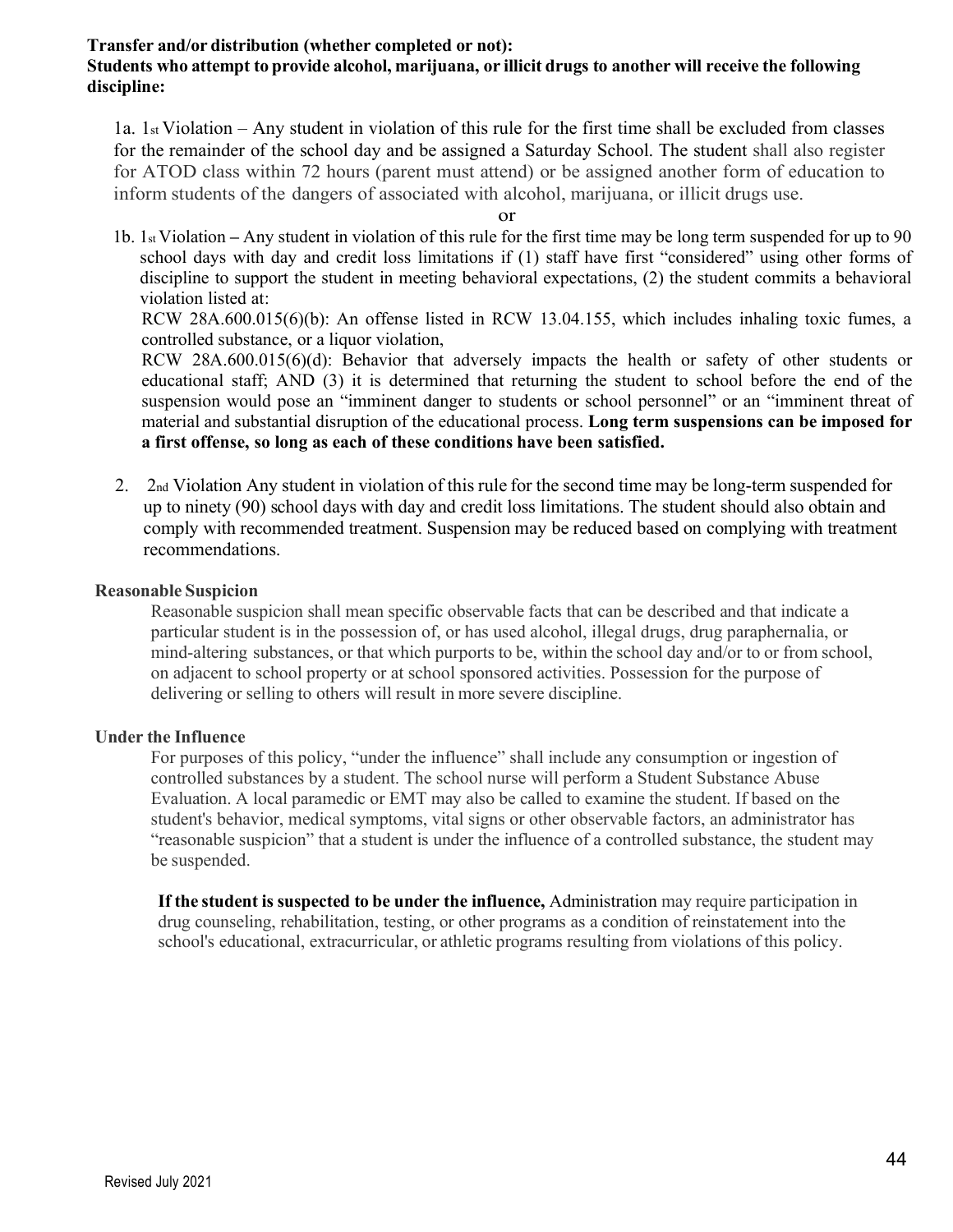#### **VAPING DEVICES**

#### **Vaping devices**: http://lcb.wa.gov/vape/vapor-products-law

- Vapor Product Laws: Chapter 70.345 RCW It is illegal for anyone under the age of 18 to purchase, attempt to purchase, possess, or obtain vapor products. A person under 18 possessing vapor products may face an infraction penalty. Over 18 – Adults may be cited with a gross misdemeanor for furnishing vapor products to minors.
	- Vaping and substance carrying devices (including, but not limited to: vapor, hookah, ecigarettes, and mods) are considered drug paraphernalia. All Northshore schools prohibit students from using, possessing, distributing, and being under the influence of any controlled substances

during school hours, at any time while on school property, at any school-sponsored activity, and during the time spent traveling to and from school and school-sponsored activities. Violators will face disciplinary action and police may be contacted.

- A number of different illegal substances can be used in vaping devices from flavored oils and nicotine to marijuana, cannabis oil, synthetic drugs, or crack cocaine. These devices all produce an odorless vapor that resembles smoke, but no flame. A person smoking marijuana or any other illegal substance in an electronic smoking/vaping device can too easily disguise the substance being inhaled.
- A student's suspension may be reduced by attending the District's Alcohol, Tobacco,  $\&$  Other Drugs 4- hour class; and by completing a drug assessment prior to re-entry – see Student/Parent Information regarding terms for suspension reduction.

#### **Vaping Discipline (non-drug related)**

- 1st Violation Any student in violation of this rule for the first time will be assigned the Vapeducate course or be assigned another form of education to inform students of the dangers of vaping.
- 2nd Violation Any student in violation of this rule for the 2nd time may be suspended for one (1) day. Each student's individual circumstances must be taken into consideration per WAC 392-400-430(2).
	- The student shall also register for ATOD class within 72 hours (parent must attend) or be assigned another form of education to inform students of the dangers of associated with alcohol, marijuana, or illicit drug use.
	- If a student has already completed the ATOD course, the student can be assigned the Vapeducate course for the 2nd violation.
- 3rd Violation: Will follow drug and alcohol protocol
	- For every violation, regardless of category:
		- Confiscate all vaping product(s) and/or device(s)
		- Notify parent/guardian of incident
		- Student and parent must register and attend Center for Human Services Alcohol, Tobacco, and Other Drugs (ATOD) informational class (a free class contracted by the NSD)
		- Student and parent will be provided a copy of school policy and a fact sheet to parents/guardians re: dangers of vaping
		- Identify and refer to other resources as necessary
		- Repeat offenses will result in progressive discipline.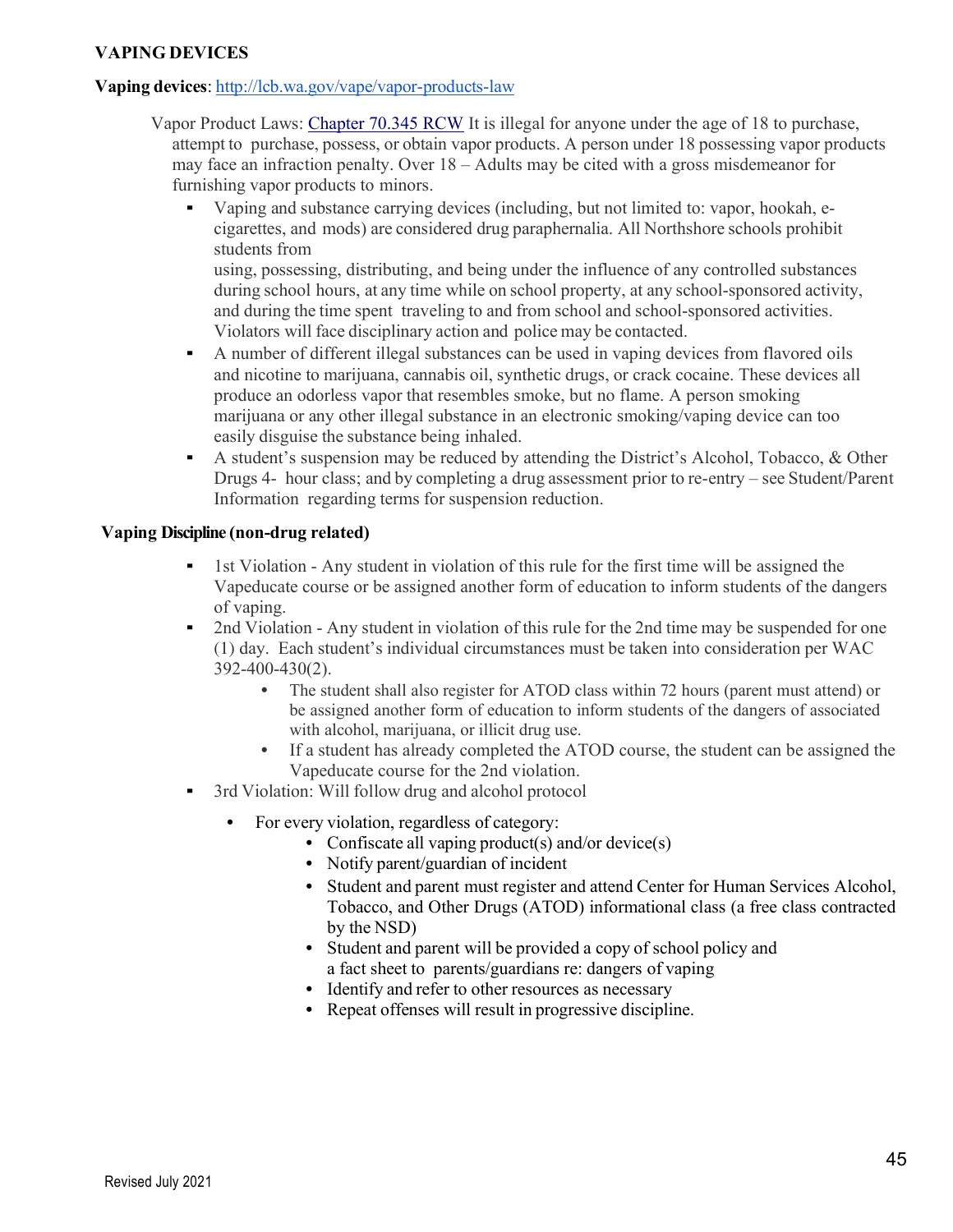#### INDEX

504 Plan, 34 Abeyance, 35 Academic Dishonesty/Plagiarism, 36 Alcohol, 8, 11, 12, 14, 15, 36, 41, 42, 43, 44, 45 Appeal Of Long -Term Suspensions, Expulsions, And Emergency Expulsions, 26 Appeal Of Short -Term And In -School Suspensions, 26 Arson, 36 Attendance, 18, 35, 36 Attendance, 10 Behavior Agreements, 31 Behavioral Violation, 16, 36, 37, 38, 39, 40, 41 Bullying 36 Canine Assisted Searches, 15 Cell Phones, 11 Classroom Exclusion, 16, 17, 18, 26 Contesting Discipline, 26 Dangerous Items And/or Explosive Devices, 36 Definitions, 16 Destruction Of Property/Vandalism, 37 Detention, 33 Discipline, 3, 16, 20, 22, 26, 38, 42 Discriminatory Harassment, 37 Disruption Of The Educational Process, 16 Disruptive Conduct, 37 Disruptive Items, 36 Dress Code, 1 0 Driving /Parking Violation, 37 Drug, 8, 14, 15, 38, 41, 42, 43, 44, 45 Due Process, 34 Educational Services, 31 Electronic Devices, 11 Emergency Expulsions, 24, 29 Equal Educational Opportunities And Discrimination, 10 Expulsion, 16, 22, 35 Failure To Cooperate, 37 Failure To Submit To Discipline, 37 Fighting Without Major Injury, 37 Firearm Violations, 33 Gambling, 37 Gang/Hate Group Activity Or Affiliation, 37 Harassment, 10, 12 Hate Speech, 37 Hazing, 12 Horseplay, 38 IEP, 34

Illicit Drug, 38 In School Suspension, 35 Inappropriate Language, 38 Law Enforcement, 10 Leadership Code, 6 Long -Term Suspensions, 22, 26 Marijuana, 8, 14, 15, 38, 42, 43, 44, 45 Misrepresentation, 38 Misuse Of Technology, 38 Multiple Minor Accumulated Incidents, 38 Other Forms Of Discipline, 16, 18, 21, 22, 26 Personal Searches Of Students, 14 Pornography, 38 Procedures For Imposing Discipline, 17 Purchase Or Intent To Purchase Or Sell , 38 Re -Admission, 30 Reasonable Suspicion , 44 Reengagement, 32 Rough Housing, 38 School Business Day, 16School Day, 16 School Property Searches, 14School Resource Officers, 10 Searches Of Student's Property, 14 Sexually Inappropriate Conduct, 40 Short Term Suspension, 21, 35 Suspension, 16, 21, 22, 43, 44 Theft Or Possession Of Stolen Property, 40 Threats, 41 Tobacco, 41, 45 Transfer And/or Distribution, 43 Trespass/Loitering, 41 Unauthorized Transportation, 41 Under The Influence , 44 Use Of Alcohol, Marijuana And Other Drugs, 42 Use Or Possession, 42<br>Vapes/Substance Delivering Devices, 41 Vaping, 41, 44, 45 Vaping Devices, 44 Vaping Discipline, 45 Verbal Confrontations, 41 Victim Protection, 34 Violence Free Environment, 13 Violence With Major Injury, 41 Violence Without Major Injury, 41 Weapon, 11, 14, 15, 39